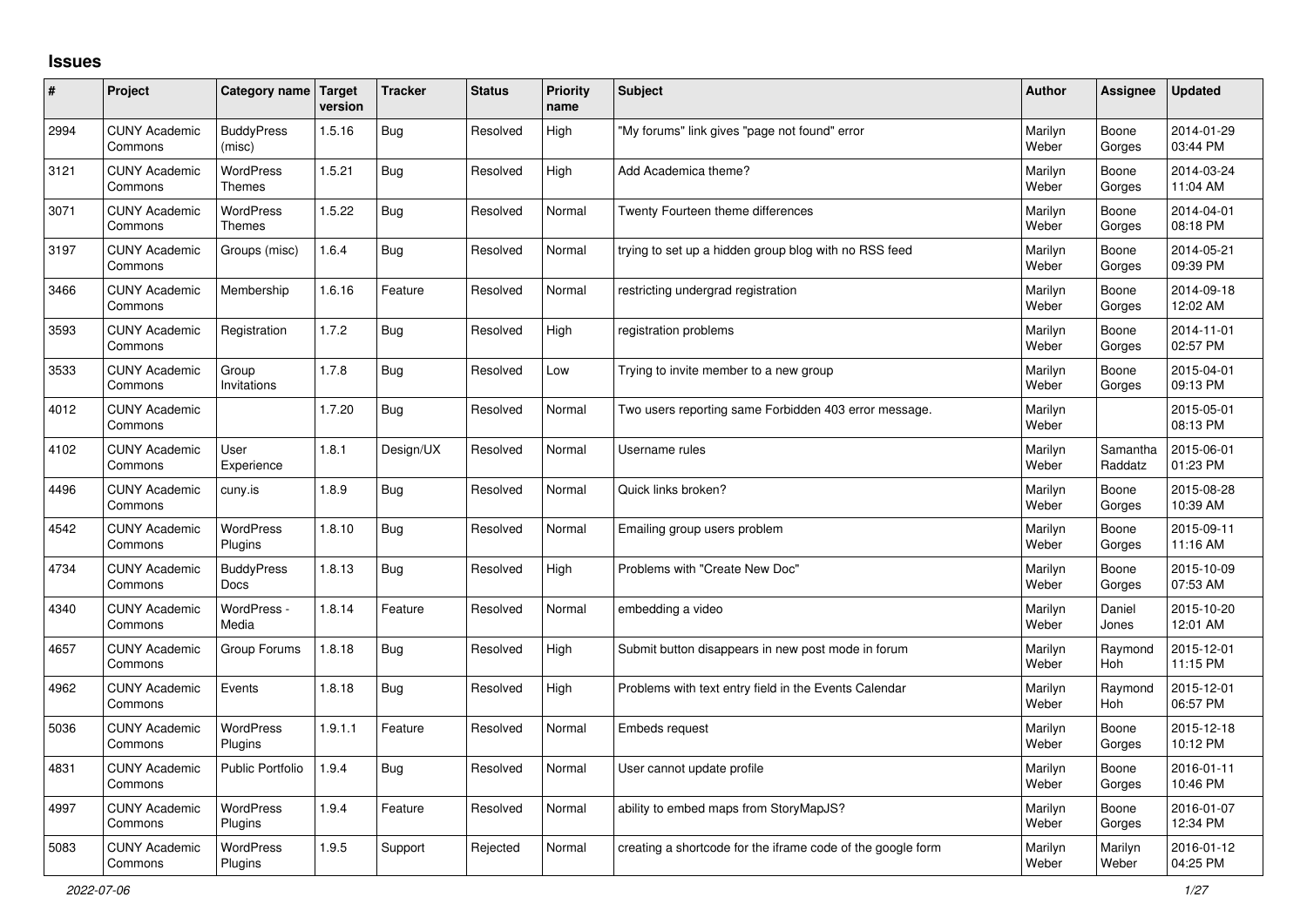| $\sharp$ | Project                         | Category name   Target        | version | <b>Tracker</b> | <b>Status</b> | <b>Priority</b><br>name | <b>Subject</b>                                          | <b>Author</b>    | Assignee              | <b>Updated</b>         |
|----------|---------------------------------|-------------------------------|---------|----------------|---------------|-------------------------|---------------------------------------------------------|------------------|-----------------------|------------------------|
| 5176     | <b>CUNY Academic</b><br>Commons | <b>Public Portfolio</b>       | 1.9.6   | Bug            | Resolved      | Normal                  | Widgets in Profile not saving                           | Marilyn<br>Weber | Boone<br>Gorges       | 2016-02-01<br>11:07 AM |
| 5177     | <b>CUNY Academic</b><br>Commons | Toolbar                       | 1.9.6   | Bug            | Resolved      | Normal                  | No "My Papers" tab                                      | Marilyn<br>Weber | Raymond<br><b>Hoh</b> | 2016-01-29<br>08:37 AM |
| 5302     | <b>CUNY Academic</b><br>Commons | <b>WordPress</b><br>Plugins   | 1.9.10  | Feature        | Resolved      | Normal                  | request for WP Gallery Custom Links plug-in             | Marilyn<br>Weber | Boone<br>Gorges       | 2016-03-11<br>09:20 PM |
| 5346     | <b>CUNY Academic</b><br>Commons | Toolbar                       | 1.9.11  | Bug            | Resolved      | Normal                  | possible dynamic HTML code bug?                         | Marilyn<br>Weber | Boone<br>Gorges       | 2016-03-22<br>10:53 AM |
| 5522     | <b>CUNY Academic</b><br>Commons | <b>WordPress</b><br>Plugins   | 1.9.15  | Feature        | Resolved      | Normal                  | plugin request                                          | Marilyn<br>Weber | Boone<br>Gorges       | 2016-05-09<br>10:36 AM |
| 5630     | <b>CUNY Academic</b><br>Commons | WordPress<br><b>Themes</b>    | 1.9.17  | Feature        | Resolved      | Normal                  | Bavota magazine Pro theme                               | Marilyn<br>Weber | Boone<br>Gorges       | 2016-06-02<br>12:09 AM |
| 5621     | <b>CUNY Academic</b><br>Commons | WordPress<br>Plugins          | 1.9.17  | Feature        | Resolved      | Normal                  | Taxonomy plugin request                                 | Marilyn<br>Weber | Boone<br>Gorges       | 2016-06-01<br>11:28 PM |
| 5345     | <b>CUNY Academic</b><br>Commons | Social Paper                  | 1.9.17  | Feature        | Rejected      | Normal                  | Plus symbol problem in SP                               | Marilyn<br>Weber | Christian<br>Wach     | 2016-05-27<br>04:26 AM |
| 5667     | <b>CUNY Academic</b><br>Commons | <b>Public Portfolio</b>       | 1.9.18  | Bug            | Resolved      | Normal                  | publication section on my public portfolio won't update | Marilyn<br>Weber | Boone<br>Gorges       | 2016-06-12<br>10:19 AM |
| 5657     | <b>CUNY Academic</b><br>Commons | WordPress<br>Plugins          | 1.9.18  | Feature        | Resolved      | Normal                  | Plugin Request - Instagram Feed WD                      | Marilyn<br>Weber | Boone<br>Gorges       | 2016-06-08<br>12:36 PM |
| 5969     | <b>CUNY Academic</b><br>Commons | Registration                  | 1.9.27  | Bug            | Resolved      | Normal                  | Queens students unable to join                          | Marilyn<br>Weber | Boone<br>Gorges       | 2016-09-04<br>09:41 PM |
| 6039     | <b>CUNY Academic</b><br>Commons | Membership                    | 1.9.28  | Bug            | Resolved      | High                    | User cannot change her email                            | Marilyn<br>Weber |                       | 2016-09-19<br>03:03 PM |
| 6599     | <b>CUNY Academic</b><br>Commons | ZenDesk                       | 1.10    | Bug            | Duplicate     | Urgent                  | Accept Friend button not working                        | Marilyn<br>Weber | Raymond<br>Hoh        | 2016-11-04<br>06:35 PM |
| 6602     | <b>CUNY Academic</b><br>Commons | ZenDesk                       | 1.10    | Bug            | Resolved      | High                    | Add Friend button not working                           | Marilyn<br>Weber | Raymond<br><b>Hoh</b> | 2016-11-04<br>12:14 PM |
| 6626     | <b>CUNY Academic</b><br>Commons | Group Files                   | 1.10.1  | <b>Bug</b>     | Resolved      | Normal                  | Files from non-member showing up in private group       | Marilyn<br>Weber | Boone<br>Gorges       | 2016-11-07<br>03:54 PM |
| 5448     | <b>CUNY Academic</b><br>Commons | Email<br>Notifications        | 1.10.2  | <b>Bug</b>     | Rejected      | Normal                  | garbled CAC activity digests                            | Marilyn<br>Weber | Raymond<br><b>Hoh</b> | 2016-11-20<br>02:38 AM |
| 6818     | <b>CUNY Academic</b><br>Commons | Email<br><b>Notifications</b> | 1.10.3  | Support        | Resolved      | Normal                  | No more email notifications?                            | Marilyn<br>Weber |                       | 2016-11-22<br>02:51 PM |
| 5629     | <b>CUNY Academic</b><br>Commons | <b>Public Portfolio</b>       | 1.10.4  | Support        | Resolved      | Normal                  | Title field in profile can't be edited                  | Marilyn<br>Weber |                       | 2016-12-13<br>11:19 AM |
| 7100     | <b>CUNY Academic</b><br>Commons | <b>WordPress</b><br>Plugins   | 1.10.5  | Bug            | Resolved      | High                    | Cincopa plugin problem                                  | Marilyn<br>Weber | Boone<br>Gorges       | 2016-12-19<br>10:32 AM |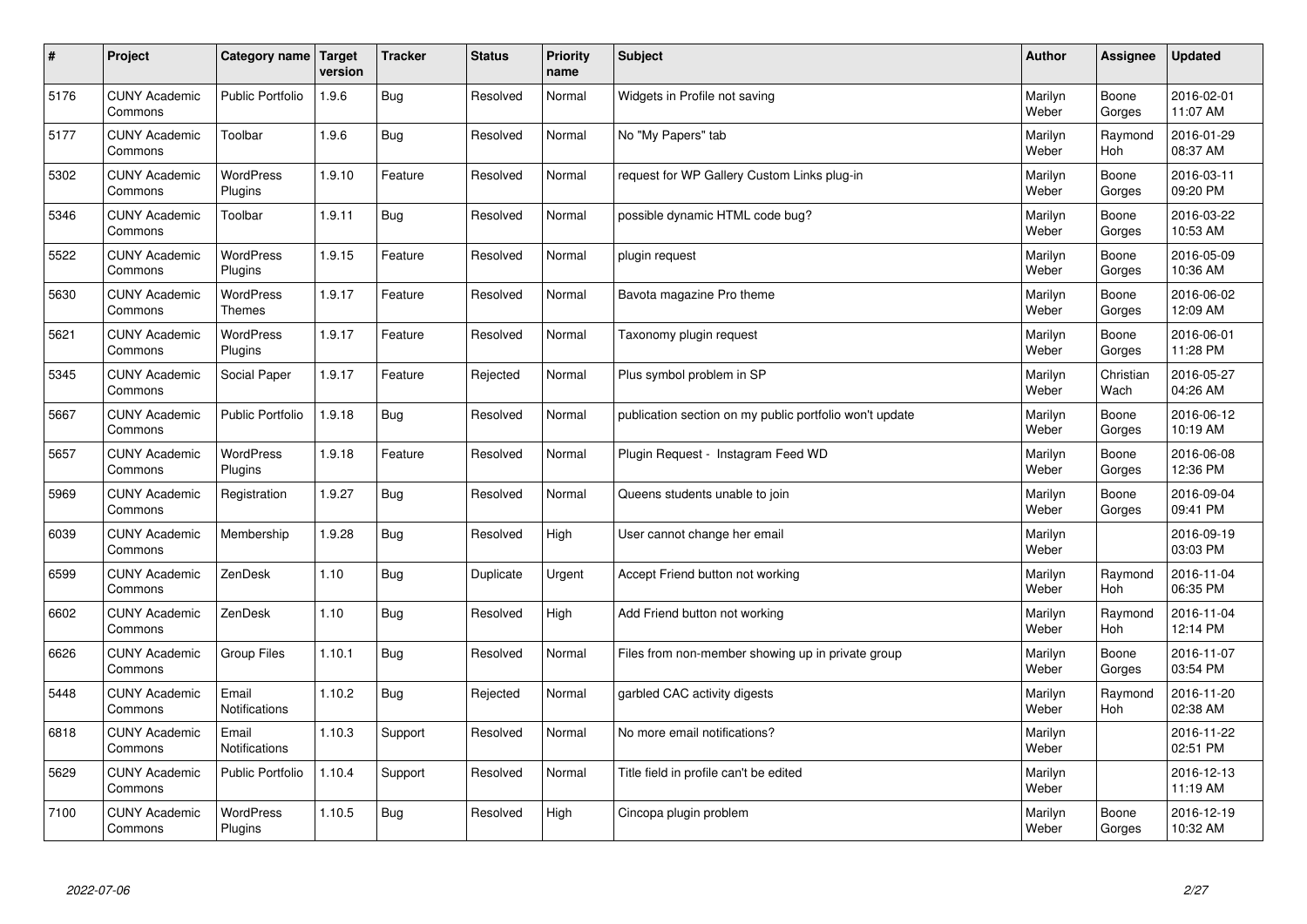| #    | Project                         | Category name                     | <b>Target</b><br>version | <b>Tracker</b> | <b>Status</b> | <b>Priority</b><br>name | <b>Subject</b>                                                                          | <b>Author</b>    | <b>Assignee</b>       | <b>Updated</b>         |
|------|---------------------------------|-----------------------------------|--------------------------|----------------|---------------|-------------------------|-----------------------------------------------------------------------------------------|------------------|-----------------------|------------------------|
| 7310 | <b>CUNY Academic</b><br>Commons |                                   | 1.10.7                   | Bug            | Resolved      | Normal                  | Friendship request mystery.                                                             | Marilyn<br>Weber | Boone<br>Gorges       | 2017-01-05<br>03:12 PM |
| 7460 | <b>CUNY Academic</b><br>Commons | <b>WordPress</b><br><b>Themes</b> | 1.10.8                   | Support        | Resolved      | Normal                  | install Independent Publisher theme?                                                    | Marilyn<br>Weber | Boone<br>Gorges       | 2017-01-21<br>09:34 PM |
| 7684 | <b>CUNY Academic</b><br>Commons | Reply By Email                    | 1.10.12                  | <b>Bug</b>     | Resolved      | High                    | trying to post too often error                                                          | Marilyn<br>Weber | Raymond<br><b>Hoh</b> | 2017-02-28<br>12:43 PM |
| 7745 | <b>CUNY Academic</b><br>Commons | <b>WordPress</b><br>Plugins       | 1.10.13                  | Support        | Resolved      | Normal                  | Featured Video Plus plugin requested                                                    | Marilyn<br>Weber |                       | 2017-03-03<br>01:51 PM |
| 7994 | <b>CUNY Academic</b><br>Commons | <b>WordPress</b><br>(misc)        | 1.10.17                  | Bug            | Resolved      | Urgent                  | Comments not appearing                                                                  | Marilyn<br>Weber |                       | 2017-04-20<br>11:16 AM |
| 8125 | <b>CUNY Academic</b><br>Commons | <b>WordPress</b><br><b>Themes</b> | 1.10.19                  | Bug            | Resolved      | High                    | careerplan admin page failing to load with "currently unable to handle<br>this request" | Marilyn<br>Weber |                       | 2017-07-13<br>12:54 PM |
| 8131 | <b>CUNY Academic</b><br>Commons | WordPress<br>Plugins              | 1.11                     | Bug            | Resolved      | Normal                  | Newsletters plug-in                                                                     | Marilyn<br>Weber | Boone<br>Gorges       | 2017-05-11<br>09:42 PM |
| 8552 | <b>CUNY Academic</b><br>Commons | WordPress<br>Plugins              | 1.11.10                  | Bug            | Resolved      | Normal                  | Events Calendar problem                                                                 | Marilyn<br>Weber |                       | 2017-08-18<br>04:36 PM |
| 8620 | <b>CUNY Academic</b><br>Commons | ZenDesk                           | 1.11.11                  | Bug            | Resolved      | High                    | 'Send us a message" not working                                                         | Marilyn<br>Weber | Raymond<br><b>Hoh</b> | 2017-08-29<br>04:13 PM |
| 8638 | <b>CUNY Academic</b><br>Commons | Group Blogs                       | 1.11.11                  | Bug            | Resolved      | Normal                  | members not syncing from group to site                                                  | Marilyn<br>Weber |                       | 2017-09-01<br>03:50 PM |
| 8576 | <b>CUNY Academic</b><br>Commons | WordPress<br>Plugins              | 1.11.11                  | Support        | Resolved      | Normal                  | Digital Measures plugin request                                                         | Marilyn<br>Weber |                       | 2017-09-01<br>03:44 PM |
| 8721 | <b>CUNY Academic</b><br>Commons | WordPress<br>Plugins              | 1.11.13                  | <b>Bug</b>     | Resolved      | Normal                  | more problems with Events calendar                                                      | Marilyn<br>Weber |                       | 2017-09-21<br>10:35 AM |
| 8446 | <b>CUNY Academic</b><br>Commons | <b>WordPress</b><br>Plugins       | 1.11.14                  | Support        | Resolved      | Normal                  | request for multiple accordion menu plugins                                             | Marilyn<br>Weber |                       | 2018-05-07<br>09:57 PM |
| 6860 | <b>CUNY Academic</b><br>Commons | User<br>Onboarding                | 1.12                     | <b>Bug</b>     | Resolved      | Normal                  | Invitation to join a group is appearing as an invitiation to join the site!             | Marilyn<br>Weber | Boone<br>Gorges       | 2017-10-30<br>10:03 AM |
| 8893 | <b>CUNY Academic</b><br>Commons | Social Paper                      | 1.12.1                   | Support        | Resolved      | Normal                  | Social paper won't connect to group?                                                    | Marilyn<br>Weber |                       | 2017-12-11<br>01:16 PM |
| 8908 | <b>CUNY Academic</b><br>Commons | WordPress<br>Plugins              | 1.12.2                   | Support        | Resolved      | Normal                  | Plugin request from Steve Brier                                                         | Marilyn<br>Weber |                       | 2017-11-27<br>11:39 AM |
| 8917 | <b>CUNY Academic</b><br>Commons | <b>Group Files</b>                | 1.12.3                   | <b>Bug</b>     | Resolved      | High                    | Files not downloading from Groups properly                                              | Marilyn<br>Weber | Boone<br>Gorges       | 2017-11-29<br>10:04 PM |
| 8934 | <b>CUNY Academic</b><br>Commons | Reply By Email                    | 1.12.4                   | Support        | Resolved      | High                    | RBE "could not post" email should have info about attempted From<br>address             | Marilyn<br>Weber | Raymond<br><b>Hoh</b> | 2017-12-12<br>11:25 AM |
| 8924 | <b>CUNY Academic</b><br>Commons | <b>WordPress</b><br>Plugins       | 1.12.4                   | Bug            | Resolved      | Normal                  | auto-remove feature on http://pcp.gc.cuny.edu                                           | Marilyn<br>Weber | <b>Matt Gold</b>      | 2017-12-04<br>10:18 AM |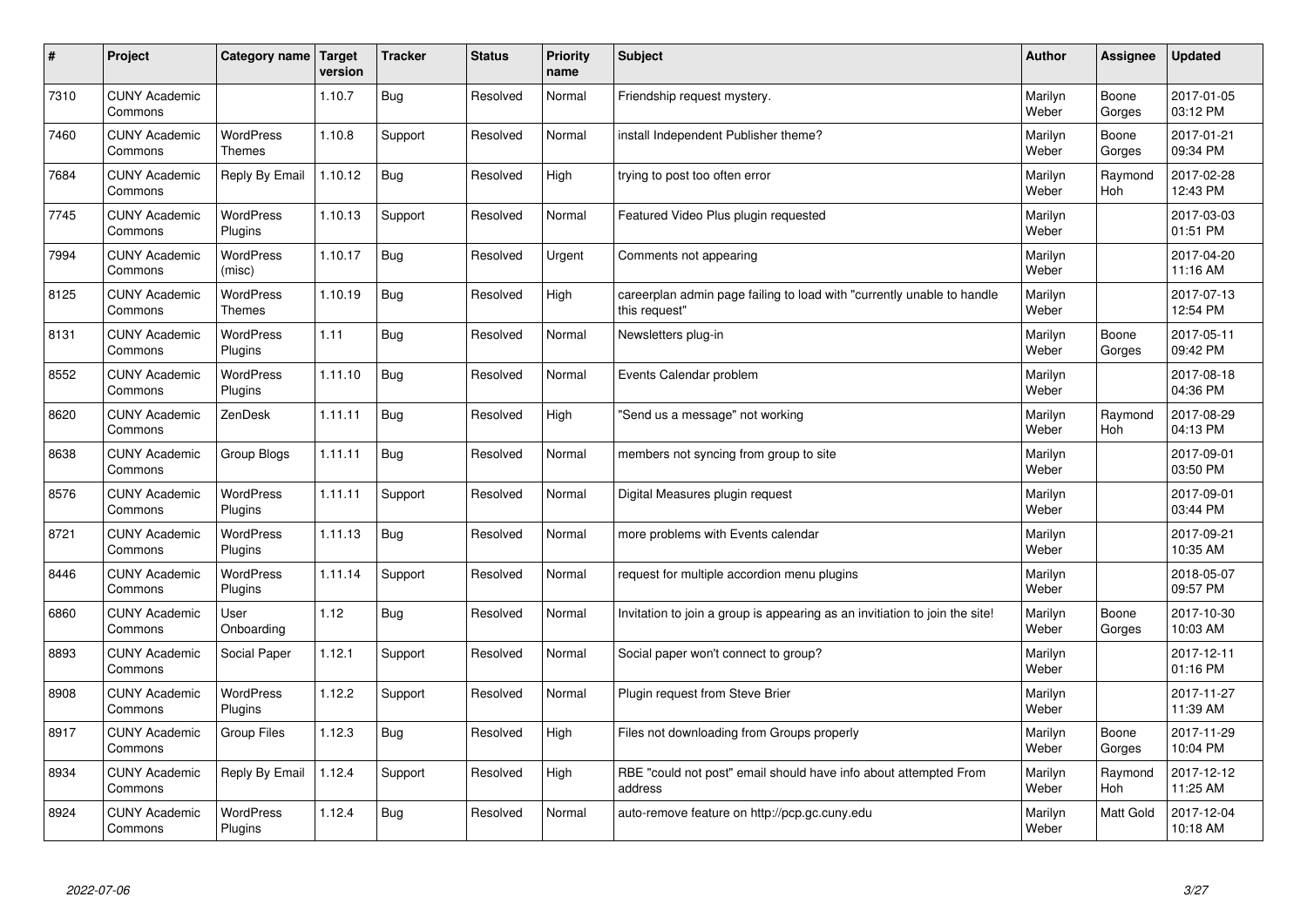| $\sharp$ | Project                         | Category name   Target            | version | <b>Tracker</b> | <b>Status</b> | <b>Priority</b><br>name | <b>Subject</b>                                      | <b>Author</b>    | Assignee              | <b>Updated</b>         |
|----------|---------------------------------|-----------------------------------|---------|----------------|---------------|-------------------------|-----------------------------------------------------|------------------|-----------------------|------------------------|
| 9026     | <b>CUNY Academic</b><br>Commons | <b>WordPress</b><br>Plugins       | 1.12.6  | Support        | Resolved      | Normal                  | plugin request from Carlos Guevara                  | Marilyn<br>Weber |                       | 2018-01-03<br>09:33 AM |
| 9087     | <b>CUNY Academic</b><br>Commons | <b>WordPress</b><br>Plugins       | 1.12.7  | Support        | Resolved      | Normal                  | request for WP Social Sharing                       | Marilyn<br>Weber |                       | 2018-01-23<br>11:17 AM |
| 9078     | <b>CUNY Academic</b><br>Commons | <b>WordPress</b><br>Plugins       | 1.12.7  | Support        | Resolved      | Normal                  | arcgis web maps?                                    | Marilyn<br>Weber | Raymond<br>Hoh        | 2018-01-23<br>11:11 AM |
| 9192     | <b>CUNY Academic</b><br>Commons | <b>WordPress</b><br>Plugins       | 1.12.8  | <b>Bug</b>     | Resolved      | Normal                  | problems with the Leaflet plug -in                  | Marilyn<br>Weber | Boone<br>Gorges       | 2018-02-13<br>11:07 AM |
| 9154     | <b>CUNY Academic</b><br>Commons | Events                            | 1.12.8  | <b>Bug</b>     | Resolved      | Normal                  | problem with group calendar                         | Marilyn<br>Weber | Raymond<br><b>Hoh</b> | 2018-02-13<br>10:49 AM |
| 9163     | <b>CUNY Academic</b><br>Commons | Layout                            | 1.12.8  | Support        | Resolved      | Normal                  | Mobile responsiveness issues                        | Marilyn<br>Weber | Raymond<br>Hoh        | 2018-02-13<br>10:49 AM |
| 9282     | <b>CUNY Academic</b><br>Commons | Group Forums                      | 1.12.9  | Bug            | Resolved      | Normal                  | 'Forum ID is missing" error?                        | Marilyn<br>Weber |                       | 2018-02-27<br>10:32 AM |
| 9335     | <b>CUNY Academic</b><br>Commons | WordPress<br><b>Themes</b>        | 1.12.10 | Bug            | Resolved      | Normal                  | clone http://digitalscholarship.ccny.cuny.edu site? | Marilyn<br>Weber | Boone<br>Gorges       | 2018-03-14<br>12:43 PM |
| 9340     | <b>CUNY Academic</b><br>Commons | WordPress<br>Plugins              | 1.12.10 | Bug            | Resolved      | Normal                  | change the web preview?                             | Marilyn<br>Weber | Raymond<br>Hoh        | 2018-03-13<br>11:50 AM |
| 9330     | <b>CUNY Academic</b><br>Commons | WordPress<br>Plugins              | 1.12.10 | <b>Bug</b>     | Resolved      | Normal                  | part 2 of problems with the Leaflet plug -in        | Marilyn<br>Weber |                       | 2018-03-04<br>05:58 PM |
| 9500     | <b>CUNY Academic</b><br>Commons | <b>WordPress</b><br>Plugins       | 1.12.12 | Support        | Resolved      | Normal                  | PowerPoint in the media library?                    | Marilyn<br>Weber | Raymond<br>Hoh        | 2018-04-12<br>02:28 PM |
| 9224     | <b>CUNY Academic</b><br>Commons | <b>Group Files</b>                | 1.13    | Feature        | Resolved      | Normal                  | attachments to forum posts clutter up Files area    | Marilyn<br>Weber | Boone<br>Gorges       | 2018-03-22<br>03:34 PM |
| 8941     | <b>CUNY Academic</b><br>Commons | <b>WordPress</b><br><b>Themes</b> | 1.13.1  | Support        | Resolved      | Normal                  | Theme request: ColorNews                            | Marilyn<br>Weber |                       | 2018-05-08<br>10:42 AM |
| 9768     | <b>CUNY Academic</b><br>Commons |                                   | 1.13.2  | Bug            | Resolved      | High                    | search function on the Directory page               | Marilyn<br>Weber | Boone<br>Gorges       | 2018-05-14<br>08:45 PM |
| 9828     | <b>CUNY Academic</b><br>Commons | Domain<br>Mapping                 | 1.13.3  | <b>Bug</b>     | Resolved      | High                    | redirecting problem                                 | Marilyn<br>Weber | Raymond<br><b>Hoh</b> | 2018-05-24<br>02:39 PM |
| 9888     | <b>CUNY Academic</b><br>Commons | <b>WordPress</b><br>Plugins       | 1.13.3  | Support        | Resolved      | Normal                  | Business directory Plug-in request                  | Marilyn<br>Weber |                       | 2018-06-12<br>11:52 AM |
| 9965     | <b>CUNY Academic</b><br>Commons | WordPress<br>Plugins              | 1.13.4  | Support        | Resolved      | Normal                  | plug-in request for OneTone Companion               | Marilyn<br>Weber | Raymond<br><b>Hoh</b> | 2018-06-26<br>12:00 PM |
| 9949     | <b>CUNY Academic</b><br>Commons |                                   | 1.13.4  | Support        | Resolved      | Normal                  | raise storage space limit?                          | Marilyn<br>Weber | Boone<br>Gorges       | 2018-06-26<br>12:00 PM |
| 9955     | <b>CUNY Academic</b><br>Commons | <b>WordPress</b><br>Plugins       | 1.13.4  | Support        | Rejected      | Normal                  | docx converter plugin?                              | Marilyn<br>Weber |                       | 2018-06-26<br>11:39 AM |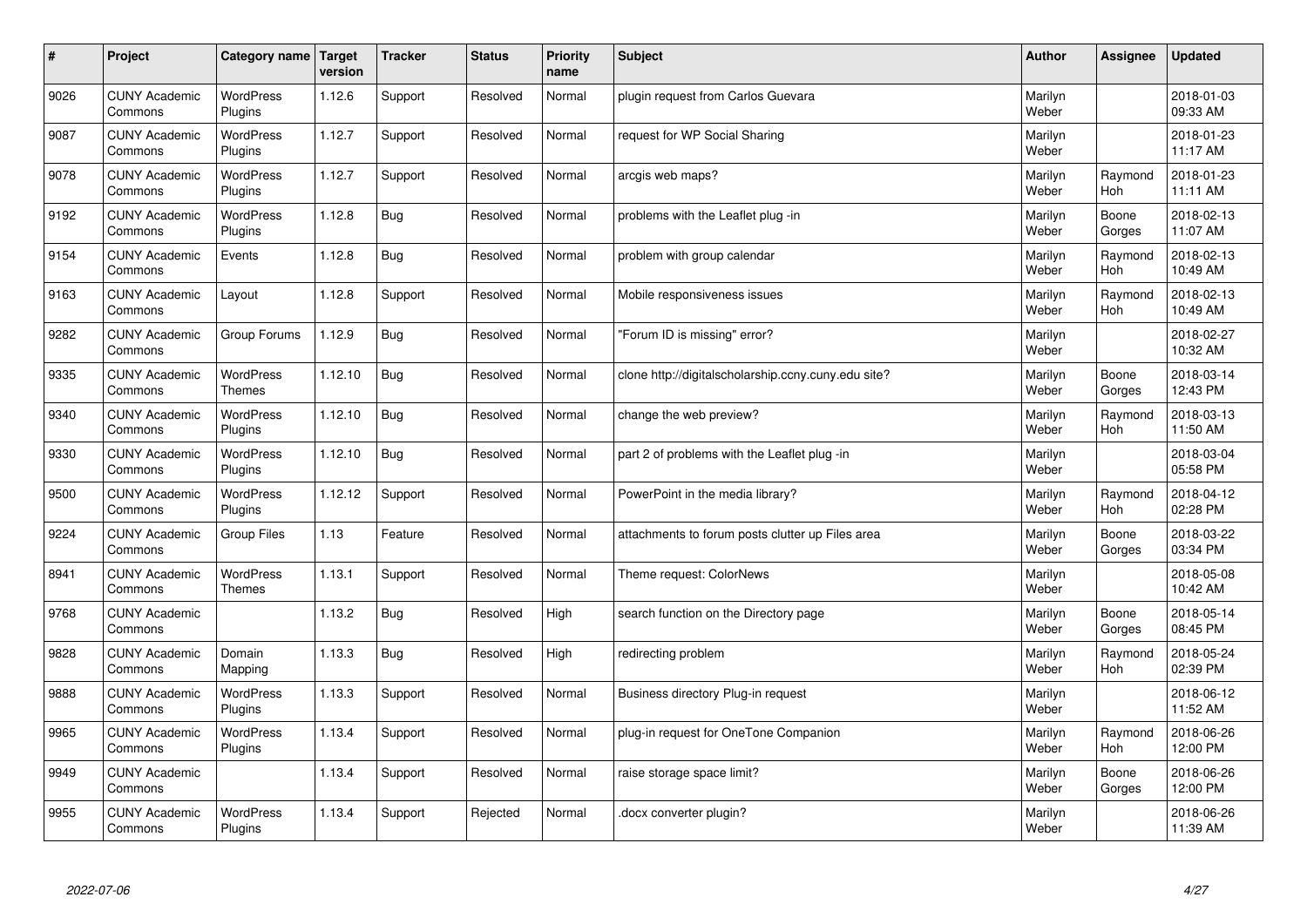| #     | Project                         | Category name   Target            | version | <b>Tracker</b> | <b>Status</b> | <b>Priority</b><br>name | <b>Subject</b>                                                                           | <b>Author</b>    | Assignee        | <b>Updated</b>         |
|-------|---------------------------------|-----------------------------------|---------|----------------|---------------|-------------------------|------------------------------------------------------------------------------------------|------------------|-----------------|------------------------|
| 9992  | <b>CUNY Academic</b><br>Commons |                                   | 1.13.6  | <b>Bug</b>     | Resolved      | Normal                  | ACERT website down again                                                                 | Marilyn<br>Weber |                 | 2018-07-10<br>12:15 PM |
| 10101 | <b>CUNY Academic</b><br>Commons |                                   | 1.13.7  | <b>Bug</b>     | Resolved      | Normal                  | URL changes within Manage section of groups                                              | Marilyn<br>Weber |                 | 2018-08-03<br>01:54 PM |
| 10245 | <b>CUNY Academic</b><br>Commons | Email<br><b>Notifications</b>     | 1.13.8  | Support        | Resolved      | Urgent                  | Placeholders in action emails (activation, password reset) not being<br>properly swapped | Marilyn<br>Weber | Raymond<br>Hoh  | 2018-08-30<br>04:02 PM |
| 10240 | <b>CUNY Academic</b><br>Commons | <b>WordPress</b><br>Plugins       | 1.13.8  | Support        | Resolved      | Normal                  | require-featured-image plug-in request                                                   | Marilyn<br>Weber |                 | 2018-08-29<br>05:15 PM |
| 10361 | <b>CUNY Academic</b><br>Commons | Group Forums                      | 1.13.10 | <b>Bug</b>     | Resolved      | Normal                  | forum post pending oddity                                                                | Marilyn<br>Weber |                 | 2018-09-25<br>10:45 AM |
| 10810 | <b>CUNY Academic</b><br>Commons | <b>WordPress</b><br>(misc)        | 1.14.2  | <b>Bug</b>     | Resolved      | Normal                  | Sites set as public are becoming private                                                 | Marilyn<br>Weber |                 | 2018-12-11<br>10:15 AM |
| 10772 | <b>CUNY Academic</b><br>Commons | Groups (misc)                     | 1.14.2  | Bug            | Resolved      | Normal                  | can't create groups                                                                      | Marilyn<br>Weber |                 | 2018-12-04<br>10:42 AM |
| 11006 | <b>CUNY Academic</b><br>Commons | Groups (misc)                     | 1.14.6  | Support        | Resolved      | Normal                  | removing members from a group isn't working                                              | Marilyn<br>Weber |                 | 2019-01-24<br>03:18 PM |
| 11091 | <b>CUNY Academic</b><br>Commons | <b>BuddyPress</b><br>Docs         | 1.14.7  | Support        | Resolved      | Normal                  | word limit for comments on a group doc?                                                  | Marilyn<br>Weber |                 | 2019-02-26<br>02:04 PM |
| 11211 | <b>CUNY Academic</b><br>Commons | <b>WordPress</b><br><b>Themes</b> | 1.14.8  | Support        | Resolved      | Normal                  | user needs to edit the HTML coding                                                       | Marilyn<br>Weber |                 | 2019-03-12<br>11:20 AM |
| 11233 | <b>CUNY Academic</b><br>Commons |                                   | 1.14.9  | Support        | Resolved      | Normal                  | Hotjar?                                                                                  | Marilyn<br>Weber |                 | 2019-03-26<br>12:10 PM |
| 11029 | <b>CUNY Academic</b><br>Commons | Authentication                    | 1.14.9  | Support        | Resolved      | Normal                  | Sujatha Fernandes cannot edit her site                                                   | Marilyn<br>Weber | Raymond<br>Hoh  | 2019-03-26<br>12:10 PM |
| 11448 | <b>CUNY Academic</b><br>Commons | <b>BuddyPress</b><br>(misc)       | 1.15.1  | Support        | Resolved      | Normal                  | sole administrator listed on sites is not an admin at all?                               | Marilyn<br>Weber | Raymond<br>Hoh  | 2019-05-14<br>11:15 AM |
| 11453 | <b>CUNY Academic</b><br>Commons | WordPress<br>(misc)               | 1.15.2  | <b>Bug</b>     | Resolved      | Normal                  | 403 error on Firefox                                                                     | Marilyn<br>Weber | Raymond<br>Hoh  | 2019-05-28<br>11:46 AM |
| 11483 | <b>CUNY Academic</b><br>Commons |                                   | 1.15.2  | <b>Bug</b>     | Resolved      | Normal                  | 'Add New user" not working                                                               | Marilyn<br>Weber |                 | 2019-05-21<br>02:26 PM |
| 10838 | <b>CUNY Academic</b><br>Commons |                                   | 1.15.3  | Support        | Rejected      | Normal                  | two plugin/theme requests from a digital fellow                                          | Marilyn<br>Weber |                 | 2019-06-11<br>10:31 AM |
| 11567 | <b>CUNY Academic</b><br>Commons | <b>Group Files</b>                | 1.15.4  | Bug            | Resolved      | Normal                  | Group files pagination doesn't work properly in folders                                  | Marilyn<br>Weber | Boone<br>Gorges | 2019-06-25<br>04:22 PM |
| 11609 | <b>CUNY Academic</b><br>Commons |                                   | 1.15.5  | Support        | Resolved      | Normal                  | Mixed Content flag                                                                       | Marilyn<br>Weber |                 | 2019-06-27<br>06:54 PM |
| 11647 | <b>CUNY Academic</b><br>Commons |                                   | 1.15.6  | Support        | Resolved      | Normal                  | Tribulant Newsletters update                                                             | Marilyn<br>Weber |                 | 2019-07-18<br>02:27 PM |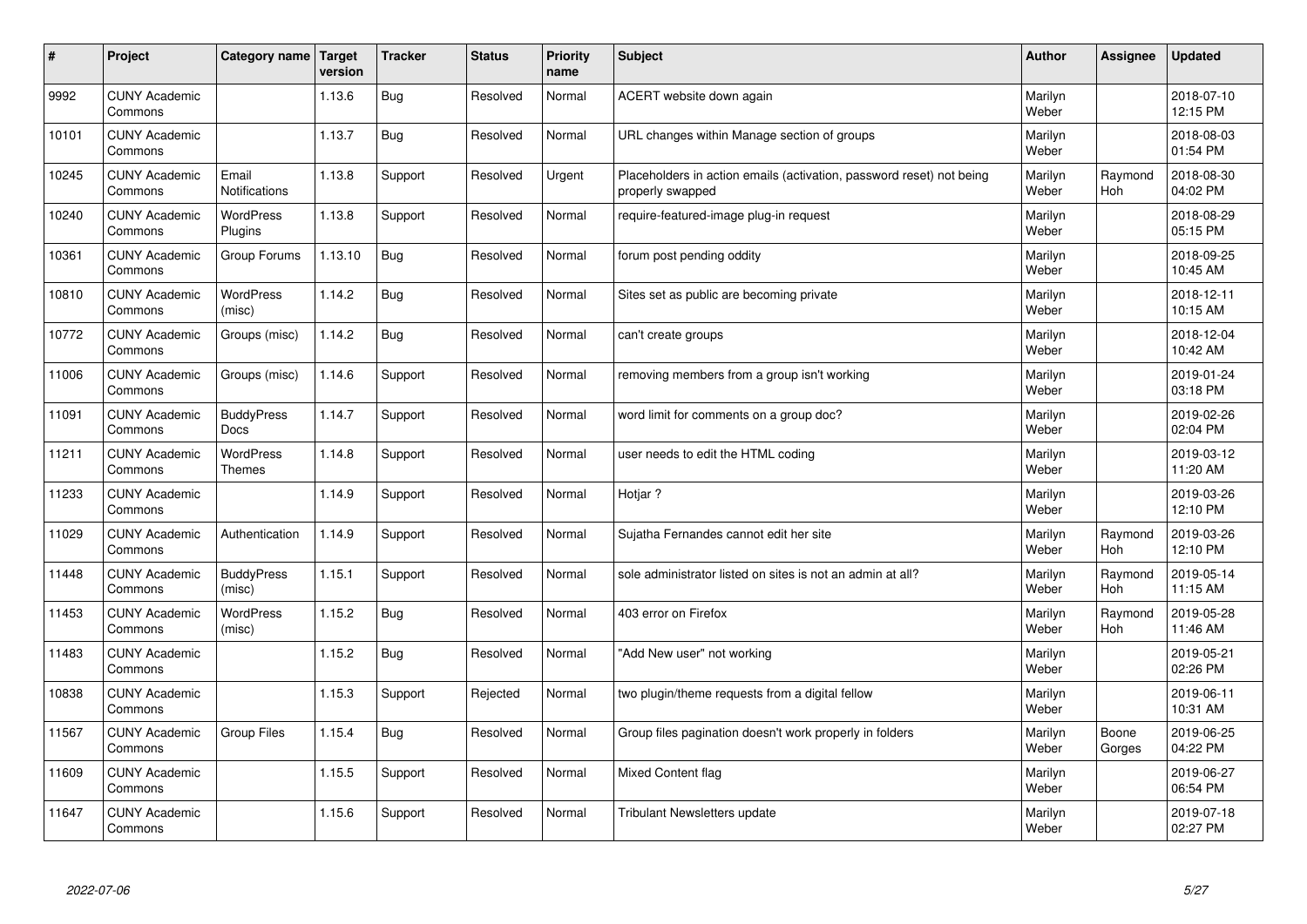| #     | Project                         | Category name   Target            | version | <b>Tracker</b> | <b>Status</b> | <b>Priority</b><br>name | <b>Subject</b>                                                                          | <b>Author</b>    | Assignee              | <b>Updated</b>         |
|-------|---------------------------------|-----------------------------------|---------|----------------|---------------|-------------------------|-----------------------------------------------------------------------------------------|------------------|-----------------------|------------------------|
| 11813 | <b>CUNY Academic</b><br>Commons | <b>WordPress</b><br>Plugins       | 1.15.9  | Support        | Resolved      | Normal                  | 'Change Password Protected Message" plugin requests                                     | Marilyn<br>Weber |                       | 2019-09-10<br>05:57 PM |
| 11865 | <b>CUNY Academic</b><br>Commons | Onboarding                        | 1.15.10 | Bug            | Resolved      | Normal                  | Site name not appearing in "Membership" lists of Invitation modal                       | Marilyn<br>Weber | Boone<br>Gorges       | 2019-09-24<br>11:09 AM |
| 11866 | <b>CUNY Academic</b><br>Commons | <b>WordPress</b><br><b>Themes</b> | 1.15.10 | Support        | Resolved      | Normal                  | problem with project widget and the 'skills' to generate tags                           | Marilyn<br>Weber | Raymond<br><b>Hoh</b> | 2019-09-19<br>03:20 PM |
| 11832 | <b>CUNY Academic</b><br>Commons | <b>WordPress</b><br>Plugins       | 1.15.11 | Support        | Resolved      | Normal                  | Yoast SEO premium for sexgenlab.org                                                     | Marilyn<br>Weber |                       | 2019-10-08<br>11:22 AM |
| 11964 | <b>CUNY Academic</b><br>Commons | Layout                            | 1.15.12 | Bug            | Resolved      | Normal                  | https://commons.gc.cuny.edu/create/ not displaying correctly in Edge                    | Marilyn<br>Weber | Raymond<br>Hoh        | 2019-10-22<br>11:54 AM |
| 12006 | <b>CUNY Academic</b><br>Commons | Group<br>Invitations              | 1.15.13 | Bug            | Resolved      | Immediate               | Invite system is broken.                                                                | Marilyn<br>Weber | Boone<br>Gorges       | 2019-10-23<br>10:16 AM |
| 12038 | <b>CUNY Academic</b><br>Commons |                                   | 1.15.13 | Bug            | Resolved      | Normal                  | admin visibility problem at careerplan.commons.gc.cuny.edu                              | Marilyn<br>Weber |                       | 2019-11-12<br>10:20 AM |
| 11907 | <b>CUNY Academic</b><br>Commons | <b>Public Portfolio</b>           | 1.15.13 | Support        | Resolved      | Normal                  | more publications problems (in profile)                                                 | Marilyn<br>Weber |                       | 2019-11-04<br>11:16 AM |
| 12302 | <b>CUNY Academic</b><br>Commons | <b>WordPress</b><br><b>Themes</b> | 1.16.4  | Support        | Resolved      | Normal                  | Pictorio theme request                                                                  | Marilyn<br>Weber | Raymond<br><b>Hoh</b> | 2020-01-28<br>11:44 AM |
| 12363 | <b>CUNY Academic</b><br>Commons | WordPress<br>Plugins              | 1.16.5  | <b>Bug</b>     | Resolved      | Urgent                  | more bbPress problems - now students unable to post either a new<br>thread or a comment | Marilyn<br>Weber | Raymond<br><b>Hoh</b> | 2020-03-17<br>03:07 PM |
| 12354 | <b>CUNY Academic</b><br>Commons | WordPress<br>Plugins              | 1.16.5  | Bug            | Resolved      | Urgent                  | sites (including Net-Art) are reporting critical issues                                 | Marilyn<br>Weber | Raymond<br>Hoh        | 2020-02-02<br>03:16 PM |
| 12483 | <b>CUNY Academic</b><br>Commons |                                   | 1.16.7  | Bug            | Resolved      | High                    | post error                                                                              | Marilyn<br>Weber |                       | 2020-02-28<br>02:44 PM |
| 12515 | <b>CUNY Academic</b><br>Commons | cuny.is                           | 1.16.7  | Support        | Resolved      | Normal                  | AJAX actions on cuny is admin page are failing                                          | Marilyn<br>Weber |                       | 2020-03-10<br>11:57 AM |
| 12487 | <b>CUNY Academic</b><br>Commons | Group Forums                      | 1.16.7  | Bug            | Resolved      | Normal                  | group posting problems?                                                                 | Marilyn<br>Weber | Raymond<br><b>Hoh</b> | 2020-03-10<br>11:40 AM |
| 12676 | <b>CUNY Academic</b><br>Commons | <b>WordPress</b><br>Plugins       | 1.16.10 | Support        | Resolved      | Normal                  | request for Require Post Category plug-in                                               | Marilyn<br>Weber |                       | 2020-04-28<br>11:03 AM |
| 12960 | <b>CUNY Academic</b><br>Commons |                                   | 1.16.14 | Support        | Resolved      | Normal                  | mutiple plugin in requests                                                              | Marilyn<br>Weber | Boone<br>Gorges       | 2020-06-23<br>10:53 AM |
| 12905 | <b>CUNY Academic</b><br>Commons |                                   | 1.16.14 | Support        | Resolved      | Normal                  | trouble embedding a flipbook from Flipsnack                                             | Marilyn<br>Weber | Boone<br>Gorges       | 2020-06-23<br>10:53 AM |
| 12777 | <b>CUNY Academic</b><br>Commons |                                   | 1.16.14 | Support        | Resolved      | Normal                  | request to include custom javascript into a Commons-hosted site                         | Marilyn<br>Weber |                       | 2020-06-16<br>04:03 PM |
| 13016 | <b>CUNY Academic</b><br>Commons | Shortcodes and<br>embeds          | 1.16.15 | Support        | Resolved      | Normal                  | possible to run code examples, like in Jupyter Notebooks?                               | Marilyn<br>Weber |                       | 2020-07-16<br>11:52 AM |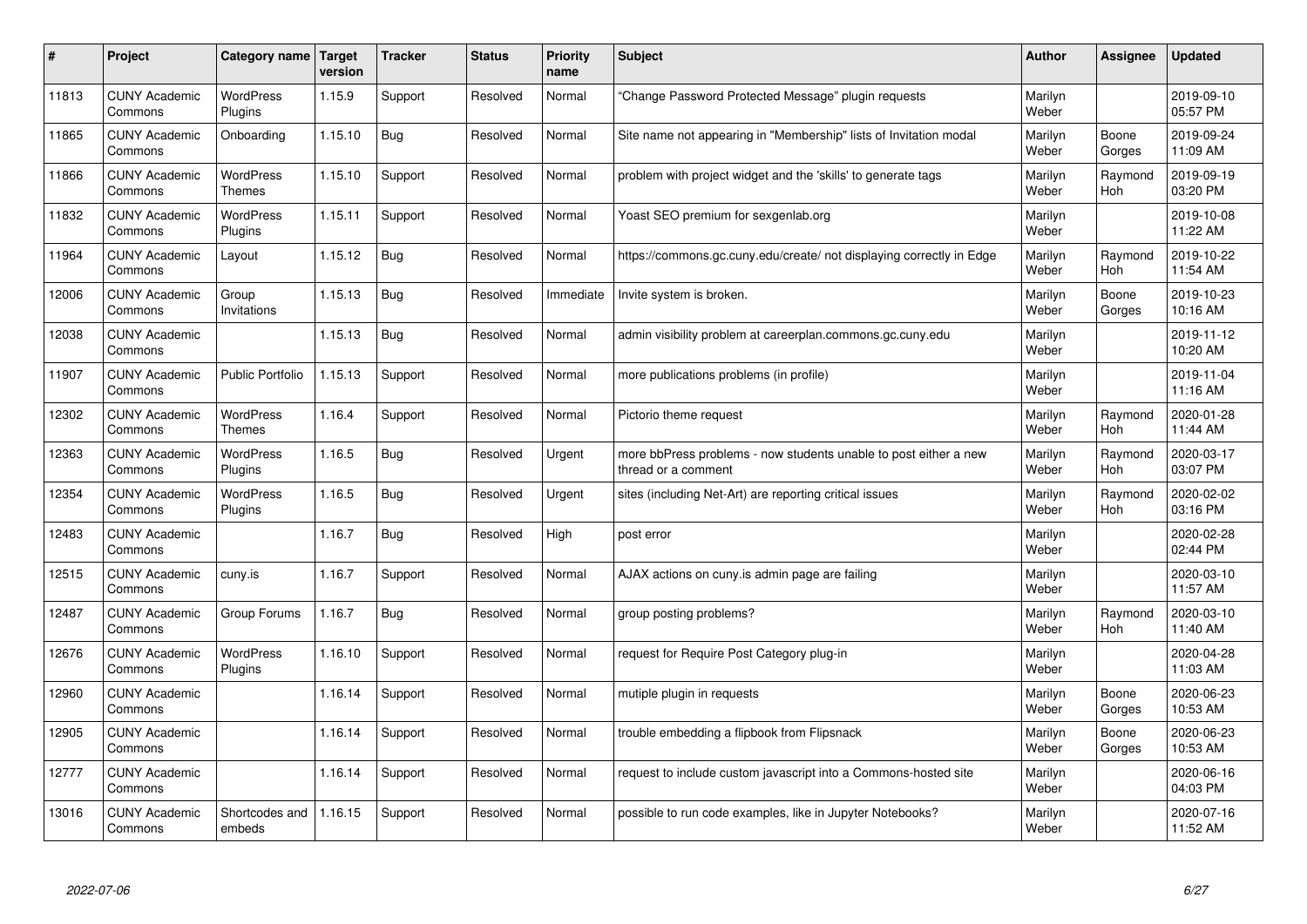| $\sharp$ | Project                         | Category name   Target            | version | <b>Tracker</b> | <b>Status</b> | <b>Priority</b><br>name | <b>Subject</b>                            | <b>Author</b>    | <b>Assignee</b>       | <b>Updated</b>         |
|----------|---------------------------------|-----------------------------------|---------|----------------|---------------|-------------------------|-------------------------------------------|------------------|-----------------------|------------------------|
| 13091    | <b>CUNY Academic</b><br>Commons |                                   | 1.17.0  | Support        | Resolved      | Normal                  | problem with latex (math equations)       | Marilyn<br>Weber |                       | 2020-07-28<br>11:09 AM |
| 13173    | <b>CUNY Academic</b><br>Commons | Group Library                     | 1.17.1  | Support        | Resolved      | High                    | all uploads to the library are silent     | Marilyn<br>Weber |                       | 2020-08-10<br>04:12 PM |
| 13134    | <b>CUNY Academic</b><br>Commons | Site cloning                      | 1.17.1  | Support        | Resolved      | Normal                  | New site (a clone) point to old dashboard | Marilyn<br>Weber |                       | 2020-08-12<br>03:22 PM |
| 13116    | <b>CUNY Academic</b><br>Commons | ZenDesk                           | 1.17.1  | Support        | Resolved      | Normal                  | support/send us a message link obscured   | Marilyn<br>Weber | Raymond<br>Hoh        | 2020-07-29<br>09:33 PM |
| 13227    | <b>CUNY Academic</b><br>Commons | Group Library                     | 1.17.2  | Bug            | Resolved      | High                    | folder not appearing in library           | Marilyn<br>Weber |                       | 2020-08-21<br>04:22 PM |
| 13184    | <b>CUNY Academic</b><br>Commons | <b>WordPress</b><br>Plugins       | 1.17.2  | Support        | Resolved      | Normal                  | google translate plugin                   | Marilyn<br>Weber |                       | 2020-08-25<br>11:36 AM |
| 13185    | <b>CUNY Academic</b><br>Commons | <b>WordPress</b><br><b>Themes</b> | 1.17.2  | Support        | Resolved      | Normal                  | Less theme?                               | Marilyn<br>Weber |                       | 2020-08-25<br>11:26 AM |
| 13238    | <b>CUNY Academic</b><br>Commons | WordPress -<br>Media              | 1.17.3  | Support        | Resolved      | Normal                  | allow ppsx file?                          | Marilyn<br>Weber | Raymond<br>Hoh        | 2020-09-10<br>11:46 AM |
| 13341    | <b>CUNY Academic</b><br>Commons | Group Forums                      | 1.17.4  | Bug            | Resolved      | Normal                  | Forum reply problems                      | Marilyn<br>Weber | Raymond<br>Hoh        | 2020-09-22<br>12:08 PM |
| 13169    | <b>CUNY Academic</b><br>Commons |                                   | 1.17.4  | Support        | Rejected      | Normal                  | footer logo image has no alt-text         | Marilyn<br>Weber |                       | 2020-09-22<br>10:18 AM |
| 13441    | <b>CUNY Academic</b><br>Commons |                                   | 1.17.5  | Support        | Resolved      | Normal                  | ongoing user problems with daily digests  | Marilyn<br>Weber |                       | 2020-10-13<br>10:02 AM |
| 13378    | <b>CUNY Academic</b><br>Commons |                                   | 1.17.5  | Bug            | Resolved      | Normal                  | problem on one of my sites                | Marilyn<br>Weber |                       | 2020-09-24<br>05:27 PM |
| 13512    | <b>CUNY Academic</b><br>Commons | <b>WordPress</b><br><b>Themes</b> | 1.17.7  | Support        | Resolved      | Normal                  | theme update                              | Marilyn<br>Weber |                       | 2020-11-16<br>04:46 PM |
| 13521    | <b>CUNY Academic</b><br>Commons | Onboarding                        | 1.17.7  | Support        | Resolved      | Normal                  | sent invitations page                     | Marilyn<br>Weber | Raymond<br><b>Hoh</b> | 2020-11-10<br>10:31 AM |
| 11908    | <b>CUNY Academic</b><br>Commons | Spam/Spam<br>Prevention           | 1.17.7  | Support        | Resolved      | Normal                  | overeager spam filter                     | Marilyn<br>Weber | Raymond<br><b>Hoh</b> | 2020-11-05<br>04:36 PM |
| 13675    | <b>CUNY Academic</b><br>Commons | Group Library                     | 1.18.1  | Bug            | Resolved      | High                    | broken Library                            | Marilyn<br>Weber |                       | 2020-12-09<br>05:02 PM |
| 13738    | <b>CUNY Academic</b><br>Commons |                                   | 1.18.1  | Support        | Resolved      | Normal                  | theme requests from a non-CUY person      | Marilyn<br>Weber |                       | 2020-12-23<br>11:34 AM |
| 12999    | <b>CUNY Academic</b><br>Commons |                                   | 1.18.1  | Support        | Resolved      | Normal                  | request for Dentist theme                 | Marilyn<br>Weber | Boone<br>Gorges       | 2020-12-22<br>03:31 PM |
| 13783    | <b>CUNY Academic</b><br>Commons |                                   | 1.18.2  | Support        | Resolved      | Normal                  | new CUNY OneSearch url                    | Marilyn<br>Weber |                       | 2021-01-14<br>04:53 PM |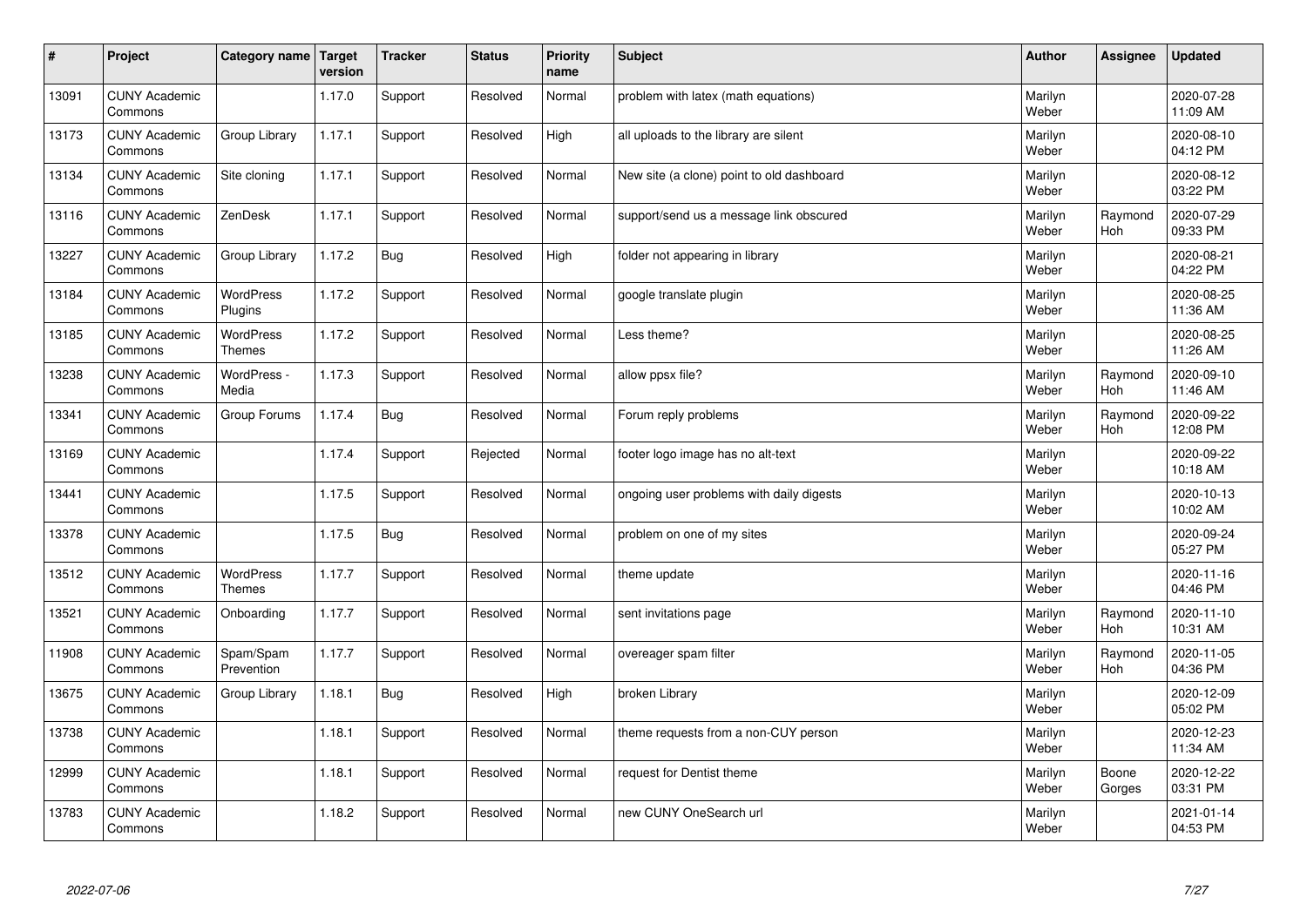| $\sharp$ | Project                         | Category name   Target      | version | <b>Tracker</b> | <b>Status</b> | <b>Priority</b><br>name | <b>Subject</b>                                                                        | <b>Author</b>    | Assignee              | <b>Updated</b>         |
|----------|---------------------------------|-----------------------------|---------|----------------|---------------|-------------------------|---------------------------------------------------------------------------------------|------------------|-----------------------|------------------------|
| 13641    | <b>CUNY Academic</b><br>Commons |                             | 1.18.2  | Support        | Resolved      | Normal                  | follow up to migration request                                                        | Marilyn<br>Weber | Boone<br>Gorges       | 2021-01-12<br>10:59 AM |
| 13741    | <b>CUNY Academic</b><br>Commons | <b>WordPress</b><br>Plugins | 1.18.3  | Support        | Resolved      | Normal                  | Ensemble Video Plugin                                                                 | Marilyn<br>Weber |                       | 2021-01-26<br>04:43 PM |
| 13841    | <b>CUNY Academic</b><br>Commons | <b>WordPress</b><br>Plugins | 1.18.3  | Support        | Resolved      | Normal                  | Folders plugin request                                                                | Marilyn<br>Weber | Boone<br>Gorges       | 2021-01-26<br>04:43 PM |
| 13827    | <b>CUNY Academic</b><br>Commons | Group Forums                | 1.18.3  | <b>Bug</b>     | Resolved      | Normal                  | more forum post problems                                                              | Marilyn<br>Weber | Raymond<br>Hoh        | 2021-01-22<br>08:19 PM |
| 13846    | <b>CUNY Academic</b><br>Commons | <b>WordPress</b><br>Plugins | 1.18.3  | Support        | Resolved      | Normal                  | Yoast SEO plugin problem                                                              | Marilyn<br>Weber |                       | 2021-01-19<br>05:34 PM |
| 13878    | <b>CUNY Academic</b><br>Commons | Group cloning               | 1.18.4  | Support        | Resolved      | High                    | When creating Group + Site and choosing 'Clone existing', cannot<br>advance to step 2 | Marilyn<br>Weber | Jeremy<br>Felt        | 2021-02-02<br>11:02 AM |
| 13944    | <b>CUNY Academic</b><br>Commons | <b>WordPress</b><br>Plugins | 1.18.4  | Support        | Resolved      | Normal                  | 3D FlipBook request                                                                   | Marilyn<br>Weber |                       | 2021-02-09<br>11:05 AM |
| 13958    | <b>CUNY Academic</b><br>Commons |                             | 1.18.4  | Support        | Resolved      | Normal                  | calendar widget problem                                                               | Marilyn<br>Weber |                       | 2021-02-09<br>11:05 AM |
| 13929    | <b>CUNY Academic</b><br>Commons |                             | 1.18.4  | Support        | Resolved      | Normal                  | update error message                                                                  | Marilyn<br>Weber | Boone<br>Gorges       | 2021-02-09<br>11:05 AM |
| 13947    | <b>CUNY Academic</b><br>Commons | <b>WordPress</b><br>Plugins | 1.18.4  | Bug            | Resolved      | Normal                  | Elementor plugin problem                                                              | Marilyn<br>Weber | Raymond<br><b>Hoh</b> | 2021-02-08<br>09:34 PM |
| 13935    | <b>CUNY Academic</b><br>Commons | <b>WordPress</b><br>Plugins | 1.18.4  | Support        | Resolved      | Low                     | Add Users sidebar widget not working                                                  | Marilyn<br>Weber |                       | 2021-02-09<br>11:05 AM |
| 14012    | <b>CUNY Academic</b><br>Commons | <b>WordPress</b><br>Plugins | 1.18.5  | Support        | Resolved      | Normal                  | Open External Links in a New Window plugin?                                           | Marilyn<br>Weber | Boone<br>Gorges       | 2021-03-02<br>02:07 PM |
| 14019    | <b>CUNY Academic</b><br>Commons | <b>WordPress</b><br>Plugins | 1.18.5  | Bug            | Resolved      | Normal                  | smorales.commons.gc.cuny.edu                                                          | Marilyn<br>Weber | Boone<br>Gorges       | 2021-02-23<br>11:06 AM |
| 14129    | <b>CUNY Academic</b><br>Commons | Onboarding                  | 1.18.6  | Support        | Resolved      | Normal                  | can only see some invites sent                                                        | Marilyn<br>Weber | Raymond<br><b>Hoh</b> | 2021-04-09<br>09:00 AM |
| 14077    | <b>CUNY Academic</b><br>Commons | WordPress<br>Plugins        | 1.18.7  | Support        | Resolved      | Normal                  | Elementor Pro plugin for the slider                                                   | Marilyn<br>Weber | Raymond<br>Hoh        | 2021-03-23<br>11:43 AM |
| 14304    | <b>CUNY Academic</b><br>Commons | Group Library               | 1.18.8  | Bug            | Resolved      | Normal                  | Library items change folders when adding subsequent items in new<br>folders           | Marilyn<br>Weber | Boone<br>Gorges       | 2021-04-13<br>11:21 AM |
| 14270    | <b>CUNY Academic</b><br>Commons | WordPress<br>Themes         | 1.18.8  | Support        | Resolved      | Normal                  | grid theme?                                                                           | Marilyn<br>Weber |                       | 2021-04-13<br>11:20 AM |
| 14246    | <b>CUNY Academic</b><br>Commons |                             | 1.18.8  | Support        | Resolved      | Normal                  | 'Weekly jQuery Migrate Status Update"                                                 | Marilyn<br>Weber |                       | 2021-04-13<br>11:08 AM |
| 14265    | <b>CUNY Academic</b><br>Commons | <b>WordPress</b><br>Plugins | 1.18.10 | Support        | Resolved      | Normal                  | separate the tag cloud in the blog sidebar                                            | Marilyn<br>Weber | Boone<br>Gorges       | 2021-05-12<br>05:19 PM |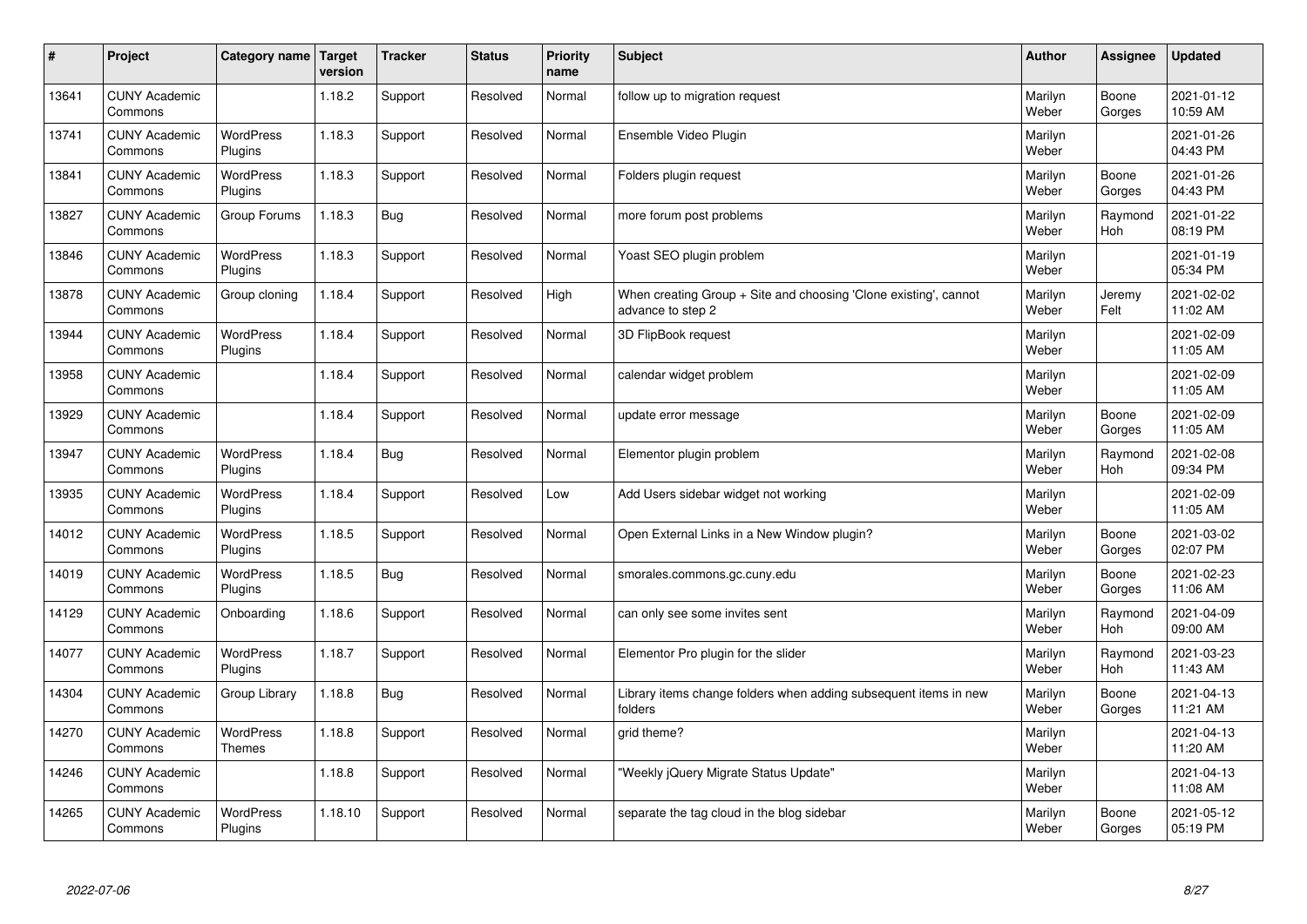| #     | Project                         | Category name   Target            | version | <b>Tracker</b> | <b>Status</b>        | <b>Priority</b><br>name | <b>Subject</b>                                                                          | <b>Author</b>    | Assignee              | <b>Updated</b>         |
|-------|---------------------------------|-----------------------------------|---------|----------------|----------------------|-------------------------|-----------------------------------------------------------------------------------------|------------------|-----------------------|------------------------|
| 14410 | <b>CUNY Academic</b><br>Commons |                                   | 1.18.10 | <b>Bug</b>     | Resolved             | Normal                  | events calendar problem?                                                                | Marilyn<br>Weber |                       | 2021-05-10<br>04:45 PM |
| 14411 | <b>CUNY Academic</b><br>Commons | <b>WordPress</b><br><b>Themes</b> | 1.18.10 | <b>Bug</b>     | Resolved             | Normal                  | logo problems                                                                           | Marilyn<br>Weber |                       | 2021-05-03<br>04:37 PM |
| 14526 | <b>CUNY Academic</b><br>Commons | Registration                      | 1.18.12 | <b>Bug</b>     | Resolved             | High                    | registration interface won't show a space to enter nonCUNY code                         | Marilyn<br>Weber |                       | 2021-06-03<br>04:02 PM |
| 14534 | <b>CUNY Academic</b><br>Commons | <b>WordPress</b><br>Plugins       | 1.18.12 | Support        | Resolved             | Normal                  | Share This Image plugin?                                                                | Marilyn<br>Weber |                       | 2021-06-08<br>11:50 AM |
| 14509 | <b>CUNY Academic</b><br>Commons | <b>WordPress</b><br>Plugins       | 1.18.12 | Bug            | Resolved             | Normal                  | Elementor Editor problem                                                                | Marilyn<br>Weber |                       | 2021-06-08<br>09:55 AM |
| 14734 | <b>CUNY Academic</b><br>Commons | <b>WordPress</b><br><b>Themes</b> | 1.18.18 | Support        | Resolved             | Normal                  | missing section of Sujatha Fernandes' site                                              | Marilyn<br>Weber | Raymond<br>Hoh        | 2021-09-06<br>04:15 PM |
| 14799 | <b>CUNY Academic</b><br>Commons |                                   | 1.18.19 | Support        | Resolved             | High                    | install the official Classic Widgets?                                                   | Marilyn<br>Weber |                       | 2021-09-22<br>02:17 PM |
| 14885 | <b>CUNY Academic</b><br>Commons | WordPress<br>Plugins              | 1.18.22 | <b>Bug</b>     | Resolved             | Normal                  | Long Loading Times -- Wordpress Admin Site                                              | Marilyn<br>Weber | Raymond<br><b>Hoh</b> | 2021-10-26<br>12:28 PM |
| 14889 | <b>CUNY Academic</b><br>Commons | Events                            | 1.19.0  | Support        | Resolved             | Normal                  | events in group - can they be edited by all admins?                                     | Marilyn<br>Weber | Raymond<br>Hoh        | 2021-12-13<br>03:31 PM |
| 15211 | <b>CUNY Academic</b><br>Commons | <b>Blogs</b><br>(BuddyPress)      | 1.19.2  | Support        | Resolved             | Normal                  | No good error reporting for already-used domain name when creating a<br>site in Firefox | Marilyn<br>Weber | Boone<br>Gorges       | 2022-01-25<br>11:33 AM |
| 15241 | <b>CUNY Academic</b><br>Commons | Onboarding                        | 1.19.3  | Design/UX      | Resolved             | Normal                  | white on gray                                                                           | Marilyn<br>Weber | Boone<br>Gorges       | 2022-02-08<br>02:38 PM |
| 15545 | <b>CUNY Academic</b><br>Commons | WordPress<br>Plugins              | 1.19.5  | Feature        | Resolved             | Normal                  | "ZI Hide Featured Image" plugin request                                                 | Marilyn<br>Weber | Boone<br>Gorges       | 2022-03-09<br>10:09 AM |
| 15654 | <b>CUNY Academic</b><br>Commons | <b>WordPress</b><br>Plugins       | 1.19.6  | Support        | Resolved             | Normal                  | Numerous Copies of Events showing up                                                    | Marilyn<br>Weber | Boone<br>Gorges       | 2022-03-22<br>11:30 AM |
| 16198 | <b>CUNY Academic</b><br>Commons |                                   | 2.0.1   | <b>Bug</b>     | Resolved             | Normal                  | Change role to                                                                          | Marilyn<br>Weber | Boone<br>Gorges       | 2022-06-14<br>11:35 AM |
| 16291 | <b>CUNY Academic</b><br>Commons | Site cloning                      | 2.0.2   | Support        | Resolved             | Normal                  | Images coming up blank in Media Library                                                 | Marilyn<br>Weber | Raymond<br>Hoh        | 2022-06-29<br>11:31 AM |
| 15978 | <b>CUNY Academic</b><br>Commons | WordPress -<br>Media              | 2.0.2   | Support        | Resolved             | Normal                  | tex files?                                                                              | Marilyn<br>Weber | Raymond<br>Hoh        | 2022-06-28<br>09:09 PM |
| 16172 | <b>CUNY Academic</b><br>Commons | WordPress<br>(misc)               | 2.0.2   | <b>Bug</b>     | Resolved             | Normal                  | 'Lost your password" link not in error messge                                           | Marilyn<br>Weber | Raymond<br>Hoh        | 2022-06-14<br>09:21 PM |
| 15169 | <b>CUNY Academic</b><br>Commons |                                   | 2.0.3   | Support        | Reporter<br>Feedback | Normal                  | new Prelude website zipfiles for custom theme and other files.                          | Marilyn<br>Weber |                       | 2022-06-29<br>11:32 AM |
| 15655 | <b>CUNY Academic</b><br>Commons |                                   | 2.0.3   | Support        | Reporter<br>Feedback | Normal                  | Event Aggregator plugin?                                                                | Marilyn<br>Weber |                       | 2022-06-29<br>11:32 AM |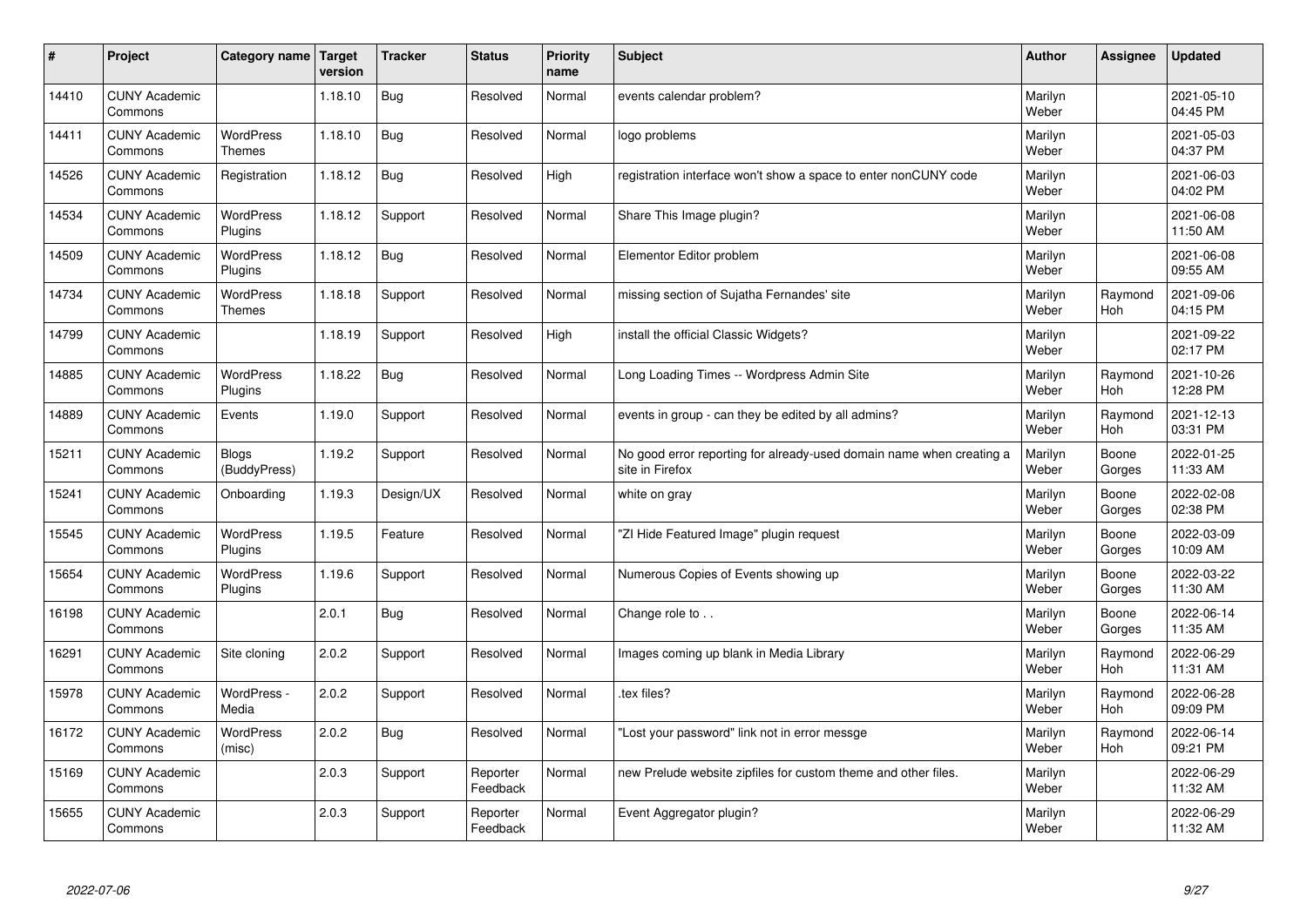| #     | Project                         | Category name   Target     | version | <b>Tracker</b> | <b>Status</b>        | <b>Priority</b><br>name | <b>Subject</b>                                       | <b>Author</b>    | Assignee            | <b>Updated</b>         |
|-------|---------------------------------|----------------------------|---------|----------------|----------------------|-------------------------|------------------------------------------------------|------------------|---------------------|------------------------|
| 11665 | <b>CUNY Academic</b><br>Commons |                            |         | Support        | Resolved             | Immediate               | "My Groups" conflating two groups                    | Marilyn<br>Weber |                     | 2019-07-24<br>10:43 PM |
| 6800  | <b>CUNY Academic</b><br>Commons |                            |         | Bug            | Rejected             | Immediate               | Is something going on?                               | Marilyn<br>Weber |                     | 2016-11-18<br>04:40 PM |
| 6410  | <b>CUNY Academic</b><br>Commons |                            |         | Bug            | Duplicate            | Immediate               | Cannot log in - gives privacy error                  | Marilyn<br>Weber | Boone<br>Gorges     | 2016-10-24<br>10:01 AM |
| 5396  | <b>CUNY Academic</b><br>Commons |                            |         | Outreach       | Resolved             | Urgent                  | Add CUNY Central to the survey choices?              | Marilyn<br>Weber | Samantha<br>Raddatz | 2016-03-31<br>01:38 PM |
| 15685 | <b>CUNY Academic</b><br>Commons |                            |         | Support        | <b>New</b>           | High                    | problem with chrome?                                 | Marilyn<br>Weber |                     | 2022-04-25<br>03:40 PM |
| 15022 | <b>CUNY Academic</b><br>Commons |                            |         | Support        | Rejected             | High                    | ArabStages                                           | Marilyn<br>Weber |                     | 2021-12-06<br>10:16 AM |
| 14008 | <b>CUNY Academic</b><br>Commons |                            |         | Bug            | Resolved             | High                    | invisible user                                       | Marilyn<br>Weber |                     | 2021-02-18<br>05:53 PM |
| 13656 | <b>CUNY Academic</b><br>Commons |                            |         | Bug            | Resolved             | High                    | site down                                            | Marilyn<br>Weber |                     | 2020-12-11<br>12:50 PM |
| 12393 | <b>CUNY Academic</b><br>Commons | <b>WordPress</b><br>(misc) |         | Support        | Resolved             | High                    | size limit for files                                 | Marilyn<br>Weber |                     | 2020-02-18<br>10:13 AM |
| 9276  | <b>CUNY Academic</b><br>Commons |                            |         | <b>Bug</b>     | Resolved             | High                    | problem adding a member to a group - wrong username? | Marilyn<br>Weber |                     | 2018-02-25<br>12:47 PM |
| 6101  | <b>CUNY Academic</b><br>Commons | Public Portfolio           |         | Bug            | Resolved             | High                    | Profile update problems                              | Marilyn<br>Weber | Boone<br>Gorges     | 2016-12-01<br>03:50 PM |
| 6107  | <b>CUNY Academic</b><br>Commons |                            |         | <b>Bug</b>     | Resolved             | High                    | site redirect?                                       | Marilyn<br>Weber | Boone<br>Gorges     | 2016-09-29<br>03:45 PM |
| 16110 | <b>CUNY Academic</b><br>Commons |                            |         | Support        | Reporter<br>Feedback | Normal                  | remove Creative Commons license from pages?          | Marilyn<br>Weber | Raymond<br>Hoh      | 2022-05-17<br>06:11 PM |
| 16099 | <b>CUNY Academic</b><br>Commons |                            |         | Support        | Reporter<br>Feedback | Normal                  | request for Newsletter Glue                          | Marilyn<br>Weber |                     | 2022-05-13<br>12:14 PM |
| 14850 | <b>CUNY Academic</b><br>Commons |                            |         | Support        | Abandoned            | Normal                  | brooklyn waterfront site "connection not secure"     | Marilyn<br>Weber |                     | 2022-04-27<br>04:56 PM |
| 14711 | <b>CUNY Academic</b><br>Commons |                            |         | Support        | Rejected             | Normal                  | Custom Facebook Feed plugin problem                  | Marilyn<br>Weber |                     | 2022-04-27<br>04:29 PM |
| 15565 | <b>CUNY Academic</b><br>Commons |                            |         | Support        | New                  | Normal                  | Events - send updates to an email listserv           | Marilyn<br>Weber |                     | 2022-03-10<br>01:06 PM |
| 15370 | <b>CUNY Academic</b><br>Commons |                            |         | Support        | Reporter<br>Feedback | Normal                  | All-in-One Event Calendar?                           | Marilyn<br>Weber |                     | 2022-02-17<br>11:03 AM |
| 15279 | <b>CUNY Academic</b><br>Commons |                            |         | <b>Bug</b>     | Rejected             | Normal                  | big delay - cloning the history site                 | Marilyn<br>Weber |                     | 2022-02-09<br>01:49 PM |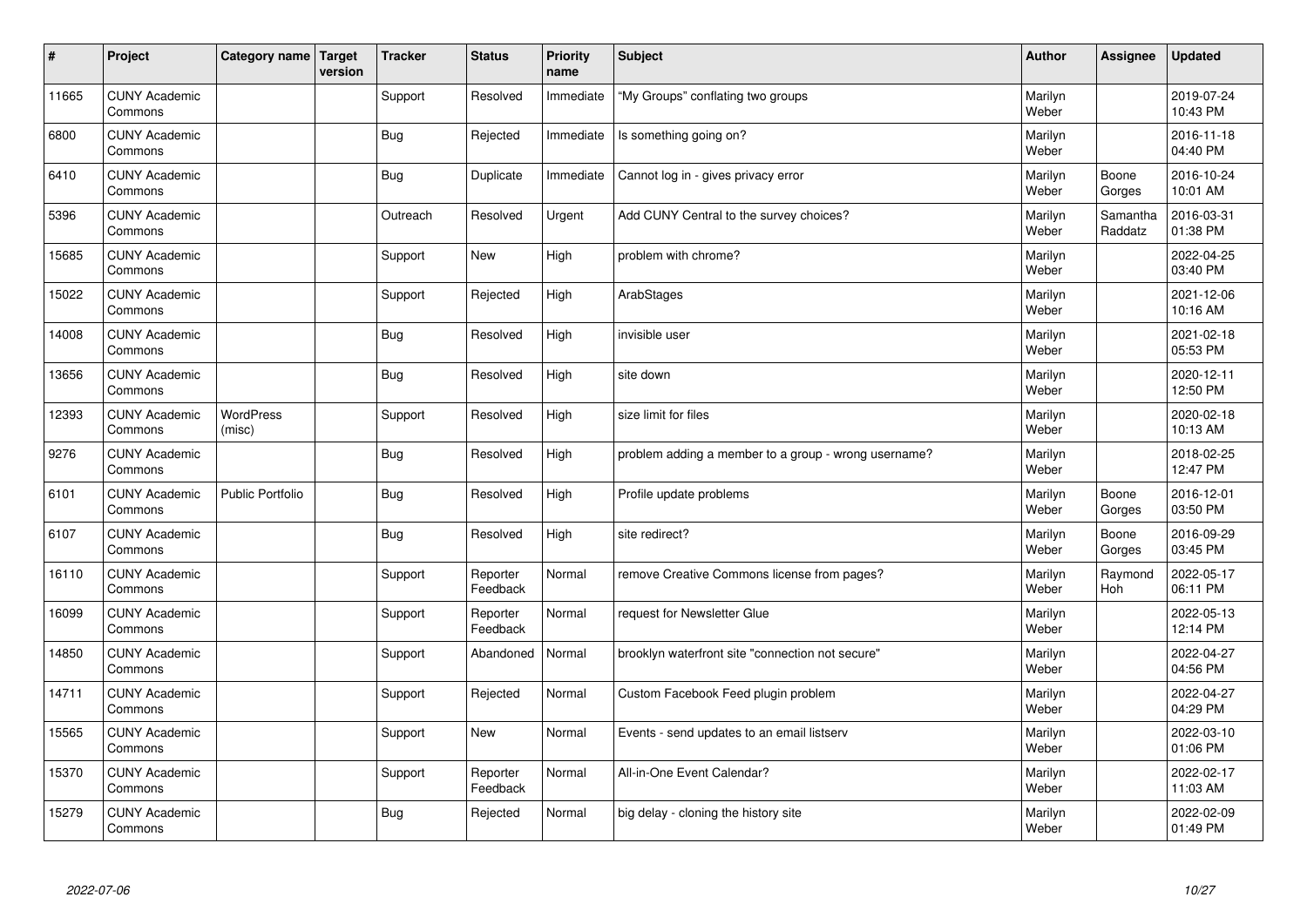| #     | Project                         | Category name   Target | version | <b>Tracker</b> | <b>Status</b>        | <b>Priority</b><br>name | <b>Subject</b>                                                  | <b>Author</b>    | Assignee | <b>Updated</b>         |
|-------|---------------------------------|------------------------|---------|----------------|----------------------|-------------------------|-----------------------------------------------------------------|------------------|----------|------------------------|
| 15266 | <b>CUNY Academic</b><br>Commons |                        |         | Support        | Resolved             | Normal                  | Just an appreciation                                            | Marilyn<br>Weber |          | 2022-02-07<br>10:42 AM |
| 15260 | <b>CUNY Academic</b><br>Commons |                        |         | Support        | Reporter<br>Feedback | Normal                  | Diacritical markings   European Stages                          | Marilyn<br>Weber |          | 2022-02-04<br>08:16 AM |
| 15120 | <b>CUNY Academic</b><br>Commons |                        |         | Support        | Resolved             | Normal                  | embed Zoom recordings in a post?                                | Marilyn<br>Weber |          | 2021-12-29<br>08:15 AM |
| 15045 | <b>CUNY Academic</b><br>Commons |                        |         | Support        | <b>New</b>           | Normal                  | no result for KCeL in the search box on the commons             | Marilyn<br>Weber |          | 2021-12-10<br>11:29 AM |
| 14973 | <b>CUNY Academic</b><br>Commons |                        |         | Support        | Resolved             | Normal                  | <b>Mail Poet</b>                                                | Marilyn<br>Weber |          | 2021-12-06<br>10:20 AM |
| 15025 | <b>CUNY Academic</b><br>Commons |                        |         | Support        | Duplicate            | Normal                  | emails for all the papers on the commons that have been changed | Marilyn<br>Weber |          | 2021-12-02<br>11:57 AM |
| 14972 | <b>CUNY Academic</b><br>Commons |                        |         | Support        | Rejected             | Normal                  | Mailchimp plugin                                                | Marilyn<br>Weber |          | 2021-11-17<br>02:13 PM |
| 14784 | <b>CUNY Academic</b><br>Commons |                        |         | Support        | Reporter<br>Feedback | Normal                  | User report of logo problem when using Customizer theme         | Marilyn<br>Weber |          | 2021-09-17<br>10:25 AM |
| 14389 | <b>CUNY Academic</b><br>Commons |                        |         | Support        | Abandoned            | Normal                  | WebflowIO?                                                      | Marilyn<br>Weber |          | 2021-09-14<br>10:45 AM |
| 14148 | <b>CUNY Academic</b><br>Commons |                        |         | Support        | Abandoned            | Normal                  | post notification problem                                       | Marilyn<br>Weber |          | 2021-09-14<br>10:43 AM |
| 13596 | <b>CUNY Academic</b><br>Commons |                        |         | Support        | Abandoned            | Normal                  | invited as Author but show as Contributor                       | Marilyn<br>Weber |          | 2021-09-14<br>10:41 AM |
| 13584 | <b>CUNY Academic</b><br>Commons |                        |         | Support        | Abandoned            | Normal                  | Graphy theme question                                           | Marilyn<br>Weber |          | 2021-09-14<br>10:41 AM |
| 14360 | <b>CUNY Academic</b><br>Commons |                        |         | Support        | Rejected             | Normal                  | danielgerouldarchives.org?                                      | Marilyn<br>Weber |          | 2021-04-27<br>10:42 AM |
| 14242 | <b>CUNY Academic</b><br>Commons |                        |         | Support        | Resolved             | Normal                  | LAILAC site missing content                                     | Marilyn<br>Weber |          | 2021-03-27<br>08:40 AM |
| 13916 | <b>CUNY Academic</b><br>Commons |                        |         | Support        | Rejected             | Normal                  | <b>Custom Sidebars</b>                                          | Marilyn<br>Weber |          | 2021-02-23<br>10:45 AM |
| 14016 | <b>CUNY Academic</b><br>Commons |                        |         | Support        | Rejected             | Normal                  | PDFs not downloading                                            | Marilyn<br>Weber |          | 2021-02-22<br>11:00 AM |
| 13826 | <b>CUNY Academic</b><br>Commons |                        |         | Support        | Resolved             | Normal                  | January 14th                                                    | Marilyn<br>Weber |          | 2021-01-26<br>04:26 PM |
| 13637 | <b>CUNY Academic</b><br>Commons |                        |         | Support        | Abandoned            | Normal                  | All-in-One Migration plugin request                             | Marilyn<br>Weber |          | 2020-12-08<br>10:46 AM |
| 13288 | <b>CUNY Academic</b><br>Commons |                        |         | Support        | Abandoned            | Normal                  | log in problems on iPhone 6                                     | Marilyn<br>Weber |          | 2020-10-27<br>10:26 AM |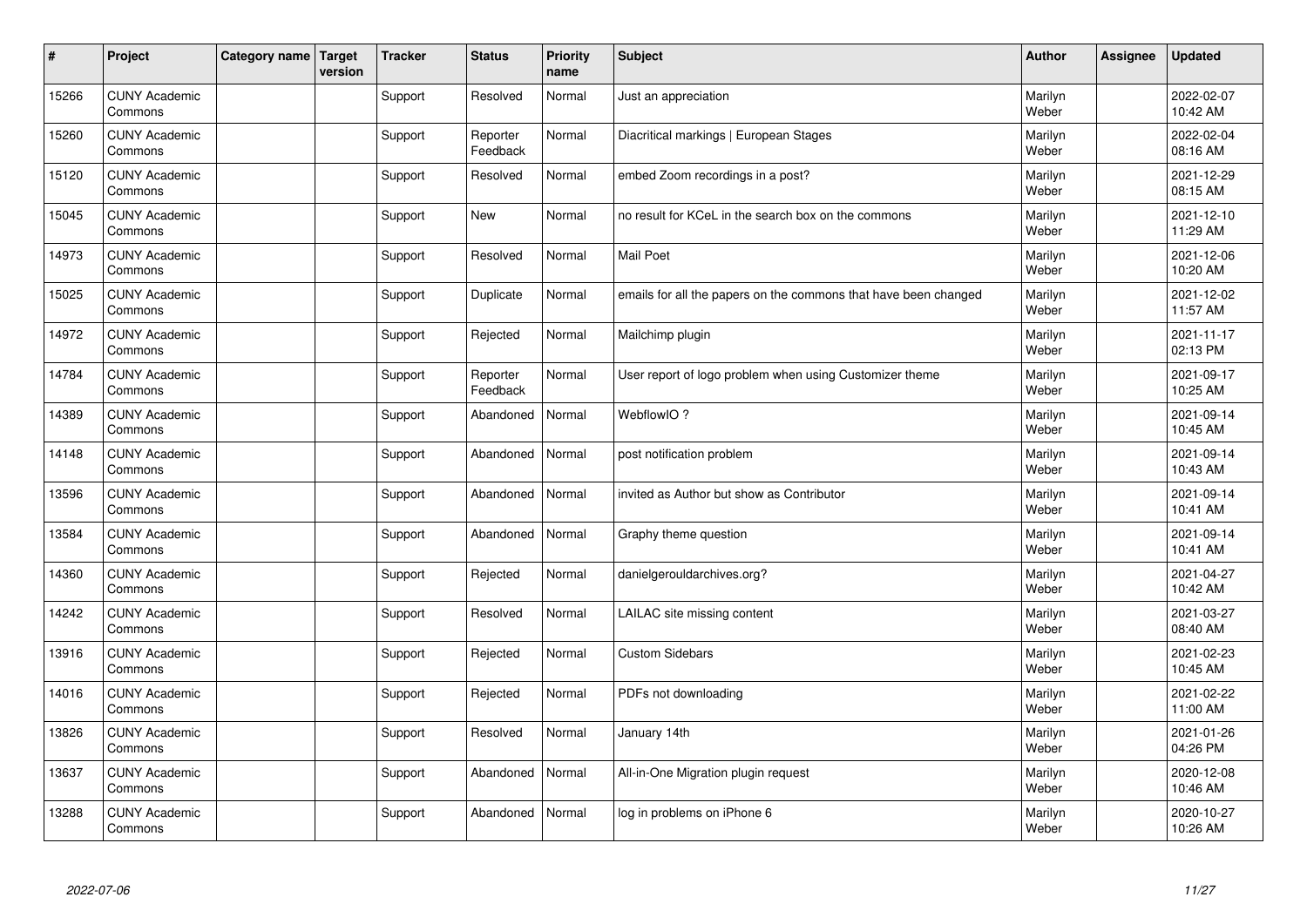| #     | Project                         | Category name   Target     | version | <b>Tracker</b> | <b>Status</b> | <b>Priority</b><br>name | <b>Subject</b>                                                                 | <b>Author</b>    | Assignee              | <b>Updated</b>         |
|-------|---------------------------------|----------------------------|---------|----------------|---------------|-------------------------|--------------------------------------------------------------------------------|------------------|-----------------------|------------------------|
| 13160 | <b>CUNY Academic</b><br>Commons |                            |         | Support        | Rejected      | Normal                  | site not working on iphone                                                     | Marilyn<br>Weber |                       | 2020-08-25<br>10:58 AM |
| 13012 | <b>CUNY Academic</b><br>Commons | <b>WordPress</b><br>(misc) |         | Support        | Rejected      | Normal                  | icon image associated with the teaching template's Creative Commons<br>License | Marilyn<br>Weber | Raymond<br><b>Hoh</b> | 2020-08-25<br>10:56 AM |
| 13121 | <b>CUNY Academic</b><br>Commons |                            |         | Support        | Rejected      | Normal                  | embed a DropBox Paper file                                                     | Marilyn<br>Weber |                       | 2020-08-25<br>10:56 AM |
| 13217 | <b>CUNY Academic</b><br>Commons |                            |         | Support        | Rejected      | Normal                  | upload recordings of our past webinars?                                        | Marilyn<br>Weber |                       | 2020-08-25<br>07:56 AM |
| 12986 | <b>CUNY Academic</b><br>Commons |                            |         | Support        | Rejected      | Normal                  | Someone is trying to create accounts using random CUNY entity emails           | Marilyn<br>Weber |                       | 2020-07-02<br>09:47 PM |
| 12861 | <b>CUNY Academic</b><br>Commons |                            |         | Support        | Resolved      | Normal                  | trouble with YouTube                                                           | Marilyn<br>Weber | Raymond<br>Hoh        | 2020-06-09<br>11:16 AM |
| 11912 | <b>CUNY Academic</b><br>Commons |                            |         | Support        | Resolved      | Normal                  | influence search results?                                                      | Marilyn<br>Weber |                       | 2020-02-11<br>10:51 AM |
| 12346 | <b>CUNY Academic</b><br>Commons | Redmine                    |         | Support        | Resolved      | Normal                  | another Redmine request                                                        | Marilyn<br>Weber | Matt Gold             | 2020-01-30<br>08:20 PM |
| 12334 | <b>CUNY Academic</b><br>Commons |                            |         | Support        | Resolved      | Normal                  | request for a Redmine account                                                  | Marilyn<br>Weber | Matt Gold             | 2020-01-30<br>12:01 PM |
| 12205 | <b>CUNY Academic</b><br>Commons |                            |         | Support        | Rejected      | Normal                  | possible update to the 2019 theme?                                             | Marilyn<br>Weber |                       | 2020-01-14<br>12:08 PM |
| 11267 | <b>CUNY Academic</b><br>Commons |                            |         | Support        | Rejected      | Normal                  | signing up with a nonCUNY signup code from the Register page                   | Marilyn<br>Weber |                       | 2019-03-26<br>03:00 PM |
| 10932 | <b>CUNY Academic</b><br>Commons |                            |         | Support        | Resolved      | Normal                  | add me as admin to meenaalexander.com                                          | Marilyn<br>Weber | Matt Gold             | 2019-01-09<br>02:12 PM |
| 10850 | <b>CUNY Academic</b><br>Commons |                            |         | Support        | Rejected      | Normal                  | Gravity form being resent                                                      | Marilyn<br>Weber |                       | 2018-12-20<br>10:18 PM |
| 10562 | <b>CUNY Academic</b><br>Commons |                            |         | <b>Bug</b>     | Rejected      | Normal                  | Commons is down                                                                | Marilyn<br>Weber |                       | 2018-10-23<br>10:49 AM |
| 10266 | <b>CUNY Academic</b><br>Commons |                            |         | Support        | Resolved      | Normal                  | GC email change requested                                                      | Marilyn<br>Weber | Matt Gold             | 2018-08-30<br>03:07 PM |
| 10260 | <b>CUNY Academic</b><br>Commons |                            |         | Bug            | Rejected      | Normal                  | bad activation email                                                           | Marilyn<br>Weber |                       | 2018-08-30<br>01:25 PM |
| 10256 | <b>CUNY Academic</b><br>Commons |                            |         | Support        | Resolved      | Normal                  | email change requested                                                         | Marilyn<br>Weber | Matt Gold             | 2018-08-29<br>02:52 PM |
| 10227 | <b>CUNY Academic</b><br>Commons |                            |         | Support        | Resolved      | Normal                  | user incorrectly entered her email address                                     | Marilyn<br>Weber | Matt Gold             | 2018-08-26<br>08:55 PM |
| 9928  | <b>CUNY Academic</b><br>Commons | Account<br>settings        |         | Support        | Resolved      | Normal                  | email change request from former student                                       | Marilyn<br>Weber | Matt Gold             | 2018-06-14<br>10:20 AM |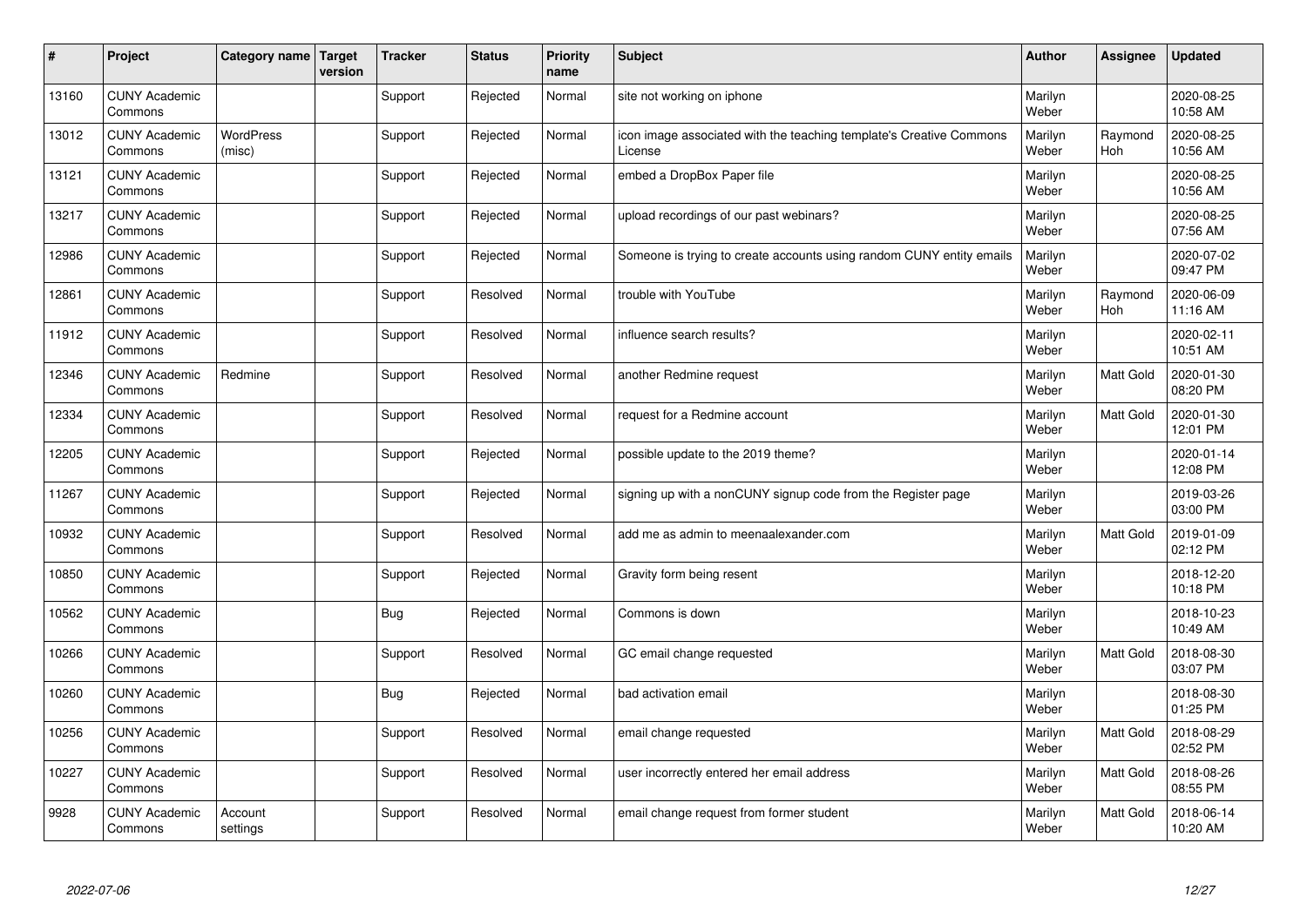| #    | Project                         | Category name   Target | version | <b>Tracker</b> | <b>Status</b> | <b>Priority</b><br>name | <b>Subject</b>                                           | <b>Author</b>    | Assignee         | <b>Updated</b>         |
|------|---------------------------------|------------------------|---------|----------------|---------------|-------------------------|----------------------------------------------------------|------------------|------------------|------------------------|
| 9885 | <b>CUNY Academic</b><br>Commons |                        |         | Support        | Rejected      | Normal                  | Publications field problem                               | Marilyn<br>Weber |                  | 2018-06-06<br>01:18 PM |
| 9834 | <b>CUNY Academic</b><br>Commons |                        |         | Support        | Duplicate     | Normal                  | add a "like" function                                    | Marilyn<br>Weber |                  | 2018-05-25<br>10:38 AM |
| 9787 | <b>CUNY Academic</b><br>Commons | Registration           |         | Support        | Resolved      | Normal                  | email change request                                     | Marilyn<br>Weber | Matt Gold        | 2018-05-16<br>09:55 PM |
| 9684 | <b>CUNY Academic</b><br>Commons |                        |         | Support        | Rejected      | Normal                  | SEO cleanup for newlaborforum.cuny.edu                   | Marilyn<br>Weber |                  | 2018-04-30<br>10:29 AM |
| 9659 | <b>CUNY Academic</b><br>Commons | Account<br>settings    |         | Support        | Resolved      | Normal                  | user email change                                        | Marilyn<br>Weber | <b>Matt Gold</b> | 2018-04-24<br>12:08 PM |
| 9587 | <b>CUNY Academic</b><br>Commons |                        |         | Support        | Rejected      | Normal                  | possible request for the "PDF Poster" plugin             | Marilyn<br>Weber |                  | 2018-04-24<br>10:52 AM |
| 9275 | <b>CUNY Academic</b><br>Commons |                        |         | Support        | Rejected      | Normal                  | soft chalk page?                                         | Marilyn<br>Weber | Boone<br>Gorges  | 2018-04-09<br>10:37 AM |
| 9477 | <b>CUNY Academic</b><br>Commons | Account<br>settings    |         | Support        | Resolved      | Normal                  | email change request                                     | Marilyn<br>Weber | Matt Gold        | 2018-03-24<br>08:53 AM |
| 9470 | <b>CUNY Academic</b><br>Commons |                        |         | Bug            | Resolved      | Normal                  | Users not appearing via "Add New"                        | Marilyn<br>Weber |                  | 2018-03-22<br>07:44 PM |
| 9131 | <b>CUNY Academic</b><br>Commons |                        |         | Support        | Resolved      | Normal                  | webrecorder.io via Firefox                               | Marilyn<br>Weber |                  | 2018-01-29<br>11:11 AM |
| 9133 | <b>CUNY Academic</b><br>Commons |                        |         | Support        | Duplicate     | Normal                  | webrecorder.io                                           | Marilyn<br>Weber |                  | 2018-01-29<br>10:34 AM |
| 9033 | <b>CUNY Academic</b><br>Commons |                        |         | Support        | Rejected      | Normal                  | Site search terms                                        | Marilyn<br>Weber |                  | 2017-12-22<br>01:10 PM |
| 8726 | <b>CUNY Academic</b><br>Commons |                        |         | Support        | Resolved      | Normal                  | Redirect problem                                         | Marilyn<br>Weber |                  | 2017-09-21<br>12:14 PM |
| 8693 | <b>CUNY Academic</b><br>Commons | WordPress<br>Plugins   |         | Support        | Resolved      | Normal                  | Existing blog wants to replace Mailpoet with Newsletters | Marilyn<br>Weber |                  | 2017-09-12<br>02:24 PM |
| 8195 | <b>CUNY Academic</b><br>Commons |                        |         | Support        | Rejected      | Normal                  | possible to make the Profile pic semi-hidden?            | Marilyn<br>Weber |                  | 2017-05-24<br>11:00 PM |
| 7376 | <b>CUNY Academic</b><br>Commons | Email<br>Notifications |         | Bug            | Rejected      | Normal                  | automatic forwarding of blog posts not working           | Marilyn<br>Weber | Boone<br>Gorges  | 2017-05-01<br>10:36 PM |
| 7668 | <b>CUNY Academic</b><br>Commons | WordPress<br>Plugins   |         | Support        | Rejected      | Normal                  | Iframes question                                         | Marilyn<br>Weber |                  | 2017-04-11<br>09:29 PM |
| 7803 | <b>CUNY Academic</b><br>Commons |                        |         | Bug            | Resolved      | Normal                  | user email change                                        | Marilyn<br>Weber |                  | 2017-03-16<br>11:58 AM |
| 6893 | <b>CUNY Academic</b><br>Commons | Group Forums           |         | Bug            | Resolved      | Normal                  | Forum for CUNY Academic Commons Team is gone             | Marilyn<br>Weber | Boone<br>Gorges  | 2016-12-01<br>08:08 AM |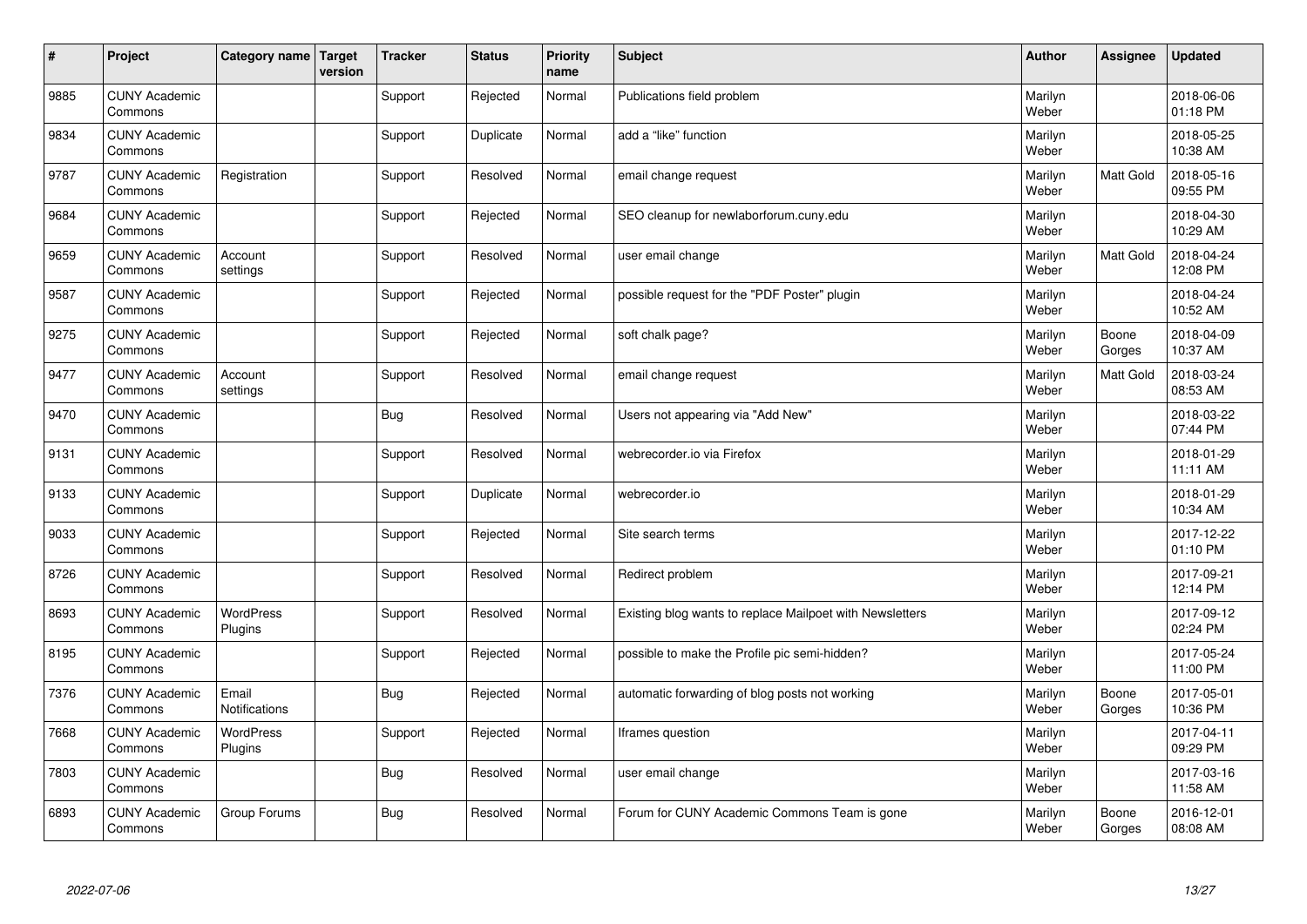| $\sharp$ | Project                         | Category name   Target            | version           | <b>Tracker</b> | <b>Status</b> | <b>Priority</b><br>name | <b>Subject</b>                                      | <b>Author</b>    | <b>Assignee</b>     | <b>Updated</b>         |
|----------|---------------------------------|-----------------------------------|-------------------|----------------|---------------|-------------------------|-----------------------------------------------------|------------------|---------------------|------------------------|
| 6175     | <b>CUNY Academic</b><br>Commons | Account<br>settings               |                   | Support        | Resolved      | Normal                  | Email address (user cannot access old)              | Marilyn<br>Weber | <b>Matt Gold</b>    | 2016-11-29<br>06:31 PM |
| 6575     | <b>CUNY Academic</b><br>Commons | Groups (misc)                     |                   | Bug            | Rejected      | Normal                  | No papers link for the group "social paper"         | Marilyn<br>Weber |                     | 2016-11-02<br>10:39 PM |
| 6338     | <b>CUNY Academic</b><br>Commons |                                   |                   | Bug            | Rejected      | Normal                  | Multiple email notifications for each blog post     | Marilyn<br>Weber | Boone<br>Gorges     | 2016-10-18<br>08:45 PM |
| 6313     | <b>CUNY Academic</b><br>Commons | Groups (misc)                     |                   | <b>Bug</b>     | Duplicate     | Normal                  | group member no longer in group, can't rejoin.      | Marilyn<br>Weber |                     | 2016-10-14<br>09:27 PM |
| 6118     | <b>CUNY Academic</b><br>Commons | cuny.is                           |                   | Feature        | Resolved      | Normal                  | Cuny. Is request from Javier Otero Peña             | Marilyn<br>Weber | Sarah<br>Morgano    | 2016-10-04<br>07:02 PM |
| 5988     | <b>CUNY Academic</b><br>Commons | Support                           |                   | Support        | Rejected      | Normal                  | Forbidden error when trying to join                 | Marilyn<br>Weber | Boone<br>Gorges     | 2016-09-08<br>01:42 PM |
| 5834     | <b>CUNY Academic</b><br>Commons |                                   |                   | Bug            | Resolved      | Normal                  | My access to cdev                                   | Marilyn<br>Weber | Boone<br>Gorges     | 2016-07-25<br>03:12 PM |
| 5184     | <b>CUNY Academic</b><br>Commons | Social Paper                      |                   | Bug            | Rejected      | Normal                  | Problem linking SP to a group                       | Marilyn<br>Weber | Boone<br>Gorges     | 2016-02-21<br>12:27 PM |
| 5072     | <b>CUNY Academic</b><br>Commons |                                   |                   | Feature        | Duplicate     | Normal                  | redirect shortcode handler                          | Marilyn<br>Weber | Boone<br>Gorges     | 2016-01-07<br>12:34 PM |
| 4834     | <b>CUNY Academic</b><br>Commons | <b>Blogs</b><br>(BuddyPress)      |                   | Bug            | Resolved      | Normal                  | Admin invite problem                                | Marilyn<br>Weber | Boone<br>Gorges     | 2015-11-13<br>12:25 PM |
| 4013     | <b>CUNY Academic</b><br>Commons |                                   |                   | Bug            | Duplicate     | Normal                  | Math question?                                      | Marilyn<br>Weber |                     | 2015-04-22<br>04:05 PM |
| 3674     | <b>CUNY Academic</b><br>Commons |                                   |                   | <b>Bug</b>     | Rejected      | Normal                  | CBox pagination issue with the Wiki                 | Marilyn<br>Weber |                     | 2014-11-20<br>05:03 PM |
| 3673     | <b>CUNY Academic</b><br>Commons |                                   |                   | <b>Bug</b>     | Rejected      | Normal                  | CBox pagination issue with the Wiki                 | Marilyn<br>Weber |                     | 2014-11-20<br>04:08 PM |
| 3093     | <b>CUNY Academic</b><br>Commons | <b>WordPress</b><br>Plugins       |                   | Bug            | Rejected      | Normal                  | <b>Custom Google Maps</b>                           | Marilyn<br>Weber | Boone<br>Gorges     | 2014-05-02<br>10:52 AM |
| 3136     | <b>CUNY Academic</b><br>Commons | WordPress<br>Plugins              |                   | Bug            | Rejected      | Normal                  | The Easy Rotator                                    | Marilyn<br>Weber | Boone<br>Gorges     | 2014-04-01<br>10:26 PM |
| 3116     | <b>CUNY Academic</b><br>Commons | <b>WordPress</b><br>(Permissions) |                   | <b>Bug</b>     | Resolved      | Normal                  | Updating the FAQ page                               | Marilyn<br>Weber | Boone<br>Gorges     | 2014-04-01<br>10:12 PM |
| 13201    | <b>CUNY Academic</b><br>Commons |                                   |                   | Support        | Rejected      | Low                     | PDF embedder                                        | Marilyn<br>Weber |                     | 2020-09-29<br>11:37 AM |
| 5051     | <b>CUNY Academic</b><br>Commons | Social Paper                      |                   | Feature        | Rejected      | Low                     | Visual cues for comments (SP suggestion #2)         | Marilyn<br>Weber | Samantha<br>Raddatz | 2016-02-10<br>10:01 AM |
| 5992     | <b>CUNY Academic</b><br>Commons | Email<br><b>Notifications</b>     | Future<br>release | Feature        | <b>New</b>    | Normal                  | Changing the From line of autogenerated blog emails | Marilyn<br>Weber |                     | 2018-09-27<br>05:19 PM |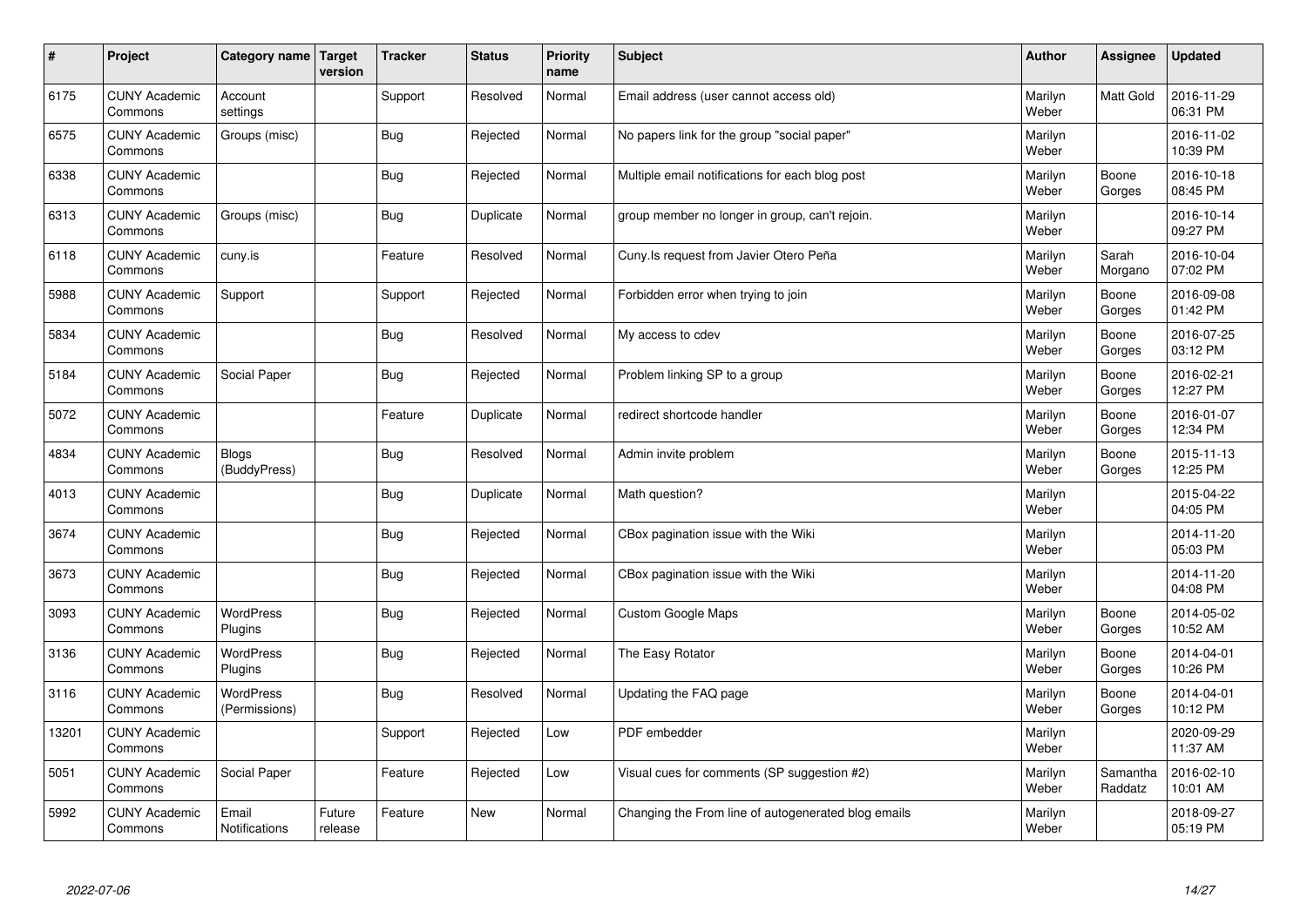| #     | Project                         | Category name          | <b>Target</b><br>version | <b>Tracker</b> | <b>Status</b>        | <b>Priority</b><br>name | Subject                                                                                                                                         | Author           | Assignee              | <b>Updated</b>         |
|-------|---------------------------------|------------------------|--------------------------|----------------|----------------------|-------------------------|-------------------------------------------------------------------------------------------------------------------------------------------------|------------------|-----------------------|------------------------|
| 9835  | <b>CUNY Academic</b><br>Commons | Group Forums           | Future<br>release        | Bug            | Assigned             | Normal                  | add a "like" function?                                                                                                                          | Marilyn<br>Weber | Erik<br>Trainer       | 2018-06-05<br>01:49 PM |
| 9207  | <b>CUNY Academic</b><br>Commons |                        | Future<br>release        | Support        | Reporter<br>Feedback | Normal                  | display dashboards made in Tableau?                                                                                                             | Marilyn<br>Weber | Boone<br>Gorges       | 2018-04-10<br>10:42 AM |
| 5991  | <b>CUNY Academic</b><br>Commons | Email<br>Notifications | Future<br>release        | Support        | Resolved             | Normal                  | change format of autogenerated blog emails                                                                                                      | Marilyn<br>Weber | Paige<br>Dupont       | 2018-01-12<br>02:55 PM |
| 5199  | <b>CUNY Academic</b><br>Commons | Social Paper           | Future<br>release        | Feature        | New                  | Normal                  | add tables to the SP editor                                                                                                                     | Marilyn<br>Weber |                       | 2016-10-24<br>11:27 AM |
| 5397  | <b>CUNY Academic</b><br>Commons | Social Paper           | Future<br>release        | Feature        | <b>New</b>           | Normal                  | frustrating to have to enable/disable in SP                                                                                                     | Marilyn<br>Weber | Samantha<br>Raddatz   | 2016-04-20<br>03:39 PM |
| 5282  | <b>CUNY Academic</b><br>Commons | Social Paper           | Future<br>release        | Bug            | New                  | Normal                  | Replying via email directs to paper but not individual comment.                                                                                 | Marilyn<br>Weber | Raymond<br><b>Hoh</b> | 2016-03-02<br>01:48 PM |
| 5205  | <b>CUNY Academic</b><br>Commons | Social Paper           | Future<br>release        | Feature        | New                  | Normal                  | Social Paper folders                                                                                                                            | Marilyn<br>Weber |                       | 2016-02-11<br>10:24 PM |
| 11971 | <b>CUNY Academic</b><br>Commons | Email<br>Notifications | Future<br>release        | Bug            | Reporter<br>Feedback | Low                     | Pictures obscured in emailed post notifications                                                                                                 | Marilyn<br>Weber | Raymond<br>Hoh        | 2019-11-21<br>01:14 PM |
| 5050  | <b>CUNY Academic</b><br>Commons | Social Paper           | Future<br>release        | Feature        | New                  | Low                     | Making comments visible in SP editing mode (SP suggestion #1)                                                                                   | Marilyn<br>Weber | Samantha<br>Raddatz   | 2019-09-17<br>11:10 PM |
| 6533  | <b>CUNY Academic</b><br>Commons | WordPress<br>Plugins   | Future<br>release        | Support        | Duplicate            | Low                     | very old plugins?                                                                                                                               | Marilyn<br>Weber | Tahir Butt            | 2018-10-04<br>12:27 PM |
| 5053  | <b>CUNY Academic</b><br>Commons | Social Paper           | Future<br>release        | Feature        | New                  | Low                     | Scrollable menu to add readers (SP suggestion #4)                                                                                               | Marilyn<br>Weber | Samantha<br>Raddatz   | 2016-04-21<br>05:21 PM |
| 5058  | <b>CUNY Academic</b><br>Commons | Social Paper           | Future<br>release        | Feature        | <b>New</b>           | Low                     | Can there be a clearer signal that even when comments have already<br>been made you add comments by clicking on the side? (SP suggestion<br>#5) | Marilyn<br>Weber | Samantha<br>Raddatz   | 2016-02-11<br>10:24 PM |
| 5052  | <b>CUNY Academic</b><br>Commons | Social Paper           | Future<br>release        | Feature        | New                  | Low                     | Sentence by sentence or line by line comments (SP suggestion #3)                                                                                | Marilyn<br>Weber | Boone<br>Gorges       | 2016-02-11<br>10:24 PM |
| 6286  | <b>CUNY Academic</b><br>Commons | Groups (misc)          | Not<br>tracked           | Bug            | Resolved             | Immediate               | Groups pages not displaying at all!                                                                                                             | Marilyn<br>Weber | Boone<br>Gorges       | 2017-11-15<br>10:57 AM |
| 5872  | <b>CUNY Academic</b><br>Commons | Server                 | Not<br>tracked           | Bug            | Resolved             | Immediate               | Whole Commons is down                                                                                                                           | Marilyn<br>Weber | Boone<br>Gorges       | 2016-08-12<br>12:04 AM |
| 12584 | <b>CUNY Academic</b><br>Commons |                        | Not<br>tracked           | Bug            | Resolved             | Urgent                  | No way to register                                                                                                                              | Marilyn<br>Weber |                       | 2020-03-27<br>02:38 PM |
| 8878  | <b>CUNY Academic</b><br>Commons | cuny.is                | Not<br>tracked           | <b>Bug</b>     | Resolved             | Urgent                  | cuny.is site link won't work                                                                                                                    | Marilyn<br>Weber | Boone<br>Gorges       | 2017-11-01<br>03:06 PM |
| 7995  | <b>CUNY Academic</b><br>Commons | Domain<br>Mapping      | Not<br>tracked           | <b>Bug</b>     | Resolved             | Urgent                  | http://on.socialpaper.gc.cuny.edu down?                                                                                                         | Marilyn<br>Weber |                       | 2017-04-21<br>11:07 AM |
| 5435  | <b>CUNY Academic</b><br>Commons |                        | Not<br>tracked           | Bug            | Resolved             | Urgent                  | Can't see the dashboard                                                                                                                         | Marilyn<br>Weber |                       | 2016-04-12<br>11:33 AM |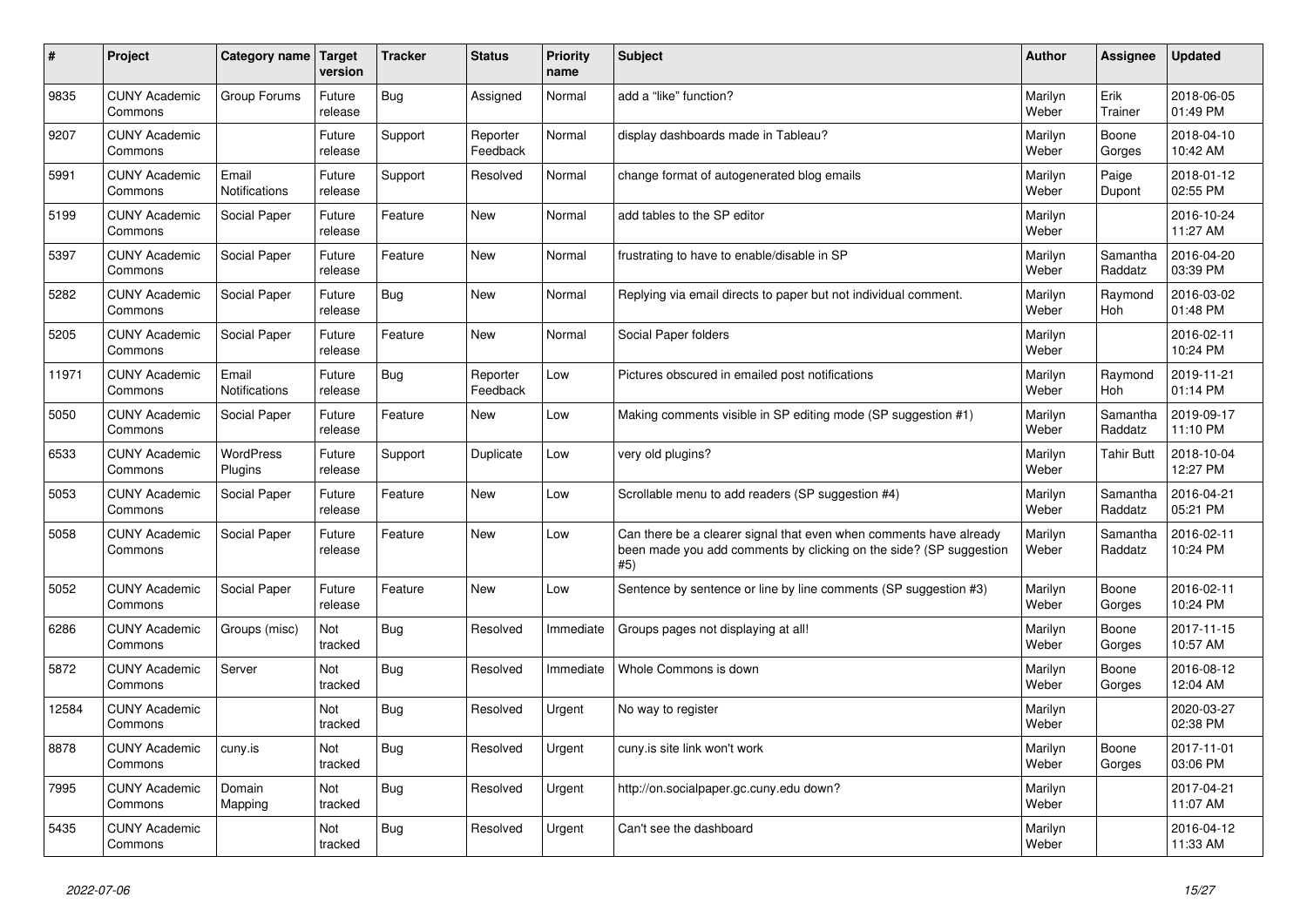| #     | Project                         | Category name   Target            | version        | <b>Tracker</b> | <b>Status</b>        | <b>Priority</b><br>name | <b>Subject</b>                                 | <b>Author</b>    | Assignee         | <b>Updated</b>         |
|-------|---------------------------------|-----------------------------------|----------------|----------------|----------------------|-------------------------|------------------------------------------------|------------------|------------------|------------------------|
| 4649  | <b>CUNY Academic</b><br>Commons | Registration                      | Not<br>tracked | Bug            | Resolved             | Urgent                  | Submit button has disappeared                  | Marilyn<br>Weber | Boone<br>Gorges  | 2015-09-22<br>11:47 AM |
| 13715 | <b>CUNY Academic</b><br>Commons |                                   | Not<br>tracked | Bug            | Resolved             | High                    | https://ulysses.commons.gc.cuny.edu down       | Marilyn<br>Weber |                  | 2020-12-22<br>03:02 PM |
| 13633 | <b>CUNY Academic</b><br>Commons |                                   | Not<br>tracked | Bug            | Resolved             | High                    | PublicsLab site down                           | Marilyn<br>Weber |                  | 2020-11-30<br>02:01 PM |
| 5713  | <b>CUNY Academic</b><br>Commons | <b>WordPress</b><br>(misc)        | Not<br>tracked | Bug            | Abandoned            | High                    | Site freezing                                  | Marilyn<br>Weber | Boone<br>Gorges  | 2017-11-15<br>10:58 AM |
| 4918  | <b>CUNY Academic</b><br>Commons | ZenDesk                           | Not<br>tracked | Bug            | Resolved             | High                    | Re-directing Help Requests                     | Marilyn<br>Weber | Raymond<br>Hoh   | 2015-11-23<br>11:15 AM |
| 4880  | <b>CUNY Academic</b><br>Commons | Password<br>Reset                 | Not<br>tracked | Support        | Resolved             | High                    | CUNY Central person having password trouble    | Marilyn<br>Weber |                  | 2015-11-10<br>12:40 PM |
| 3417  | <b>CUNY Academic</b><br>Commons | <b>BuddyPress</b><br>(misc)       | Not<br>tracked | Bug            | Rejected             | High                    | copying two commons groups                     | Marilyn<br>Weber | Marilyn<br>Weber | 2014-11-05<br>09:56 AM |
| 3530  | <b>CUNY Academic</b><br>Commons | Server                            | Not<br>tracked | Bug            | Resolved             | High                    | Commons running very slowly/ "connection lost" | Marilyn<br>Weber | Matt Gold        | 2014-10-08<br>09:34 AM |
| 14891 | <b>CUNY Academic</b><br>Commons |                                   | Not<br>tracked | Support        | Resolved             | Normal                  | changing site template after creation?         | Marilyn<br>Weber |                  | 2022-04-27<br>04:58 PM |
| 15816 | <b>CUNY Academic</b><br>Commons |                                   | Not<br>tracked | Support        | <b>New</b>           | Normal                  | slow loading at SPS                            | Marilyn<br>Weber |                  | 2022-04-05<br>01:26 PM |
| 15610 | <b>CUNY Academic</b><br>Commons | <b>WordPress</b><br>Plugins       | Not<br>tracked | Support        | Rejected             | Normal                  | Loops & Logic plugin                           | Marilyn<br>Weber | Raymond<br>Hoh   | 2022-03-19<br>11:16 AM |
| 15269 | <b>CUNY Academic</b><br>Commons | Redmine                           | Not<br>tracked | Support        | Resolved             | Normal                  | Segal Theater sites                            | Marilyn<br>Weber |                  | 2022-02-07<br>04:11 PM |
| 15252 | <b>CUNY Academic</b><br>Commons | Layout                            | Not<br>tracked | Bug            | Resolved             | Normal                  | visual glitch with the Segal Center webpage    | Marilyn<br>Weber | Raymond<br>Hoh   | 2022-02-03<br>04:56 PM |
| 14911 | <b>CUNY Academic</b><br>Commons | <b>WordPress</b><br><b>Themes</b> | Not<br>tracked | Support        | New                  | Normal                  | Twentytwentyone theme                          | Marilyn<br>Weber |                  | 2021-10-28<br>10:37 AM |
| 14900 | <b>CUNY Academic</b><br>Commons |                                   | Not<br>tracked | Support        | Reporter<br>Feedback | Normal                  | previous theme?                                | Marilyn<br>Weber |                  | 2021-10-25<br>10:31 AM |
| 14813 | <b>CUNY Academic</b><br>Commons |                                   | Not<br>tracked | Support        | Resolved             | Normal                  | raise the file size limit                      | Marilyn<br>Weber |                  | 2021-09-30<br>12:02 PM |
| 14812 | <b>CUNY Academic</b><br>Commons |                                   | Not<br>tracked | Support        | Resolved             | Normal                  | Custom Sidebars and Wordpress 5.6              | Marilyn<br>Weber |                  | 2021-09-30<br>10:43 AM |
| 14718 | <b>CUNY Academic</b><br>Commons |                                   | Not<br>tracked | Support        | Resolved             | Normal                  | User wants to recover deleted account          | Marilyn<br>Weber |                  | 2021-08-30<br>02:46 PM |
| 14625 | <b>CUNY Academic</b><br>Commons |                                   | Not<br>tracked | Support        | Rejected             | Normal                  | image won't appear in slideshow.               | Marilyn<br>Weber |                  | 2021-07-27<br>10:33 AM |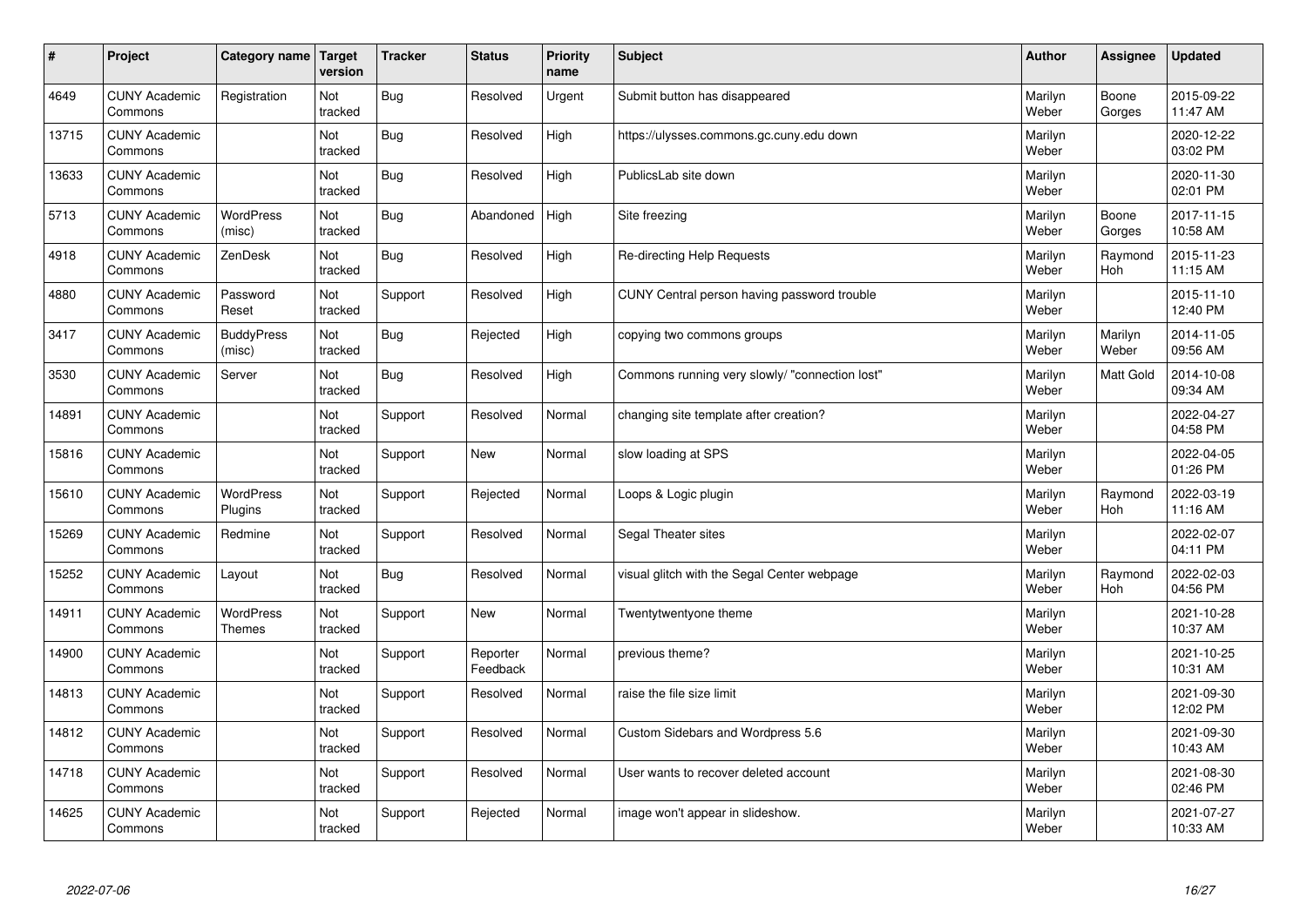| #     | Project                         | Category name                     | Target<br>version | <b>Tracker</b> | <b>Status</b>        | <b>Priority</b><br>name | <b>Subject</b>                               | <b>Author</b>    | Assignee              | <b>Updated</b>         |
|-------|---------------------------------|-----------------------------------|-------------------|----------------|----------------------|-------------------------|----------------------------------------------|------------------|-----------------------|------------------------|
| 14606 | <b>CUNY Academic</b><br>Commons | <b>WordPress</b><br>(misc)        | Not<br>tracked    | Support        | Rejected             | Normal                  | calendar wrong month                         | Marilyn<br>Weber |                       | 2021-07-23<br>12:11 PM |
| 14594 | <b>CUNY Academic</b><br>Commons |                                   | Not<br>tracked    | Support        | Resolved             | Normal                  | Administration email verification?           | Marilyn<br>Weber |                       | 2021-07-12<br>11:40 AM |
| 14448 | <b>CUNY Academic</b><br>Commons | Password<br>Reset                 | Not<br>tracked    | Bug            | Rejected             | Normal                  | password reset weirdness                     | Marilyn<br>Weber | Raymond<br><b>Hoh</b> | 2021-05-12<br>01:34 PM |
| 14378 | <b>CUNY Academic</b><br>Commons |                                   | Not<br>tracked    | Support        | Resolved             | Normal                  | PPTX files unfetchable                       | Marilyn<br>Weber |                       | 2021-05-11<br>11:25 AM |
| 14398 | <b>CUNY Academic</b><br>Commons |                                   | Not<br>tracked    | Support        | Reporter<br>Feedback | Normal                  | Events plug-in notification problem          | Marilyn<br>Weber |                       | 2021-05-11<br>11:21 AM |
| 14404 | <b>CUNY Academic</b><br>Commons |                                   | Not<br>tracked    | Support        | Resolved             | Normal                  | blocked IP of user?                          | Marilyn<br>Weber |                       | 2021-05-10<br>01:00 PM |
| 14369 | <b>CUNY Academic</b><br>Commons | WordPress -<br>Media              | Not<br>tracked    | Support        | Resolved             | Normal                  | renewed problem with ppsx files              | Marilyn<br>Weber |                       | 2021-04-27<br>12:44 PM |
| 14344 | <b>CUNY Academic</b><br>Commons | Domain<br>Mapping                 | Not<br>tracked    | Support        | Resolved             | Normal                  | arabstages.org site down                     | Marilyn<br>Weber | Raymond<br>Hoh        | 2021-04-19<br>01:42 PM |
| 14074 | <b>CUNY Academic</b><br>Commons | <b>WordPress</b><br>(misc)        | Not<br>tracked    | Support        | Reporter<br>Feedback | Normal                  | page password protection problem             | Marilyn<br>Weber |                       | 2021-03-02<br>11:03 AM |
| 14075 | <b>CUNY Academic</b><br>Commons | WordPress<br>Plugins              | Not<br>tracked    | Bug            | Resolved             | Normal                  | sludigitalportfolios.commons.gc.cuny.edu     | Marilyn<br>Weber | Boone<br>Gorges       | 2021-03-01<br>10:46 AM |
| 13975 | <b>CUNY Academic</b><br>Commons | Social Paper                      | Not<br>tracked    | Support        | Reporter<br>Feedback | Normal                  | can't approve comments on Social Paper paper | Marilyn<br>Weber |                       | 2021-02-12<br>09:33 AM |
| 13918 | <b>CUNY Academic</b><br>Commons |                                   | Not<br>tracked    | Support        | Rejected             | Normal                  | MailPoet Newsletters Premium plugin          | Marilyn<br>Weber |                       | 2021-02-09<br>11:01 AM |
| 11976 | <b>CUNY Academic</b><br>Commons | <b>WordPress</b><br><b>Themes</b> | Not<br>tracked    | Support        | Resolved             | Normal                  | ColorMag request                             | Marilyn<br>Weber |                       | 2021-02-01<br>10:25 AM |
| 13768 | <b>CUNY Academic</b><br>Commons | Domain<br>Mapping                 | Not<br>tracked    | Bug            | Resolved             | Normal                  | patricksweeney.commons.gc.cuny.edu down      | Marilyn<br>Weber | Raymond<br>Hoh        | 2021-01-12<br>10:47 AM |
| 13699 | <b>CUNY Academic</b><br>Commons |                                   | Not<br>tracked    | Support        | Resolved             | Normal                  | Martin Segal Center site down                | Marilyn<br>Weber | Raymond<br><b>Hoh</b> | 2020-12-22<br>03:03 PM |
| 13710 | <b>CUNY Academic</b><br>Commons |                                   | Not<br>tracked    | Support        | Resolved             | Normal                  | small change to Hosting Partner Handbook     | Marilyn<br>Weber |                       | 2020-12-16<br>04:29 PM |
| 13541 | <b>CUNY Academic</b><br>Commons |                                   | Not<br>tracked    | Support        | Resolved             | Normal                  | add a page template to OER site.             | Marilyn<br>Weber |                       | 2020-11-11<br>11:12 AM |
| 13328 | <b>CUNY Academic</b><br>Commons | Group Forums                      | Not<br>tracked    | Bug            | Reporter<br>Feedback | Normal                  | cross-posting in two related groups          | Marilyn<br>Weber | Raymond<br>Hoh        | 2020-09-15<br>10:39 PM |
| 13286 | <b>CUNY Academic</b><br>Commons |                                   | Not<br>tracked    | Support        | <b>New</b>           | Normal                  | problem connecting with WordPress app        | Marilyn<br>Weber | Raymond<br>Hoh        | 2020-09-08<br>11:16 AM |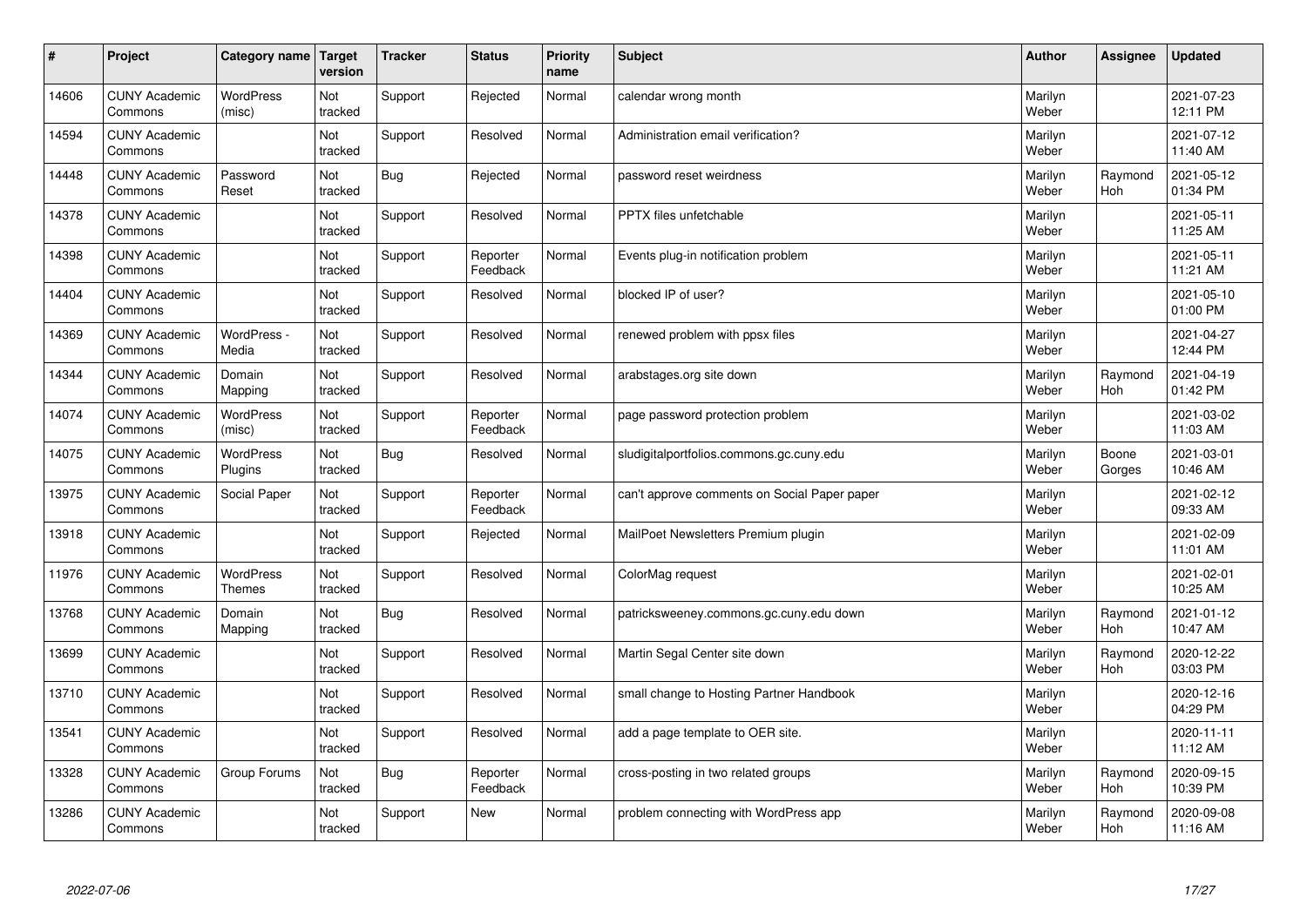| $\vert$ # | Project                         | Category name                     | Target<br>version | <b>Tracker</b> | <b>Status</b>        | <b>Priority</b><br>name | <b>Subject</b>                                                                             | <b>Author</b>    | Assignee              | <b>Updated</b>         |
|-----------|---------------------------------|-----------------------------------|-------------------|----------------|----------------------|-------------------------|--------------------------------------------------------------------------------------------|------------------|-----------------------|------------------------|
| 13295     | <b>CUNY Academic</b><br>Commons |                                   | Not<br>tracked    | Support        | Resolved             | Normal                  | can't find new user                                                                        | Marilyn<br>Weber |                       | 2020-09-08<br>10:18 AM |
| 13255     | <b>CUNY Academic</b><br>Commons |                                   | Not<br>tracked    | Support        | Reporter<br>Feedback | Normal                  | Accessibility problems                                                                     | Marilyn<br>Weber |                       | 2020-09-01<br>05:48 PM |
| 13159     | <b>CUNY Academic</b><br>Commons | Group Library                     | Not<br>tracked    | Support        | Resolved             | Normal                  | changing folder names?                                                                     | Marilyn<br>Weber | Boone<br>Gorges       | 2020-08-27<br>08:59 AM |
| 13138     | <b>CUNY Academic</b><br>Commons | Group Library                     | Not<br>tracked    | Support        | Resolved             | Normal                  | moving Library contents for Steve Brier                                                    | Marilyn<br>Weber |                       | 2020-08-03<br>04:00 PM |
| 13085     | <b>CUNY Academic</b><br>Commons | Domain<br>Mapping                 | Not<br>tracked    | Support        | Resolved             | Normal                  | domain mapping request                                                                     | Marilyn<br>Weber | Matt Gold             | 2020-07-28<br>03:33 PM |
| 13065     | <b>CUNY Academic</b><br>Commons |                                   | Not<br>tracked    | Support        | Resolved             | Normal                  | can't invite new user to group                                                             | Marilyn<br>Weber |                       | 2020-07-22<br>04:24 PM |
| 13034     | <b>CUNY Academic</b><br>Commons |                                   | Not<br>tracked    | Support        | Reporter<br>Feedback | Normal                  | a site is asking people to join the Commons to get a download                              | Marilyn<br>Weber |                       | 2020-07-12<br>07:23 AM |
| 13013     | <b>CUNY Academic</b><br>Commons |                                   | Not<br>tracked    | Bug            | Resolved             | Normal                  | an invite to Group Admins from Brian Foote?!                                               | Marilyn<br>Weber |                       | 2020-07-07<br>02:36 PM |
| 12741     | <b>CUNY Academic</b><br>Commons | <b>WordPress</b><br>Plugins       | Not<br>tracked    | Support        | Reporter<br>Feedback | Normal                  | <b>Tableau Public Viz Block</b>                                                            | Marilyn<br>Weber | Raymond<br><b>Hoh</b> | 2020-05-12<br>11:00 AM |
| 12543     | <b>CUNY Academic</b><br>Commons | <b>Public Portfolio</b>           | Not<br>tracked    | Support        | Resolved             | Normal                  | User cannot find profile edit button                                                       | Marilyn<br>Weber | scott voth            | 2020-03-22<br>02:49 PM |
| 12395     | <b>CUNY Academic</b><br>Commons | Spam/Spam<br>Prevention           | Not<br>tracked    | Support        | Resolved             | Normal                  | comments again being blocked                                                               | Marilyn<br>Weber | Raymond<br>Hoh        | 2020-03-10<br>11:13 AM |
| 12427     | <b>CUNY Academic</b><br>Commons |                                   | Not<br>tracked    | Support        | Resolved             | Normal                  | organizing PDF on a site?                                                                  | Marilyn<br>Weber | scott voth            | 2020-03-10<br>11:11 AM |
| 10059     | <b>CUNY Academic</b><br>Commons | <b>WordPress</b><br><b>Themes</b> | Not<br>tracked    | Support        | Resolved             | Normal                  | Magazine Premium theme for new site                                                        | Marilyn<br>Weber |                       | 2020-02-17<br>03:39 PM |
| 12382     | <b>CUNY Academic</b><br>Commons | Membership                        | Not<br>tracked    | Support        | New                  | Normal                  | Email request change                                                                       | Marilyn<br>Weber | Marilyn<br>Weber      | 2020-02-06<br>12:56 PM |
| 12360     | <b>CUNY Academic</b><br>Commons | <b>WordPress</b><br><b>Themes</b> | Not<br>tracked    | Bug            | Reporter<br>Feedback | Normal                  | site just says "DANTE We are currently in maintenance mode, please<br>check back shortly." | Marilyn<br>Weber |                       | 2020-02-04<br>12:13 PM |
| 12352     | <b>CUNY Academic</b><br>Commons |                                   | Not<br>tracked    | Support        | <b>New</b>           | Normal                  | 'posts list" page builder block option                                                     | Marilyn<br>Weber |                       | 2020-02-03<br>01:29 PM |
| 12350     | <b>CUNY Academic</b><br>Commons | <b>Blogs</b><br>(BuddyPress)      | Not<br>tracked    | Support        | Reporter<br>Feedback | Normal                  | URL creation problem                                                                       | Marilyn<br>Weber |                       | 2020-02-03<br>11:27 AM |
| 12137     | <b>CUNY Academic</b><br>Commons | WordPress<br><b>Themes</b>        | Not<br>tracked    | Support        | Resolved             | Normal                  | media player problem                                                                       | Marilyn<br>Weber |                       | 2019-12-12<br>08:52 PM |
| 12190     | <b>CUNY Academic</b><br>Commons | <b>Blogs</b><br>(BuddyPress)      | Not<br>tracked    | Support        | Resolved             | Normal                  | Site avatar in directory is not what user expects                                          | Marilyn<br>Weber |                       | 2019-12-12<br>08:51 PM |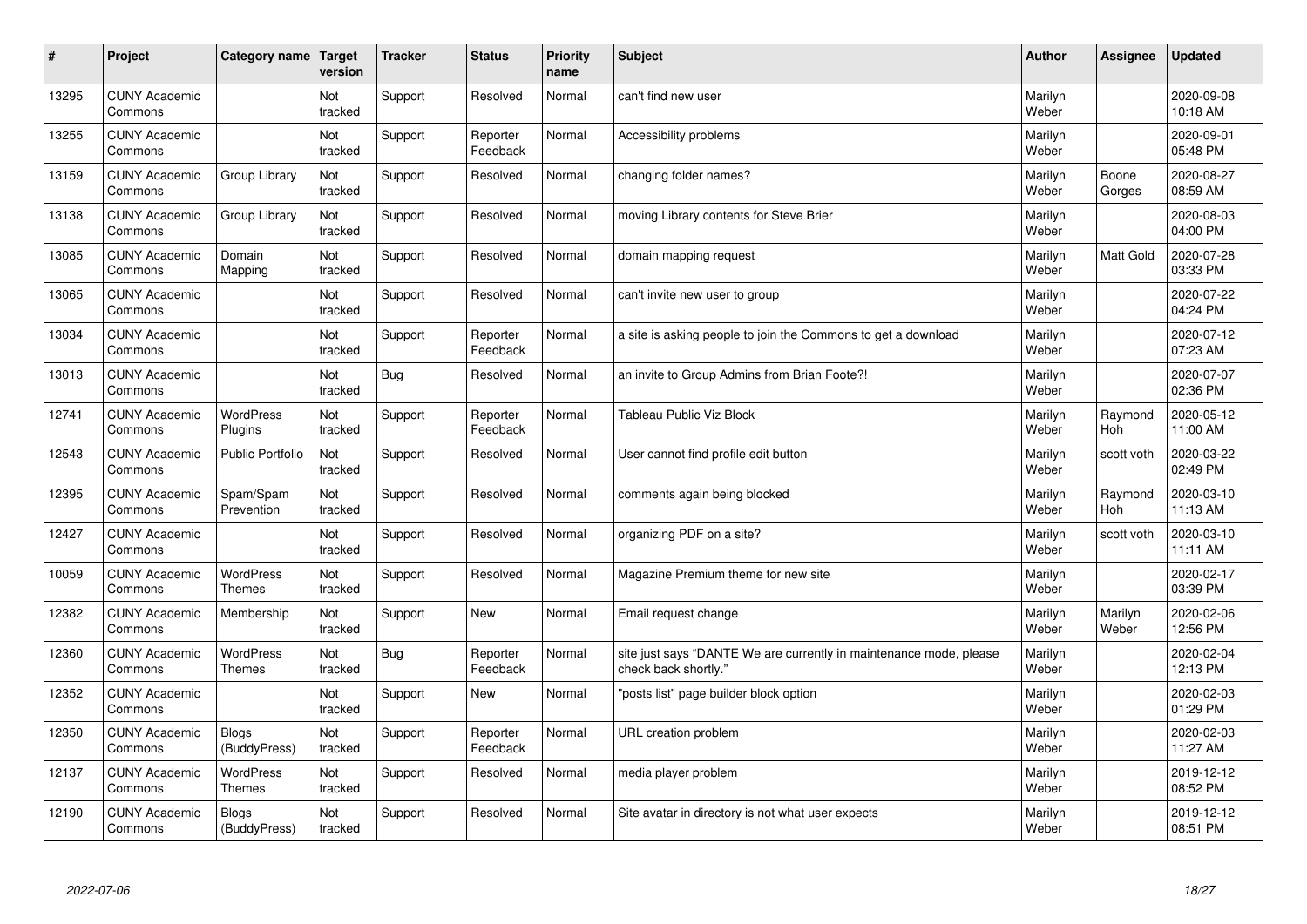| $\sharp$ | Project                         | Category name   Target       | version        | <b>Tracker</b> | <b>Status</b>        | <b>Priority</b><br>name | <b>Subject</b>                                                                                        | <b>Author</b>    | Assignee         | <b>Updated</b>         |
|----------|---------------------------------|------------------------------|----------------|----------------|----------------------|-------------------------|-------------------------------------------------------------------------------------------------------|------------------|------------------|------------------------|
| 12156    | <b>CUNY Academic</b><br>Commons | <b>Blogs</b><br>(BuddyPress) | Not<br>tracked | Support        | Resolved             | Normal                  | My Sites list (Commons Profile or Sites directory) doesn't match toolbar<br>dropdown                  | Marilyn<br>Weber |                  | 2019-12-11<br>10:20 AM |
| 12176    | <b>CUNY Academic</b><br>Commons |                              | Not<br>tracked | Support        | Resolved             | Normal                  | Mp4s?                                                                                                 | Marilyn<br>Weber |                  | 2019-12-05<br>11:04 AM |
| 12165    | <b>CUNY Academic</b><br>Commons | <b>BuddyPress</b><br>(misc)  | Not<br>tracked | Support        | Resolved             | Normal                  | two reports of Profile problems                                                                       | Marilyn<br>Weber | Boone<br>Gorges  | 2019-12-04<br>05:06 PM |
| 11977    | <b>CUNY Academic</b><br>Commons |                              | Not<br>tracked | Support        | Resolved             | Normal                  | please remove me from many sites                                                                      | Marilyn<br>Weber |                  | 2019-11-21<br>01:05 PM |
| 11915    | <b>CUNY Academic</b><br>Commons |                              | Not<br>tracked | Support        | Resolved             | Normal                  | User not in list                                                                                      | Marilyn<br>Weber |                  | 2019-10-28<br>10:13 AM |
| 11961    | <b>CUNY Academic</b><br>Commons | Membership                   | Not<br>tracked | Support        | Resolved             | Normal                  | switch email for student user                                                                         | Marilyn<br>Weber |                  | 2019-10-09<br>01:56 PM |
| 11811    | <b>CUNY Academic</b><br>Commons |                              | Not<br>tracked | Support        | Duplicate            | Normal                  | Content of Publications widget on profile page being erased on save                                   | Marilyn<br>Weber |                  | 2019-10-08<br>11:16 AM |
| 11922    | <b>CUNY Academic</b><br>Commons | Membership                   | Not<br>tracked | Support        | Resolved             | Normal                  | https://commons.gc.cuny.edu/members/cunyhealthequity/                                                 | Marilyn<br>Weber |                  | 2019-10-02<br>04:05 PM |
| 11519    | <b>CUNY Academic</b><br>Commons |                              | Not<br>tracked | Support        | Assigned             | Normal                  | comment option not appearing                                                                          | Marilyn<br>Weber |                  | 2019-09-24<br>10:28 AM |
| 11848    | <b>CUNY Academic</b><br>Commons |                              | Not<br>tracked | Support        | Hold                 | Normal                  | a Dean of Faculty wants to share a large file                                                         | Marilyn<br>Weber |                  | 2019-09-24<br>08:44 AM |
| 11896    | <b>CUNY Academic</b><br>Commons |                              | Not<br>tracked | Support        | Resolved             | Normal                  | https://thenurseswritingproject.commons.gc.cuny.edu                                                   | Marilyn<br>Weber |                  | 2019-09-24<br>08:09 AM |
| 10273    | <b>CUNY Academic</b><br>Commons | Registration                 | Not<br>tracked | Support        | Reporter<br>Feedback | Normal                  | users combining CF and campus address                                                                 | Marilyn<br>Weber |                  | 2019-09-18<br>10:58 AM |
| 11225    | <b>CUNY Academic</b><br>Commons |                              | Not<br>tracked | Support        | Resolved             | Normal                  | bulk upload?                                                                                          | Marilyn<br>Weber |                  | 2019-09-18<br>10:31 AM |
| 9134     | <b>CUNY Academic</b><br>Commons | Membership                   | Not<br>tracked | Support        | Abandoned            | Normal                  | former user                                                                                           | Marilyn<br>Weber | <b>Matt Gold</b> | 2019-09-18<br>10:26 AM |
| 11787    | <b>CUNY Academic</b><br>Commons |                              | Not<br>tracked | Support        | Reporter<br>Feedback | Normal                  | automated comments notifications on ZenDesk                                                           | Marilyn<br>Weber |                  | 2019-08-26<br>06:18 PM |
| 11771    | <b>CUNY Academic</b><br>Commons |                              | Not<br>tracked | Support        | Reporter<br>Feedback | Normal                  | post displays in sections                                                                             | Marilyn<br>Weber |                  | 2019-08-20<br>10:34 AM |
| 11650    | <b>CUNY Academic</b><br>Commons |                              | Not<br>tracked | Support        | Resolved             | Normal                  | https://commons.gc.cuny.edu/groups/introduction-to-literary-studies-eng<br>ish-252-at-hunter-college/ | Marilyn<br>Weber |                  | 2019-07-18<br>02:28 PM |
| 11634    | <b>CUNY Academic</b><br>Commons | WordPress<br>(misc)          | Not<br>tracked | Bug            | Rejected             | Normal                  | 'Insert Read More Tag" working oddly                                                                  | Marilyn<br>Weber | Raymond<br>Hoh   | 2019-07-15<br>11:48 PM |
| 11516    | <b>CUNY Academic</b><br>Commons | Membership                   | Not<br>tracked | Support        | Resolved             | Normal                  | request for email change                                                                              | Marilyn<br>Weber |                  | 2019-06-04<br>01:48 PM |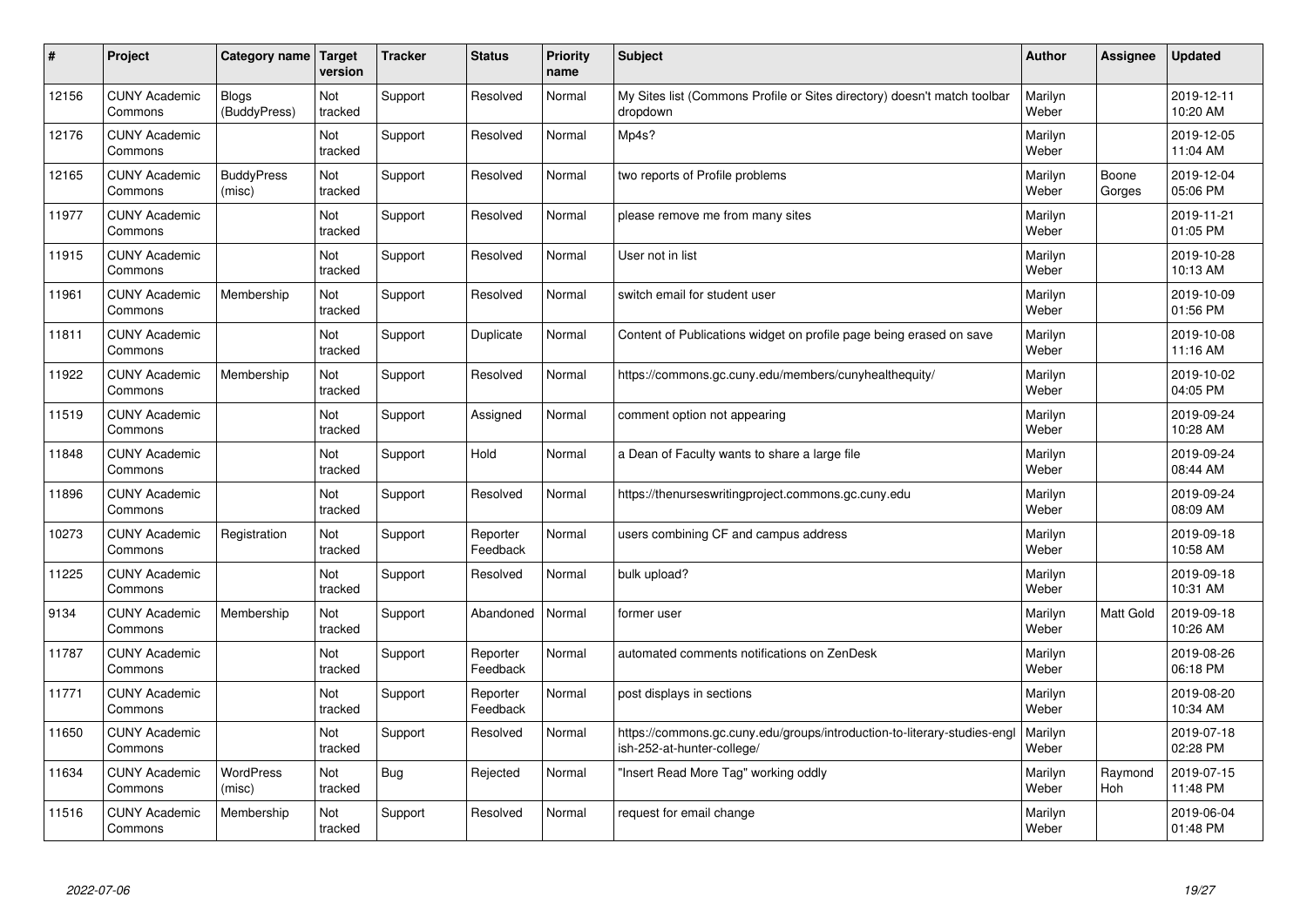| #     | Project                         | Category name        | Target<br>version | <b>Tracker</b> | <b>Status</b>        | <b>Priority</b><br>name | <b>Subject</b>                               | <b>Author</b>    | Assignee         | Updated                |
|-------|---------------------------------|----------------------|-------------------|----------------|----------------------|-------------------------|----------------------------------------------|------------------|------------------|------------------------|
| 11509 | <b>CUNY Academic</b><br>Commons |                      | Not<br>tracked    | Support        | Reporter<br>Feedback | Normal                  | deleted Page causing a Menu problem?         | Marilyn<br>Weber |                  | 2019-06-04<br>09:54 AM |
| 11002 | <b>CUNY Academic</b><br>Commons |                      | Not<br>tracked    | Support        | Resolved             | Normal                  | open link in a new tab not working           | Marilyn<br>Weber |                  | 2019-06-03<br>07:57 PM |
| 11294 | <b>CUNY Academic</b><br>Commons | Account<br>settings  | Not<br>tracked    | Support        | Resolved             | Normal                  | student emgail change                        | Marilyn<br>Weber | <b>Matt Gold</b> | 2019-04-07<br>09:11 PM |
| 10986 | <b>CUNY Academic</b><br>Commons |                      | Not<br>tracked    | Support        | Resolved             | Normal                  | PDF embedder provoking error                 | Marilyn<br>Weber |                  | 2019-03-29<br>04:28 PM |
| 11149 | <b>CUNY Academic</b><br>Commons |                      | Not<br>tracked    | Support        | Reporter<br>Feedback | Normal                  | comments getting blocked                     | Marilyn<br>Weber | Raymond<br>Hoh   | 2019-03-26<br>11:40 AM |
| 11147 | <b>CUNY Academic</b><br>Commons | Membership           | Not<br>tracked    | Support        | Resolved             | Normal                  | employee email change                        | Marilyn<br>Weber |                  | 2019-03-12<br>03:58 PM |
| 11217 | <b>CUNY Academic</b><br>Commons | Membership           | Not<br>tracked    | Support        | Resolved             | Normal                  | Another email update                         | Marilyn<br>Weber |                  | 2019-03-12<br>03:37 PM |
| 9518  | <b>CUNY Academic</b><br>Commons |                      | Not<br>tracked    | Support        | Rejected             | Normal                  | problems with site on Internet Explorer      | Marilyn<br>Weber | Raymond<br>Hoh   | 2019-03-11<br>11:18 PM |
| 11210 | <b>CUNY Academic</b><br>Commons | Membership           | Not<br>tracked    | Support        | Resolved             | Normal                  | Please change the email                      | Marilyn<br>Weber |                  | 2019-03-11<br>04:16 PM |
| 11205 | <b>CUNY Academic</b><br>Commons | WordPress<br>Plugins | Not<br>tracked    | Support        | Resolved             | Normal                  | problems with Google calendar                | Marilyn<br>Weber | Raymond<br>Hoh   | 2019-03-11<br>02:17 PM |
| 11198 | <b>CUNY Academic</b><br>Commons |                      | Not<br>tracked    | Support        | Resolved             | Normal                  | former CUNY employee                         | Marilyn<br>Weber |                  | 2019-03-07<br>02:21 PM |
| 11127 | <b>CUNY Academic</b><br>Commons | Membership           | Not<br>tracked    | Support        | Resolved             | Normal                  | user with new campus affiliation             | Marilyn<br>Weber |                  | 2019-02-19<br>02:09 PM |
| 8481  | <b>CUNY Academic</b><br>Commons | Membership           | Not<br>tracked    | Support        | Resolved             | Normal                  | admin of http://swipanalytic.org/organizers/ | Marilyn<br>Weber |                  | 2019-02-19<br>01:58 PM |
| 11088 | <b>CUNY Academic</b><br>Commons | Group Blogs          | Not<br>tracked    | Bug            | Resolved             | Normal                  | no notification for comments                 | Marilyn<br>Weber |                  | 2019-02-15<br>03:30 PM |
| 10941 | <b>CUNY Academic</b><br>Commons | Membership           | Not<br>tracked    | Support        | Resolved             | Normal                  | update user email                            | Marilyn<br>Weber |                  | 2019-02-13<br>02:24 PM |
| 11031 | <b>CUNY Academic</b><br>Commons |                      | Not<br>tracked    | Support        | Resolved             | Normal                  | new group with seemingly old topics          | Marilyn<br>Weber |                  | 2019-02-11<br>12:17 PM |
| 11017 | <b>CUNY Academic</b><br>Commons |                      | Not<br>tracked    | Support        | Resolved             | Normal                  | site didn't save?                            | Marilyn<br>Weber |                  | 2019-01-25<br>03:47 PM |
| 11003 | <b>CUNY Academic</b><br>Commons |                      | Not<br>tracked    | Support        | Resolved             | Normal                  | user email change                            | Marilyn<br>Weber |                  | 2019-01-24<br>02:50 PM |
| 10910 | <b>CUNY Academic</b><br>Commons | Membership           | Not<br>tracked    | Support        | Resolved             | Normal                  | request to be an admin to a prof's site      | Marilyn<br>Weber |                  | 2019-01-04<br>10:45 AM |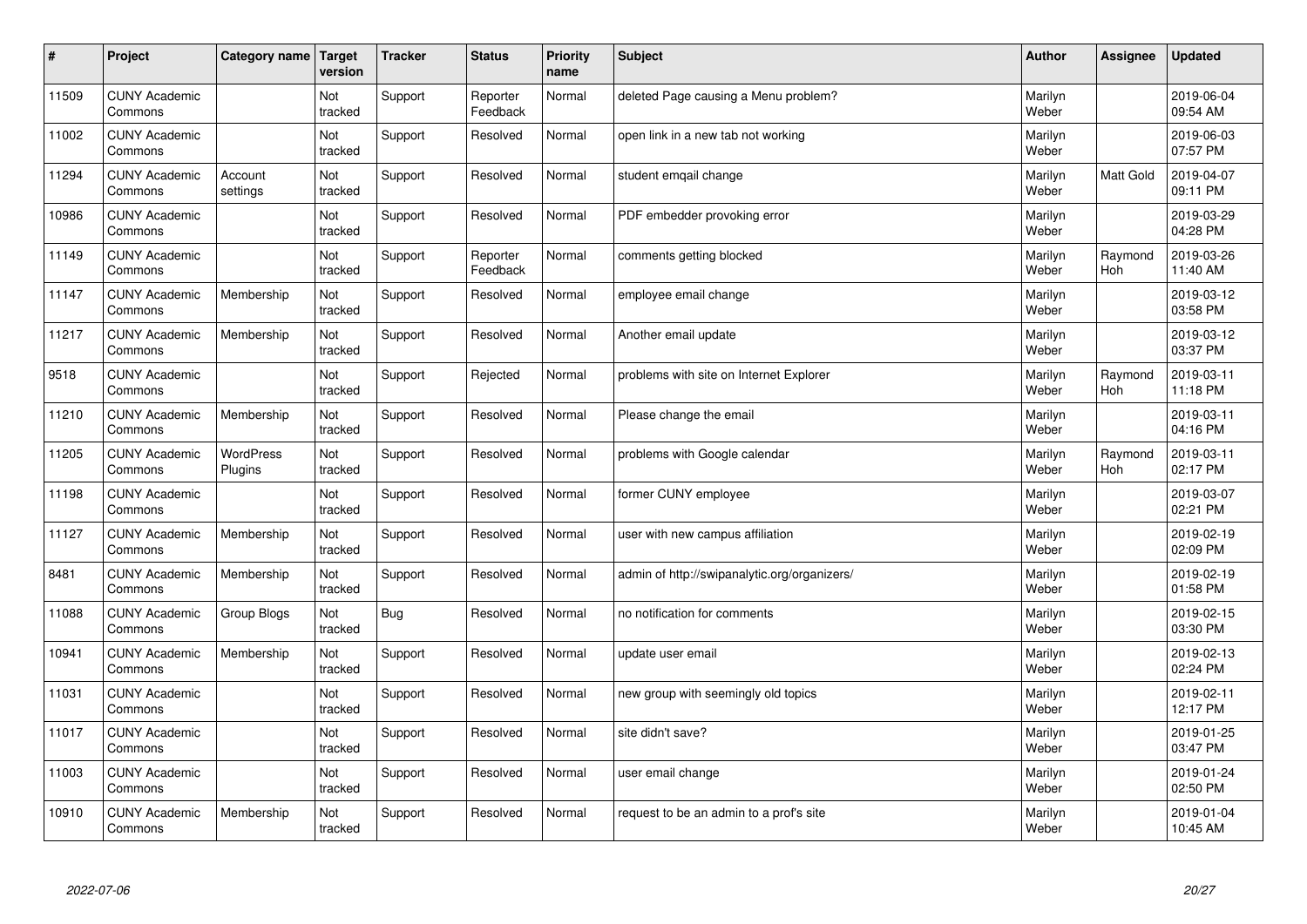| #     | Project                         | Category name               | Target<br>version | <b>Tracker</b> | <b>Status</b>        | <b>Priority</b><br>name | <b>Subject</b>                                          | <b>Author</b>    | Assignee        | <b>Updated</b>         |
|-------|---------------------------------|-----------------------------|-------------------|----------------|----------------------|-------------------------|---------------------------------------------------------|------------------|-----------------|------------------------|
| 10820 | <b>CUNY Academic</b><br>Commons |                             | Not<br>tracked    | Support        | Resolved             | Normal                  | retrieve deleted pages/posts                            | Marilyn<br>Weber |                 | 2018-12-13<br>06:33 PM |
| 10571 | <b>CUNY Academic</b><br>Commons |                             | Not<br>tracked    | Support        | Abandoned            | Normal                  | newsletter queue problem                                | Marilyn<br>Weber |                 | 2018-12-10<br>03:58 PM |
| 10440 | <b>CUNY Academic</b><br>Commons |                             | Not<br>tracked    | Support        | Resolved             | Normal                  | Acert post problem                                      | Marilyn<br>Weber |                 | 2018-12-10<br>03:57 PM |
| 10298 | <b>CUNY Academic</b><br>Commons |                             | Not<br>tracked    | Support        | Resolved             | Normal                  | RSS feed to itunes problem                              | Marilyn<br>Weber |                 | 2018-12-10<br>03:57 PM |
| 10257 | <b>CUNY Academic</b><br>Commons | Membership                  | Not<br>tracked    | Support        | Resolved             | Normal                  | change the email from @login.cuny.edu to campu email    | Marilyn<br>Weber |                 | 2018-12-10<br>03:55 PM |
| 10133 | <b>CUNY Academic</b><br>Commons | <b>WordPress</b><br>(misc)  | Not<br>tracked    | Support        | Resolved             | Normal                  | two Commons sites to be migrated elsewhere              | Marilyn<br>Weber |                 | 2018-12-10<br>03:54 PM |
| 9889  | <b>CUNY Academic</b><br>Commons |                             | Not<br>tracked    | Support        | Resolved             | Normal                  | remove comments from activity feed?                     | Marilyn<br>Weber |                 | 2018-12-10<br>03:53 PM |
| 9779  | <b>CUNY Academic</b><br>Commons | Membership                  | Not<br>tracked    | Support        | Resolved             | Normal                  | user not sure if she is registered.                     | Marilyn<br>Weber |                 | 2018-12-10<br>03:53 PM |
| 9726  | <b>CUNY Academic</b><br>Commons | <b>WordPress</b><br>Plugins | Not<br>tracked    | Support        | Abandoned            | Normal                  | technical error on Contact page                         | Marilyn<br>Weber |                 | 2018-12-10<br>03:53 PM |
| 8978  | <b>CUNY Academic</b><br>Commons | Groups (misc)               | Not<br>tracked    | Support        | Resolved             | Normal                  | removing old groups                                     | Marilyn<br>Weber |                 | 2018-12-10<br>03:52 PM |
| 10657 | <b>CUNY Academic</b><br>Commons |                             | Not<br>tracked    | Support        | Reporter<br>Feedback | Normal                  | child theme problems                                    | Marilyn<br>Weber |                 | 2018-11-08<br>01:19 PM |
| 10606 | <b>CUNY Academic</b><br>Commons | cdev.gc.cuny.ed<br>u.       | Not<br>tracked    | Support        | Resolved             | Normal                  | problems with testing environment                       | Marilyn<br>Weber |                 | 2018-11-02<br>10:27 AM |
| 9886  | <b>CUNY Academic</b><br>Commons | cuny.is                     | Not<br>tracked    | Support        | Resolved             | Normal                  | cuny.is SSL                                             | Marilyn<br>Weber |                 | 2018-10-26<br>02:07 PM |
| 10407 | <b>CUNY Academic</b><br>Commons |                             | Not<br>tracked    | Support        | Resolved             | Normal                  | toolbar problem                                         | Marilyn<br>Weber | Boone<br>Gorges | 2018-10-23<br>10:52 AM |
| 10537 | <b>CUNY Academic</b><br>Commons |                             | Not<br>tracked    | <b>Bug</b>     | Resolved             | Normal                  | jpegs not showing                                       | Marilyn<br>Weber |                 | 2018-10-23<br>10:51 AM |
| 10387 | <b>CUNY Academic</b><br>Commons | Membership                  | Not<br>tracked    | Support        | Resolved             | Normal                  | remove user page                                        | Marilyn<br>Weber |                 | 2018-09-28<br>02:26 PM |
| 10176 | <b>CUNY Academic</b><br>Commons | Documentation               | Not<br>tracked    | <b>Bug</b>     | Resolved             | Normal                  | domain mapping requests                                 | Marilyn<br>Weber | scott voth      | 2018-08-29<br>05:30 PM |
| 10239 | <b>CUNY Academic</b><br>Commons |                             | Not<br>tracked    | Support        | Resolved             | Normal                  | musicroombooking.commons.gc.cuny.edu                    | Marilyn<br>Weber |                 | 2018-08-29<br>03:06 PM |
| 10066 | <b>CUNY Academic</b><br>Commons | Membership                  | Not<br>tracked    | Support        | Resolved             | Normal                  | add me as an admin to https://pkms.commons.gc.cuny.edu/ | Marilyn<br>Weber |                 | 2018-07-26<br>11:54 AM |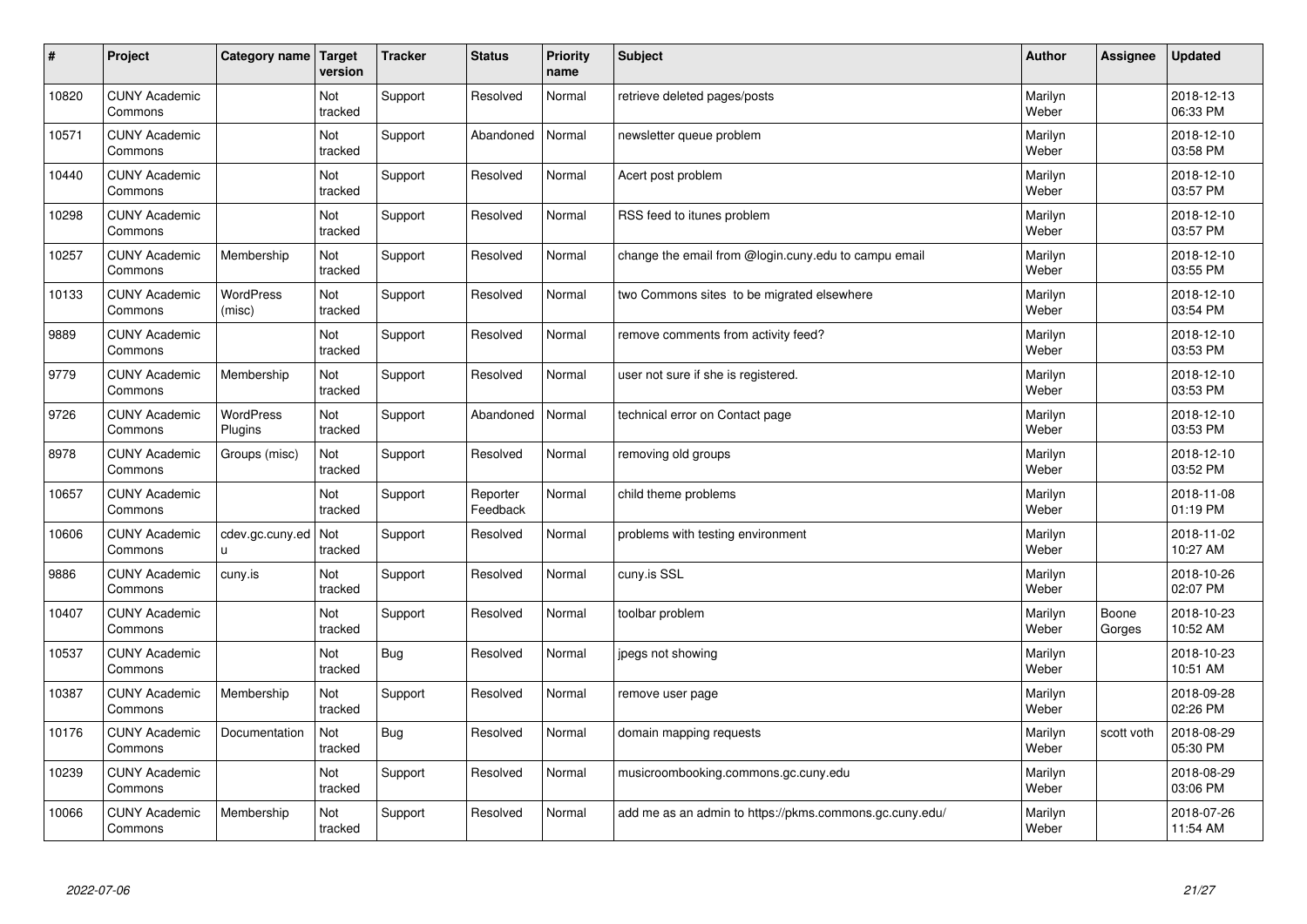| #     | Project                         | Category name   Target | version        | <b>Tracker</b> | <b>Status</b> | <b>Priority</b><br>name | <b>Subject</b>                                     | <b>Author</b>    | Assignee         | <b>Updated</b>         |
|-------|---------------------------------|------------------------|----------------|----------------|---------------|-------------------------|----------------------------------------------------|------------------|------------------|------------------------|
| 10035 | <b>CUNY Academic</b><br>Commons |                        | Not<br>tracked | Bug            | Resolved      | Normal                  | Reconnecting user to site                          | Marilyn<br>Weber |                  | 2018-07-23<br>11:55 AM |
| 9996  | <b>CUNY Academic</b><br>Commons | Membership             | Not<br>tracked | Support        | Rejected      | Normal                  | user email change request                          | Marilyn<br>Weber |                  | 2018-07-16<br>10:49 AM |
| 10006 | <b>CUNY Academic</b><br>Commons | Membership             | Not<br>tracked | Support        | Resolved      | Normal                  | another email change request                       | Marilyn<br>Weber |                  | 2018-07-13<br>12:36 PM |
| 9927  | <b>CUNY Academic</b><br>Commons | Membership             | Not<br>tracked | Support        | Resolved      | Normal                  | wrong email used                                   | Marilyn<br>Weber | <b>Matt Gold</b> | 2018-06-14<br>10:21 AM |
| 9919  | <b>CUNY Academic</b><br>Commons |                        | Not<br>tracked | Bug            | Resolved      | Normal                  | admin of https://sphcurriculum.commons.gc.cuny.edu | Marilyn<br>Weber |                  | 2018-06-12<br>09:37 PM |
| 9823  | <b>CUNY Academic</b><br>Commons | Account<br>settings    | Not<br>tracked | Support        | Resolved      | Normal                  | email change                                       | Marilyn<br>Weber | Matt Gold        | 2018-05-23<br>01:58 PM |
| 8607  | <b>CUNY Academic</b><br>Commons |                        | Not<br>tracked | Support        | <b>New</b>    | Normal                  | Paypal?                                            | Marilyn<br>Weber | <b>Matt Gold</b> | 2018-05-15<br>01:37 PM |
| 9780  | <b>CUNY Academic</b><br>Commons |                        | Not<br>tracked | Support        | Resolved      | Normal                  | remove the phone number on this profile?           | Marilyn<br>Weber |                  | 2018-05-15<br>10:35 AM |
| 9767  | <b>CUNY Academic</b><br>Commons | Registration           | Not<br>tracked | Support        | Resolved      | Normal                  | user deleted account but now needs one             | Marilyn<br>Weber |                  | 2018-05-11<br>02:39 PM |
| 9725  | <b>CUNY Academic</b><br>Commons |                        | Not<br>tracked | Support        | Resolved      | Normal                  | problems with deleting a site                      | Marilyn<br>Weber |                  | 2018-05-07<br>10:24 PM |
| 9604  | <b>CUNY Academic</b><br>Commons |                        | Not<br>tracked | Support        | Resolved      | Normal                  | (Marilyn) can only log into cdev as teststudent    | Marilyn<br>Weber |                  | 2018-04-21<br>10:20 AM |
| 9535  | <b>CUNY Academic</b><br>Commons |                        | Not<br>tracked | Support        | Resolved      | Normal                  | admin for https://video.commons.gc.cuny.edu/?      | Marilyn<br>Weber | Matt Gold        | 2018-04-13<br>05:06 PM |
| 9541  | <b>CUNY Academic</b><br>Commons | WordPress<br>(misc)    | Not<br>tracked | Support        | Resolved      | Normal                  | repeating header banner                            | Marilyn<br>Weber | Raymond<br>Hoh   | 2018-04-06<br>12:33 PM |
| 9499  | <b>CUNY Academic</b><br>Commons | WordPress<br>(misc)    | Not<br>tracked | Support        | Resolved      | Normal                  | tiny question - preventing dates on posts?         | Marilyn<br>Weber | Raymond<br>Hoh   | 2018-04-04<br>03:55 PM |
| 9355  | <b>CUNY Academic</b><br>Commons |                        | Not<br>tracked | Support        | Resolved      | Normal                  | 14gb of video?                                     | Marilyn<br>Weber |                  | 2018-03-13<br>11:56 AM |
| 9223  | <b>CUNY Academic</b><br>Commons |                        | Not<br>tracked | Support        | Resolved      | Normal                  | moving wordpress sites                             | Marilyn<br>Weber |                  | 2018-02-18<br>08:44 PM |
| 9162  | <b>CUNY Academic</b><br>Commons | Registration           | Not<br>tracked | Support        | Resolved      | Normal                  | email change due to user error                     | Marilyn<br>Weber | <b>Matt Gold</b> | 2018-02-13<br>11:11 AM |
| 9130  | <b>CUNY Academic</b><br>Commons | Homepage<br>Slides     | Not<br>tracked | Bug            | Resolved      | Normal                  | too many redirects                                 | Marilyn<br>Weber |                  | 2018-01-29<br>10:27 AM |
| 9062  | <b>CUNY Academic</b><br>Commons |                        | Not<br>tracked | Bug            | Resolved      | Normal                  | re-add me as admin of https://commons.gc.cuny.edu/ | Marilyn<br>Weber |                  | 2018-01-08<br>12:03 PM |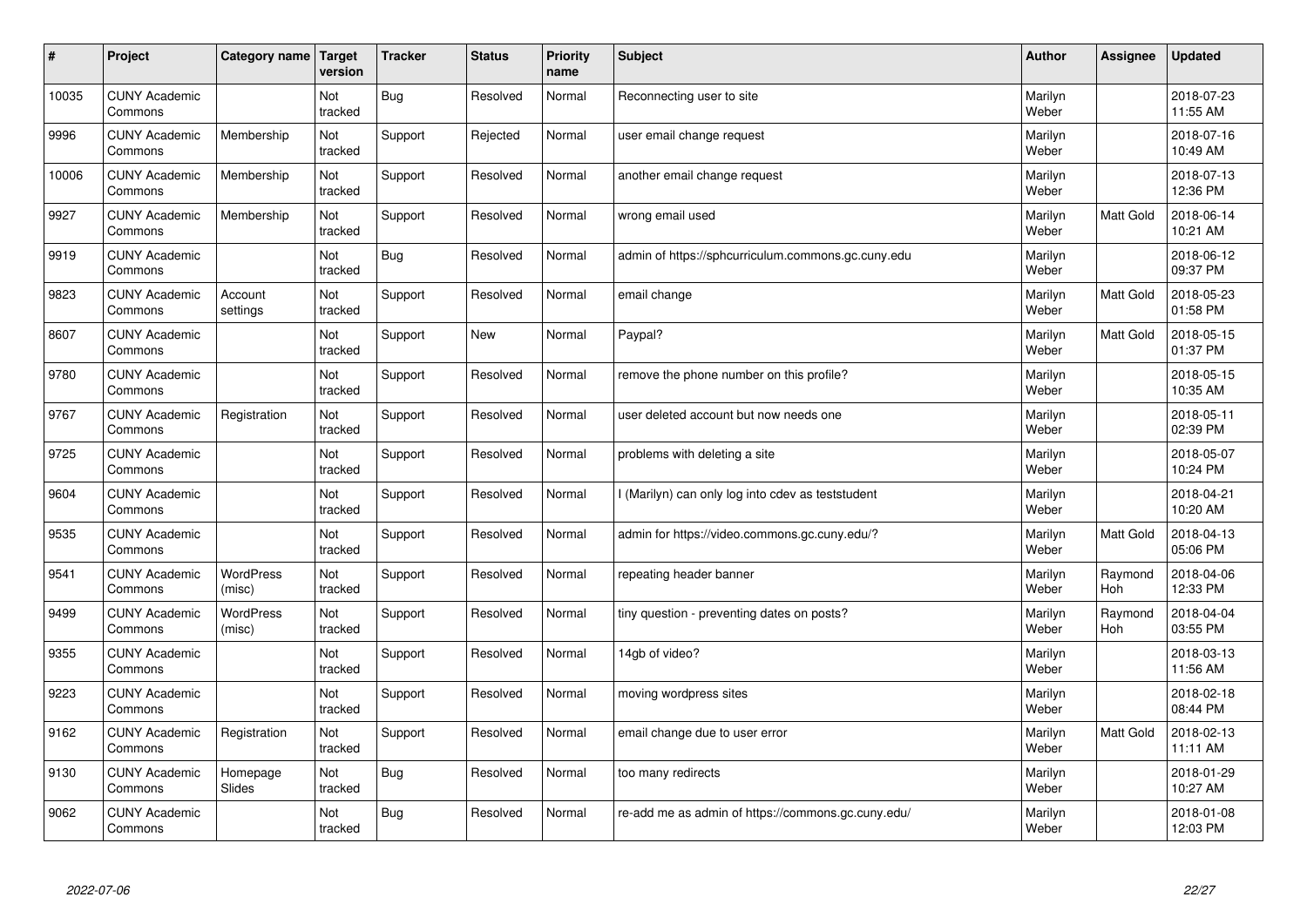| $\sharp$ | Project                         | Category name   Target      | version        | <b>Tracker</b> | <b>Status</b> | <b>Priority</b><br>name | <b>Subject</b>                                 | <b>Author</b>    | Assignee         | <b>Updated</b>         |
|----------|---------------------------------|-----------------------------|----------------|----------------|---------------|-------------------------|------------------------------------------------|------------------|------------------|------------------------|
| 9004     | <b>CUNY Academic</b><br>Commons | Membership                  | Not<br>tracked | Support        | Resolved      | Normal                  | email change request                           | Marilyn<br>Weber |                  | 2017-12-14<br>12:27 PM |
| 8937     | <b>CUNY Academic</b><br>Commons |                             | Not<br>tracked | <b>Bug</b>     | Resolved      | Normal                  | videos gone                                    | Marilyn<br>Weber |                  | 2017-12-01<br>11:27 AM |
| 5684     | <b>CUNY Academic</b><br>Commons | Group Files                 | Not<br>tracked | Bug            | Resolved      | Normal                  | Making Group files appear as Blog entries      | Marilyn<br>Weber | Boone<br>Gorges  | 2017-11-20<br>03:28 PM |
| 7328     | <b>CUNY Academic</b><br>Commons | <b>WordPress</b><br>Plugins | Not<br>tracked | Bug            | Resolved      | Normal                  | technical issue with the Events Manager plugin | Marilyn<br>Weber | Raymond<br>Hoh   | 2017-11-15<br>06:19 PM |
| 5968     | <b>CUNY Academic</b><br>Commons | Membership                  | Not<br>tracked | Bug            | Resolved      | Normal                  | Deleting account without knowing password      | Marilyn<br>Weber | <b>Matt Gold</b> | 2017-11-15<br>06:19 PM |
| 5772     | <b>CUNY Academic</b><br>Commons | Membership                  | Not<br>tracked | Support        | Resolved      | Normal                  | User email change and forgotten password       | Marilyn<br>Weber | <b>Matt Gold</b> | 2017-11-15<br>06:18 PM |
| 7619     | <b>CUNY Academic</b><br>Commons | Membership                  | Not<br>tracked | Support        | Resolved      | Normal                  | outside users for a site that isn't a class?   | Marilyn<br>Weber | Matt Gold        | 2017-11-15<br>06:18 PM |
| 6866     | <b>CUNY Academic</b><br>Commons |                             | Not<br>tracked | Support        | Resolved      | Normal                  | User would like to have her account deleted    | Marilyn<br>Weber | <b>Matt Gold</b> | 2017-11-15<br>05:49 PM |
| 5319     | <b>CUNY Academic</b><br>Commons |                             | Not<br>tracked | Bug            | Resolved      | Normal                  | <b>Broken URL</b>                              | Marilyn<br>Weber | Marilyn<br>Weber | 2017-11-15<br>05:46 PM |
| 5875     | <b>CUNY Academic</b><br>Commons | WordPress<br>Plugins        | Not<br>tracked | Bug            | Resolved      | Normal                  | Events Calendar garbled in IE                  | Marilyn<br>Weber | Marilyn<br>Weber | 2017-11-15<br>05:45 PM |
| 7226     | <b>CUNY Academic</b><br>Commons | Registration                | Not<br>tracked | Bug            | Abandoned     | Normal                  | Community college student cannot register?     | Marilyn<br>Weber |                  | 2017-11-15<br>01:55 PM |
| 6106     | <b>CUNY Academic</b><br>Commons | Server                      | Not<br>tracked | Bug            | Resolved      | Normal                  | 504 error                                      | Marilyn<br>Weber |                  | 2017-11-15<br>01:55 PM |
| 7770     | <b>CUNY Academic</b><br>Commons | WordPress<br>Plugins        | Not<br>tracked | Bug            | Abandoned     | Normal                  | Timeline.js problem                            | Marilyn<br>Weber |                  | 2017-11-15<br>01:43 PM |
| 7836     | <b>CUNY Academic</b><br>Commons | Social Paper                | Not<br>tracked | Support        | Resolved      | Normal                  | missing Social Paper                           | Marilyn<br>Weber |                  | 2017-11-15<br>01:31 PM |
| 8098     | <b>CUNY Academic</b><br>Commons | <b>Public Portfolio</b>     | Not<br>tracked | Bug            | Abandoned     | Normal                  | Widget in profile not working                  | Marilyn<br>Weber |                  | 2017-11-15<br>01:28 PM |
| 8259     | <b>CUNY Academic</b><br>Commons |                             | Not<br>tracked | Bug            | Resolved      | Normal                  | missing dashboard                              | Marilyn<br>Weber |                  | 2017-11-15<br>01:28 PM |
| 8308     | <b>CUNY Academic</b><br>Commons | <b>WordPress</b><br>Plugins | Not<br>tracked | Support        | Resolved      | Normal                  | WP Migration plugin                            | Marilyn<br>Weber |                  | 2017-11-15<br>01:27 PM |
| 8566     | <b>CUNY Academic</b><br>Commons | Membership                  | Not<br>tracked | Support        | Resolved      | Normal                  | user email change                              | Marilyn<br>Weber |                  | 2017-11-15<br>01:27 PM |
| 8661     | <b>CUNY Academic</b><br>Commons | Group Blogs                 | Not<br>tracked | Bug            | Resolved      | Normal                  | new group, old site, can't link?               | Marilyn<br>Weber |                  | 2017-11-15<br>01:26 PM |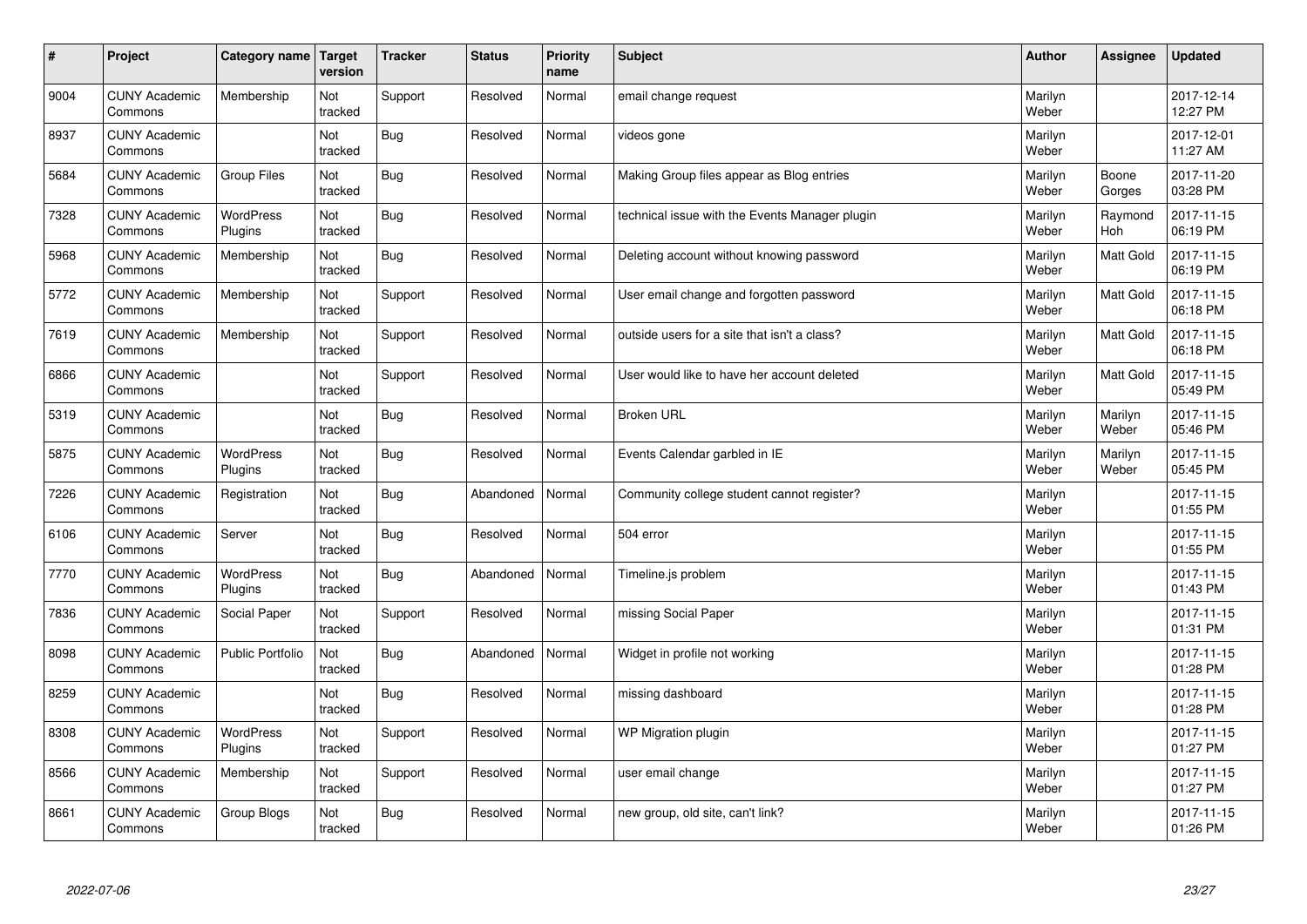| $\vert$ # | Project                         | Category name                | <b>Target</b><br>version | <b>Tracker</b>     | <b>Status</b> | <b>Priority</b><br>name | <b>Subject</b>                                  | <b>Author</b>    | <b>Assignee</b> | <b>Updated</b>         |
|-----------|---------------------------------|------------------------------|--------------------------|--------------------|---------------|-------------------------|-------------------------------------------------|------------------|-----------------|------------------------|
| 7724      | <b>CUNY Academic</b><br>Commons |                              | Not<br>tracked           | Support            | Abandoned     | Normal                  | User name confusion                             | Marilyn<br>Weber | Boone<br>Gorges | 2017-11-15<br>11:12 AM |
| 7613      | <b>CUNY Academic</b><br>Commons | Registration                 | Not<br>tracked           | Support            | Resolved      | Normal                  | non-matriculated students                       | Marilyn<br>Weber | Boone<br>Gorges | 2017-11-15<br>11:03 AM |
| 7700      | <b>CUNY Academic</b><br>Commons |                              | Not<br>tracked           | Support            | Abandoned     | Normal                  | slow loading Page on site                       | Marilyn<br>Weber | Boone<br>Gorges | 2017-11-15<br>11:02 AM |
| 8906      | <b>CUNY Academic</b><br>Commons | Redmine                      | Not<br>tracked           | Support            | Resolved      | Normal                  | Redmine access?                                 | Marilyn<br>Weber | Matt Gold       | 2017-11-13<br>06:02 PM |
| 8882      | <b>CUNY Academic</b><br>Commons |                              | Not<br>tracked           | Support            | Resolved      | Normal                  | question about search engines                   | Marilyn<br>Weber |                 | 2017-11-01<br>03:26 PM |
| 8873      | <b>CUNY Academic</b><br>Commons |                              | Not<br>tracked           | Support            | Resolved      | Normal                  | maximum file upload size?                       | Marilyn<br>Weber |                 | 2017-10-30<br>11:23 AM |
| 8855      | <b>CUNY Academic</b><br>Commons |                              | Not<br>tracked           | Support            | Resolved      | Normal                  | another email change request                    | Marilyn<br>Weber |                 | 2017-10-25<br>10:55 AM |
| 8848      | <b>CUNY Academic</b><br>Commons |                              | Not<br>tracked           | Support            | Resolved      | Normal                  | email change request                            | Marilyn<br>Weber |                 | 2017-10-24<br>11:19 AM |
| 8459      | <b>CUNY Academic</b><br>Commons |                              | Not<br>tracked           | Documentatio<br>n. | Resolved      | Normal                  | comprehensive list of plugins?                  | Marilyn<br>Weber |                 | 2017-10-11<br>11:24 AM |
| 8464      | <b>CUNY Academic</b><br>Commons |                              | Not<br>tracked           | Support            | Resolved      | Normal                  | WP UI                                           | Marilyn<br>Weber |                 | 2017-10-11<br>11:23 AM |
| 8768      | <b>CUNY Academic</b><br>Commons |                              | Not<br>tracked           | Support            | Resolved      | Normal                  | unsafe redirect?                                | Marilyn<br>Weber |                 | 2017-10-06<br>12:14 PM |
| 8729      | <b>CUNY Academic</b><br>Commons |                              | Not<br>tracked           | Support            | Resolved      | Normal                  | email change                                    | Marilyn<br>Weber |                 | 2017-09-25<br>02:14 PM |
| 8471      | <b>CUNY Academic</b><br>Commons |                              | Not<br>tracked           | Support            | Resolved      | Normal                  | admin at https://commons.gc.cuny.edu/           | Marilyn<br>Weber |                 | 2017-09-06<br>01:50 PM |
| 8630      | <b>CUNY Academic</b><br>Commons | Membership                   | Not<br>tracked           | Support            | Resolved      | Normal                  | Change in email/campus                          | Marilyn<br>Weber |                 | 2017-08-30<br>03:48 PM |
| 8577      | <b>CUNY Academic</b><br>Commons | Membership                   | Not<br>tracked           | Support            | Resolved      | Normal                  | another user email change                       | Marilyn<br>Weber |                 | 2017-08-25<br>10:23 AM |
| 8553      | <b>CUNY Academic</b><br>Commons |                              | Not<br>tracked           | Support            | Resolved      | Normal                  | storage limits?                                 | Marilyn<br>Weber |                 | 2017-08-18<br>04:36 PM |
| 6857      | <b>CUNY Academic</b><br>Commons | <b>Blogs</b><br>(BuddyPress) | Not<br>tracked           | Support            | Resolved      | Normal                  | Committee on Religion website                   | Marilyn<br>Weber | Boone<br>Gorges | 2017-08-17<br>10:24 AM |
| 8529      | <b>CUNY Academic</b><br>Commons |                              | Not<br>tracked           | Support            | Resolved      | Normal                  | Iframe regiest?                                 | Marilyn<br>Weber |                 | 2017-08-16<br>04:40 PM |
| 8531      | <b>CUNY Academic</b><br>Commons | Membership                   | Not<br>tracked           | Support            | Resolved      | Normal                  | admin of https://admissions.commons.gc.cuny.edu | Marilyn<br>Weber |                 | 2017-08-15<br>04:20 PM |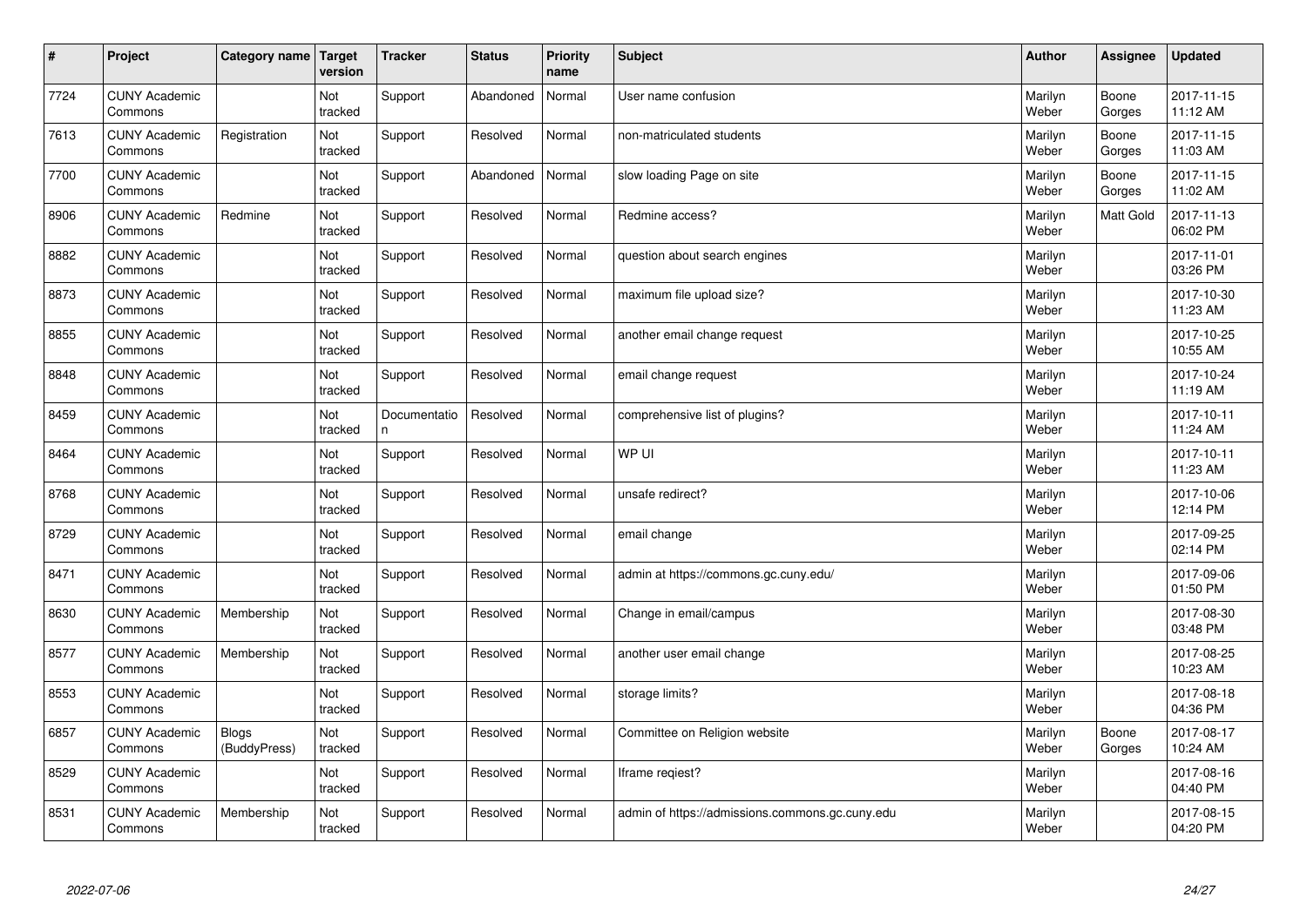| $\#$ | Project                         | Category name   Target      | version        | <b>Tracker</b> | <b>Status</b> | <b>Priority</b><br>name | <b>Subject</b>                                              | <b>Author</b>    | <b>Assignee</b> | <b>Updated</b>         |
|------|---------------------------------|-----------------------------|----------------|----------------|---------------|-------------------------|-------------------------------------------------------------|------------------|-----------------|------------------------|
| 8429 | <b>CUNY Academic</b><br>Commons | Membership                  | Not<br>tracked | Support        | Resolved      | Normal                  | Please make me an admin of https://arc.commons.gc.cuny.edu  | Marilyn<br>Weber | Boone<br>Gorges | 2017-07-24<br>03:33 PM |
| 8401 | <b>CUNY Academic</b><br>Commons | Membership                  | Not<br>tracked | Support        | Resolved      | Normal                  | add me as an admin                                          | Marilyn<br>Weber | Boone<br>Gorges | 2017-07-11<br>11:40 AM |
| 8379 | <b>CUNY Academic</b><br>Commons |                             | Not<br>tracked | Support        | Resolved      | Normal                  | request for site build help                                 | Marilyn<br>Weber |                 | 2017-07-01<br>10:48 AM |
| 8289 | <b>CUNY Academic</b><br>Commons |                             | Not<br>tracked | Support        | Resolved      | Normal                  | removing my access to sites                                 | Marilyn<br>Weber | Luke<br>Waltzer | 2017-06-19<br>12:40 PM |
| 8222 | <b>CUNY Academic</b><br>Commons | Membership                  | Not<br>tracked | Support        | Resolved      | Normal                  | Admin for iletc.commons.gc.cuny.edu                         | Marilyn<br>Weber | Boone<br>Gorges | 2017-06-08<br>10:06 AM |
| 8200 | <b>CUNY Academic</b><br>Commons | Groups (misc)               | Not<br>tracked | Bug            | Resolved      | Normal                  | Announcements has disappeared                               | Marilyn<br>Weber | Boone<br>Gorges | 2017-05-26<br>04:04 PM |
| 8120 | <b>CUNY Academic</b><br>Commons | Membership                  | Not<br>tracked | Support        | Resolved      | Normal                  | add me as an admin to https://nyslavery.commons.gc.cuny.edu | Marilyn<br>Weber |                 | 2017-05-10<br>02:19 PM |
| 8071 | <b>CUNY Academic</b><br>Commons | WordPress<br><b>Plugins</b> | Not<br>tracked | Support        | Rejected      | Normal                  | Anthologize                                                 | Marilyn<br>Weber |                 | 2017-05-10<br>10:15 AM |
| 7972 | <b>CUNY Academic</b><br>Commons |                             | Not<br>tracked | Support        | Resolved      | Normal                  | expand the memory limit for videos?                         | Marilyn<br>Weber |                 | 2017-04-20<br>10:07 AM |
| 7922 | <b>CUNY Academic</b><br>Commons | Membership                  | Not<br>tracked | Support        | Resolved      | Normal                  | add me as an admin to the MALs alumni site?                 | Marilyn<br>Weber |                 | 2017-04-06<br>05:19 PM |
| 7767 | <b>CUNY Academic</b><br>Commons |                             | Not<br>tracked | Bug            | Resolved      | Normal                  | Site loading problems                                       | Marilyn<br>Weber |                 | 2017-03-21<br>09:57 PM |
| 7785 | <b>CUNY Academic</b><br>Commons |                             | Not<br>tracked | Support        | Resolved      | Normal                  | ftp access or files?                                        | Marilyn<br>Weber | Boone<br>Gorges | 2017-03-13<br>02:34 PM |
| 7771 | <b>CUNY Academic</b><br>Commons | Membership                  | Not<br>tracked | Support        | Resolved      | Normal                  | User would like to be uncoupled from sites                  | Marilyn<br>Weber | Boone<br>Gorges | 2017-03-09<br>12:38 PM |
| 7775 | <b>CUNY Academic</b><br>Commons | Membership                  | Not<br>tracked | Support        | Resolved      | Normal                  | Email change                                                | Marilyn<br>Weber |                 | 2017-03-08<br>10:09 PM |
| 7608 | <b>CUNY Academic</b><br>Commons | Registration                | Not<br>tracked | Feature        | Resolved      | Normal                  | create an account                                           | Marilyn<br>Weber |                 | 2017-02-15<br>10:45 PM |
| 7607 | <b>CUNY Academic</b><br>Commons | WordPress<br>(misc)         | Not<br>tracked | Feature        | Resolved      | Normal                  | mp4 files                                                   | Marilyn<br>Weber |                 | 2017-02-15<br>07:37 PM |
| 7685 | <b>CUNY Academic</b><br>Commons | Password<br>Reset           | Not<br>tracked | Support        | Resolved      | Normal                  | temporary password                                          | Marilyn<br>Weber | Boone<br>Gorges | 2017-02-15<br>07:36 PM |
| 7678 | <b>CUNY Academic</b><br>Commons | Groups (misc)               | Not<br>tracked | Support        | Resolved      | Normal                  | add admin to student group                                  | Marilyn<br>Weber | Boone<br>Gorges | 2017-02-15<br>11:58 AM |
| 7486 | <b>CUNY Academic</b><br>Commons | Membership                  | Not<br>tracked | Support        | Resolved      | Normal                  | changed email address                                       | Marilyn<br>Weber |                 | 2017-01-24<br>10:00 PM |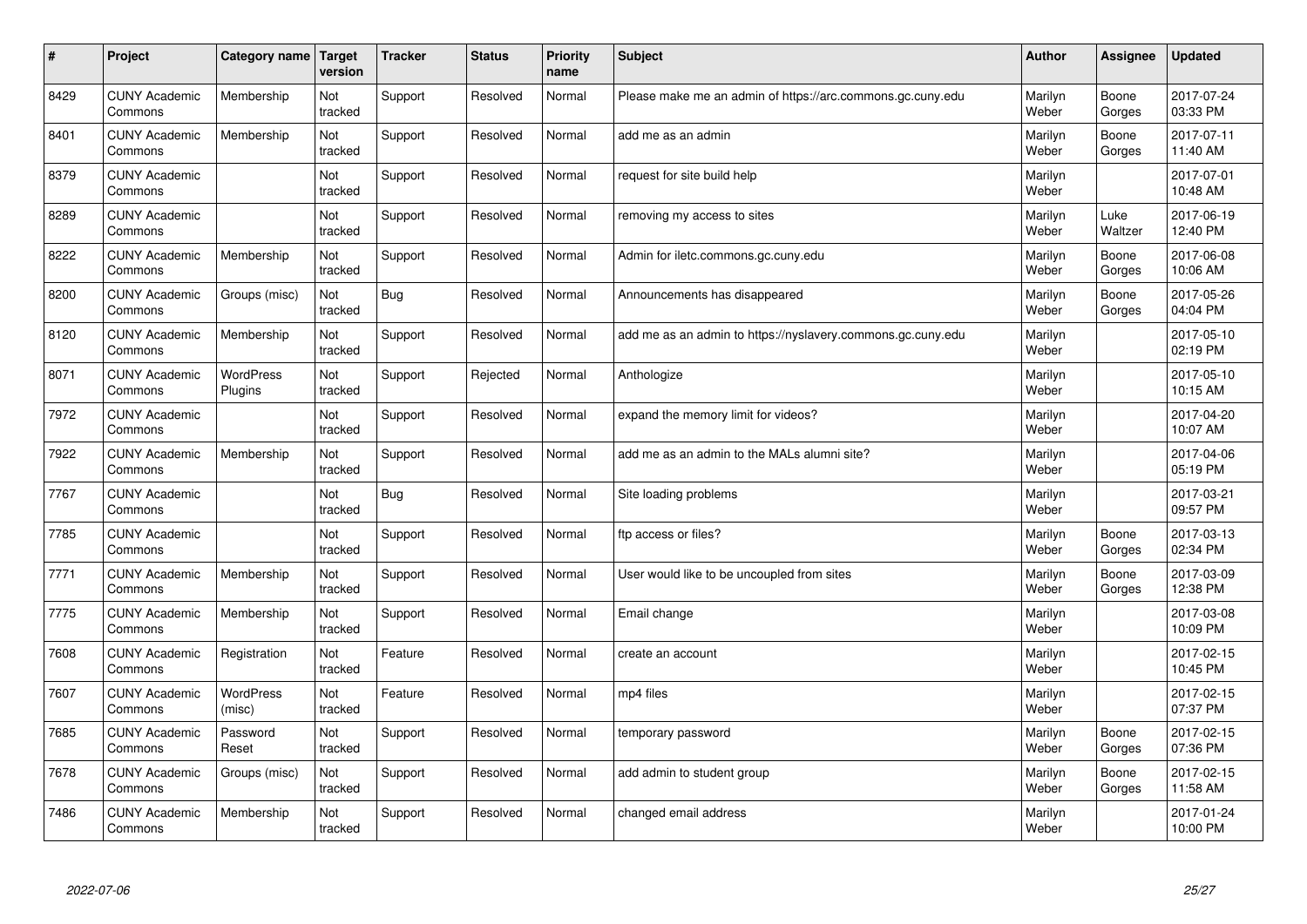| $\sharp$ | Project                         | Category name                | Target<br>version | <b>Tracker</b> | <b>Status</b> | <b>Priority</b><br>name | <b>Subject</b>                                      | <b>Author</b>    | Assignee         | Updated                |
|----------|---------------------------------|------------------------------|-------------------|----------------|---------------|-------------------------|-----------------------------------------------------|------------------|------------------|------------------------|
| 7349     | <b>CUNY Academic</b><br>Commons | Membership                   | Not<br>tracked    | Bug            | Resolved      | Normal                  | <b>LACUNY</b> Institute website                     | Marilyn<br>Weber | Boone<br>Gorges  | 2017-01-11<br>04:26 PM |
| 7223     | <b>CUNY Academic</b><br>Commons | Membership                   | Not<br>tracked    | Bug            | Resolved      | Normal                  | User with two profiles would like to merge them     | Marilyn<br>Weber | Boone<br>Gorges  | 2017-01-10<br>02:07 PM |
| 7337     | <b>CUNY Academic</b><br>Commons | Membership                   | Not<br>tracked    | Bug            | Resolved      | Normal                  | User with new email                                 | Marilyn<br>Weber |                  | 2017-01-06<br>11:05 AM |
| 6812     | <b>CUNY Academic</b><br>Commons |                              | Not<br>tracked    | Support        | Resolved      | Normal                  | User cannot change email                            | Marilyn<br>Weber | Matt Gold        | 2016-12-01<br>06:24 PM |
| 6899     | <b>CUNY Academic</b><br>Commons | Account<br>settings          | Not<br>tracked    | Support        | Resolved      | Normal                  | New user has misspelled her own name                | Marilyn<br>Weber | Boone<br>Gorges  | 2016-12-01<br>05:10 PM |
| 6851     | <b>CUNY Academic</b><br>Commons | Redmine                      | Not<br>tracked    | Support        | Resolved      | Normal                  | How do I help users join Redmine?                   | Marilyn<br>Weber | <b>Matt Gold</b> | 2016-11-28<br>10:16 AM |
| 6815     | <b>CUNY Academic</b><br>Commons | Password<br>Reset            | Not<br>tracked    | Support        | Resolved      | Normal                  | password reset requested                            | Marilyn<br>Weber | Matt Gold        | 2016-11-22<br>10:30 AM |
| 6656     | <b>CUNY Academic</b><br>Commons | Support                      | Not<br>tracked    | Support        | Resolved      | Normal                  | Remove user profile                                 | Marilyn<br>Weber | <b>Matt Gold</b> | 2016-11-10<br>02:18 PM |
| 6025     | <b>CUNY Academic</b><br>Commons | Search                       | Not<br>tracked    | Bug            | Resolved      | Normal                  | Search function not working                         | Marilyn<br>Weber | Boone<br>Gorges  | 2016-10-12<br>09:41 AM |
| 6091     | <b>CUNY Academic</b><br>Commons | Group<br>Invitations         | Not<br>tracked    | Bug            | Resolved      | Normal                  | User cannot re-join a group                         | Marilyn<br>Weber | Boone<br>Gorges  | 2016-09-28<br>01:47 PM |
| 5985     | <b>CUNY Academic</b><br>Commons | Support                      | Not<br>tracked    | Support        | Resolved      | Normal                  | change user's email address (she cannot access old) | Marilyn<br>Weber | Boone<br>Gorges  | 2016-09-07<br>01:43 PM |
| 5753     | <b>CUNY Academic</b><br>Commons | <b>WordPress</b><br>(misc)   | Not<br>tracked    | Support        | Resolved      | Normal                  | merging blogs and groups                            | Marilyn<br>Weber | Boone<br>Gorges  | 2016-08-29<br>03:09 PM |
| 5844     | <b>CUNY Academic</b><br>Commons |                              | Not<br>tracked    | Support        | Resolved      | Normal                  | edit Host Files on Windows 10 problems              | Marilyn<br>Weber |                  | 2016-07-27<br>09:08 AM |
| 5799     | <b>CUNY Academic</b><br>Commons | <b>Blogs</b><br>(BuddyPress) | Not<br>tracked    | Feature        | Resolved      | Normal                  | removing one's own access to sites?                 | Marilyn<br>Weber | Boone<br>Gorges  | 2016-07-26<br>01:55 PM |
| 5436     | <b>CUNY Academic</b><br>Commons |                              | Not<br>tracked    | Bug            | Resolved      | Normal                  | Trying to change email settings for                 | Marilyn<br>Weber | Boone<br>Gorges  | 2016-04-21<br>10:12 PM |
| 3138     | <b>CUNY Academic</b><br>Commons | Documentation                | Not<br>tracked    | Bug            | Resolved      | Normal                  | Codex documentation                                 | Marilyn<br>Weber | scott voth       | 2016-03-04<br>08:49 AM |
| 4965     | <b>CUNY Academic</b><br>Commons | WordPress<br><b>Themes</b>   | Not<br>tracked    | Feature        | Resolved      | Normal                  | Theme requested                                     | Marilyn<br>Weber | Boone<br>Gorges  | 2016-02-24<br>09:46 PM |
| 3037     | <b>CUNY Academic</b><br>Commons | <b>Ground Control</b>        | Not<br>tracked    | Publicity      | Resolved      | Normal                  | <b>Ground Control</b>                               | Marilyn<br>Weber | scott voth       | 2016-01-26<br>05:23 PM |
| 3039     | <b>CUNY Academic</b><br>Commons | <b>Ground Control</b>        | Not<br>tracked    | Publicity      | Resolved      | Normal                  | <b>Ground Control</b>                               | Marilyn<br>Weber | Sarah<br>Morgano | 2016-01-26<br>05:19 PM |